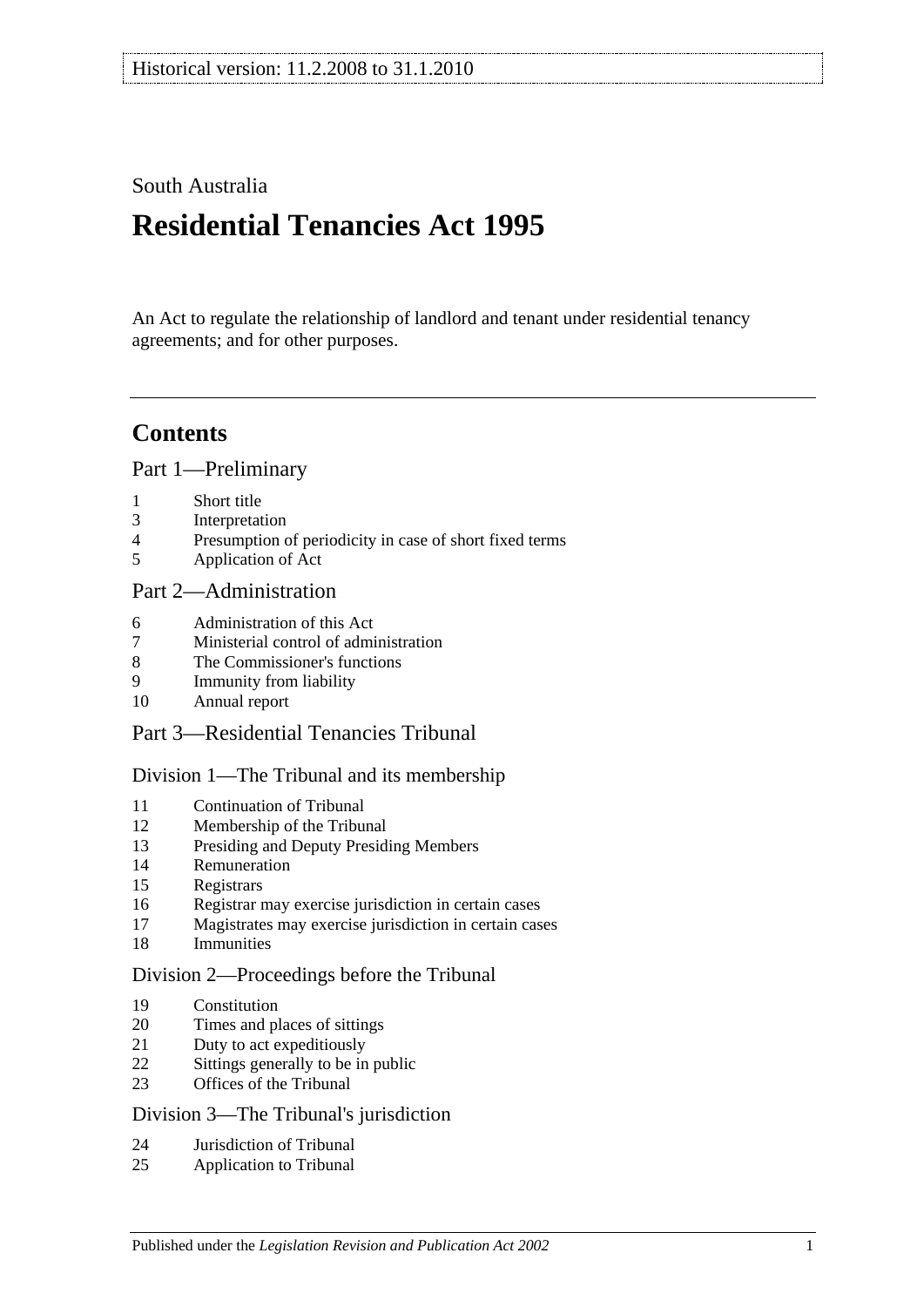#### [Division 4—Conferences](#page-13-0)

- [Conferences](#page-13-1)<br>27 Presiding off
- [Presiding officer](#page-13-2)
- [Registrar to notify parties](#page-13-3)
- [Procedure](#page-13-4)
- [Restriction on evidence](#page-13-5)

#### [Division 5—Evidentiary and procedural powers](#page-14-0)

- [Tribunal's powers to gather evidence](#page-14-1)
- [Procedural powers of the Tribunal](#page-14-2)
- [General powers of the Tribunal to cure irregularities](#page-15-0)

#### [Division 6—Mediation](#page-15-1)

[Mediation](#page-15-2)

#### [Division 7—Judgments and orders](#page-16-0)

- [Special powers to make orders and give relief](#page-16-1)
- [Enforcement of orders](#page-16-2)
- [Application to vary or set aside order](#page-16-3)
- [Costs](#page-16-4)

### [Division 8—Obligation to give reasons for decisions](#page-17-0)

[Reasons for decisions](#page-17-1)

### [Division 9—Reservation of questions of law and appeals](#page-17-2)

- [Reservation of questions of law](#page-17-3)
- [Appeals](#page-17-4)
- [Stay of proceedings](#page-17-5)

#### [Division 10—Miscellaneous](#page-17-6)

- [Entry and inspection of property](#page-17-7)
- [Contempt of the Tribunal](#page-18-0)
- [Punishment of contempts](#page-18-1)
- [Fees](#page-18-2)
- [Procedural rules](#page-18-3)

## [Part 4—Mutual rights and obligations of landlord and tenant](#page-19-0)

#### [Division 1—Entering into residential tenancy agreement](#page-19-1)

- [Tenant to be notified of landlord's name etc](#page-19-2)
- [Written residential tenancy agreements](#page-19-3)<br>50 Cost of preparing agreement
- [Cost of preparing agreement](#page-20-0)
- [False information from tenant](#page-20-1)

#### [Division 2—Discrimination against tenants with children](#page-20-2)

[Discrimination against tenants with children](#page-20-3)

#### [Division 3—Rent](#page-20-4)

- [Permissible consideration for residential tenancy](#page-20-5)
- [Rent in advance](#page-21-0)
- [Variation of rent](#page-21-1)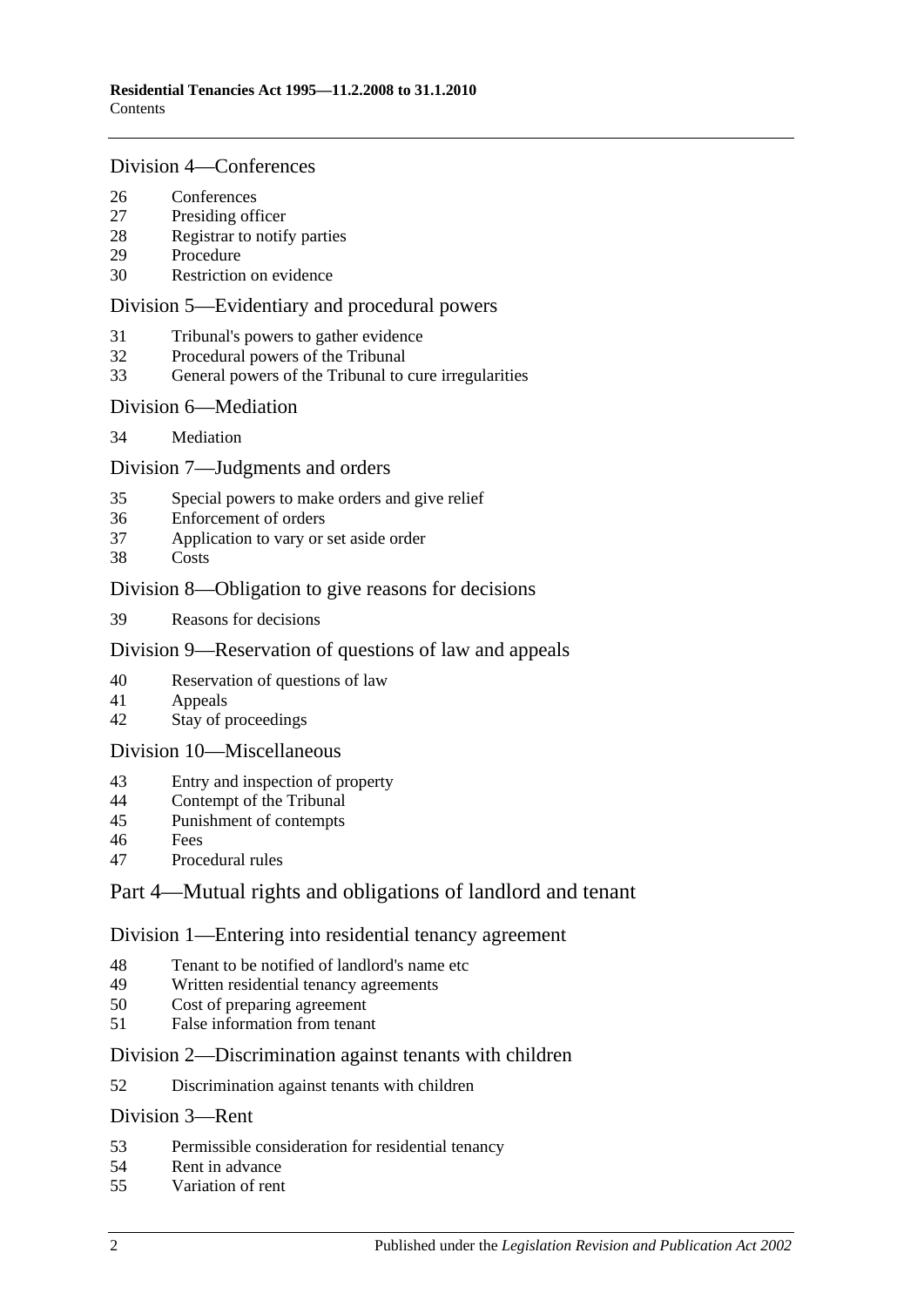- [Excessive rent](#page-22-0)
- [Landlord's duty to keep proper records of rent](#page-23-0)
- [Duty to give receipt for rent](#page-23-1)
- [Accrual and apportionment of rent](#page-23-2)
- [Abolition of distress for rent](#page-24-0)

#### [Division 4—Security bonds](#page-24-1)

- [Security bond](#page-24-2)
- [Receipt of security and transmission to the Commissioner](#page-24-3)
- [Repayment of security bond](#page-25-0)

#### [Division 5—Tenant's entitlement to possession and quiet enjoyment](#page-27-0)

- [Vacant possession etc](#page-27-1)
- [Quiet enjoyment](#page-27-2)

#### [Division 6—Security of premises](#page-28-0)

[Security of premises](#page-28-1)

#### [Division 7—Landlord's obligation in regard to condition of the premises](#page-28-2)

- [Cleanliness](#page-28-3)
- [Landlord's obligation to repair](#page-28-4)

#### [Division 8—Tenant's obligations in relation to the premises and ancillary property](#page-29-0)

- [Tenant's responsibility for cleanliness and damage](#page-29-1)
- [Alteration of premises](#page-30-0)

#### [Division 9—Tenant's conduct on the premises](#page-30-1)

[Tenant's conduct](#page-30-2)

#### [Division 10—Landlord's right of entry](#page-30-3)

[Right of entry](#page-30-4)

#### [Division 11—Rates, taxes and charges](#page-31-0)

[Rates, taxes and charges](#page-31-1)

#### [Division 12—Assignment](#page-31-2)

[Assignment of tenant's rights under residential tenancy agreement](#page-31-3)

#### [Division 13—Tenant's vicarious liability](#page-32-0)

[Vicarious liability](#page-32-1)

#### [Division 14—Harsh or unconscionable terms](#page-32-2)

[Harsh or unconscionable terms](#page-32-3)

#### [Division 15—Miscellaneous](#page-33-0)

- [Accelerated rent and liquidated damages](#page-33-1)
- [Duty of mitigation](#page-33-2)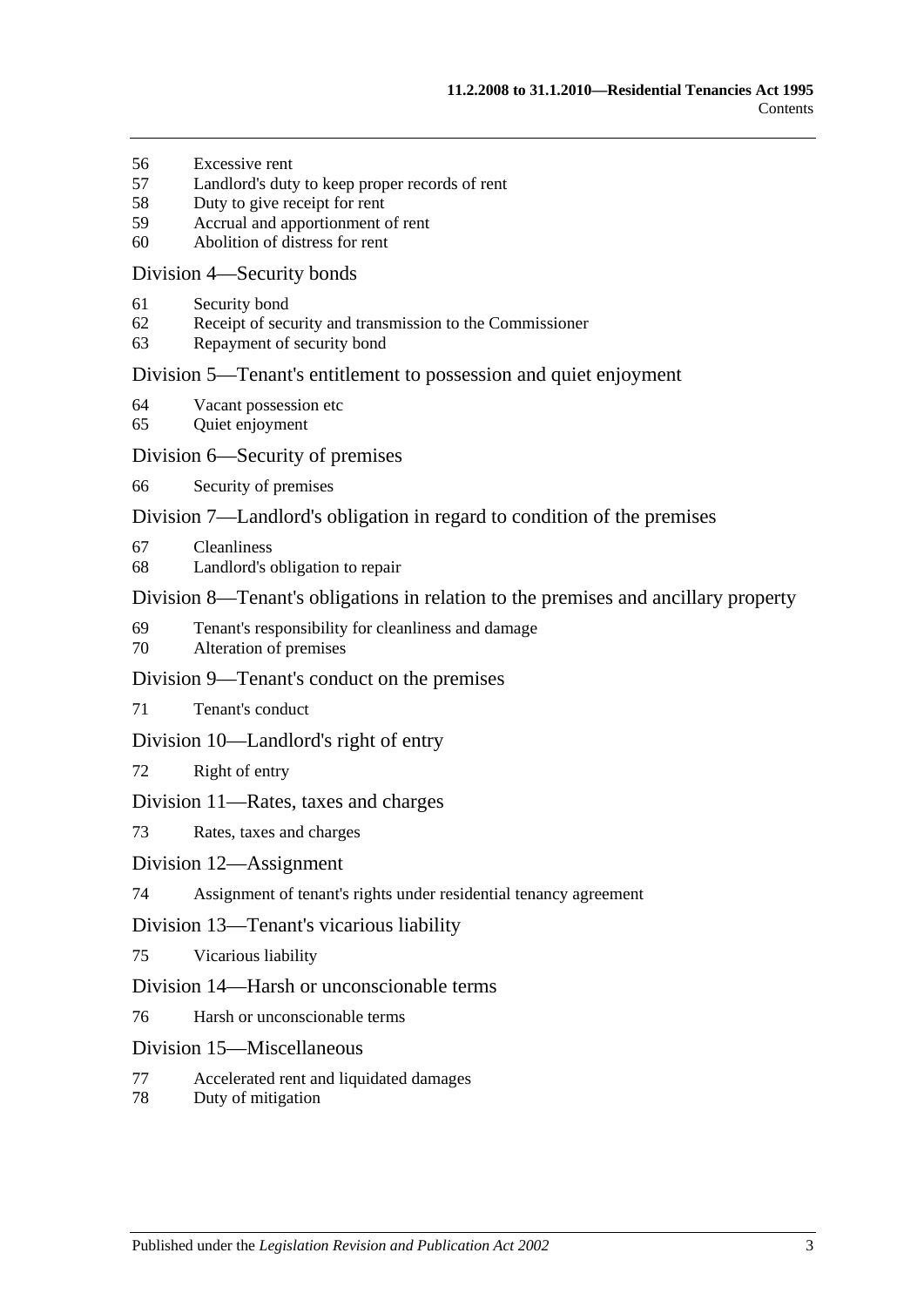## [Part 5—Termination of residential tenancy agreements](#page-33-3)

### [Division 1—Termination generally](#page-33-4)

[Termination of residential tenancy](#page-33-5)

#### [Division 2—Termination by the landlord](#page-34-0)

- [Notice of termination by landlord on ground of breach of the agreement](#page-34-1)
- [Termination because possession is required by the landlord for certain purposes](#page-35-0)
- [Termination of residential tenancy by housing co-operative](#page-35-1)
- [Termination by landlord without specifying a ground of termination](#page-36-0)
- [Limitation of right to terminate](#page-36-1)

#### [Division 3—Termination by tenant](#page-36-2)

- [Notice of termination by tenant on ground of breach of the agreement](#page-36-3)
- [Termination by tenant without specifying a ground of termination](#page-37-0)

#### [Division 4—Termination by the Tribunal](#page-37-1)

- [Termination on application by landlord](#page-37-2)
- [Termination on application by tenant](#page-38-0)
- [Termination based on hardship](#page-38-1)
- [Tribunal may terminate tenancy where tenant's conduct unacceptable](#page-38-2)

#### [Division 5—Notices of termination](#page-39-0)

- [Form of notice of termination](#page-39-1)
- [Termination of periodic tenancy](#page-39-2)

#### [Division 6—Repossession of premises](#page-40-0)

- [Order for possession](#page-40-1)
- [Abandoned premises](#page-40-2)
- [Repossession of premises](#page-41-0)
- [Forfeiture of head tenancy not to result automatically in destruction of right to possession](#page-41-1)  [under residential tenancy agreement](#page-41-1)

#### [Division 7—Abandoned goods](#page-41-2)

[Abandoned goods](#page-41-3)

#### [Division 8—Miscellaneous](#page-43-0)

- [Bailiffs](#page-43-1)
- [Enforcement of orders for possession](#page-43-2)

### [Part 6—Residential Tenancies Fund](#page-43-3)

- [Residential Tenancies Fund](#page-43-4)
- [Application of income](#page-44-0)
- [Accounts and audit](#page-44-1)

#### [Part 7—Rooming houses](#page-44-2)

- [Codes of conduct](#page-44-3)<br>104 Obligation to com
- [Obligation to comply with codes of conduct](#page-44-4)
- [Jurisdiction of the Tribunal](#page-45-0)
- 105A [Implied terms](#page-45-1)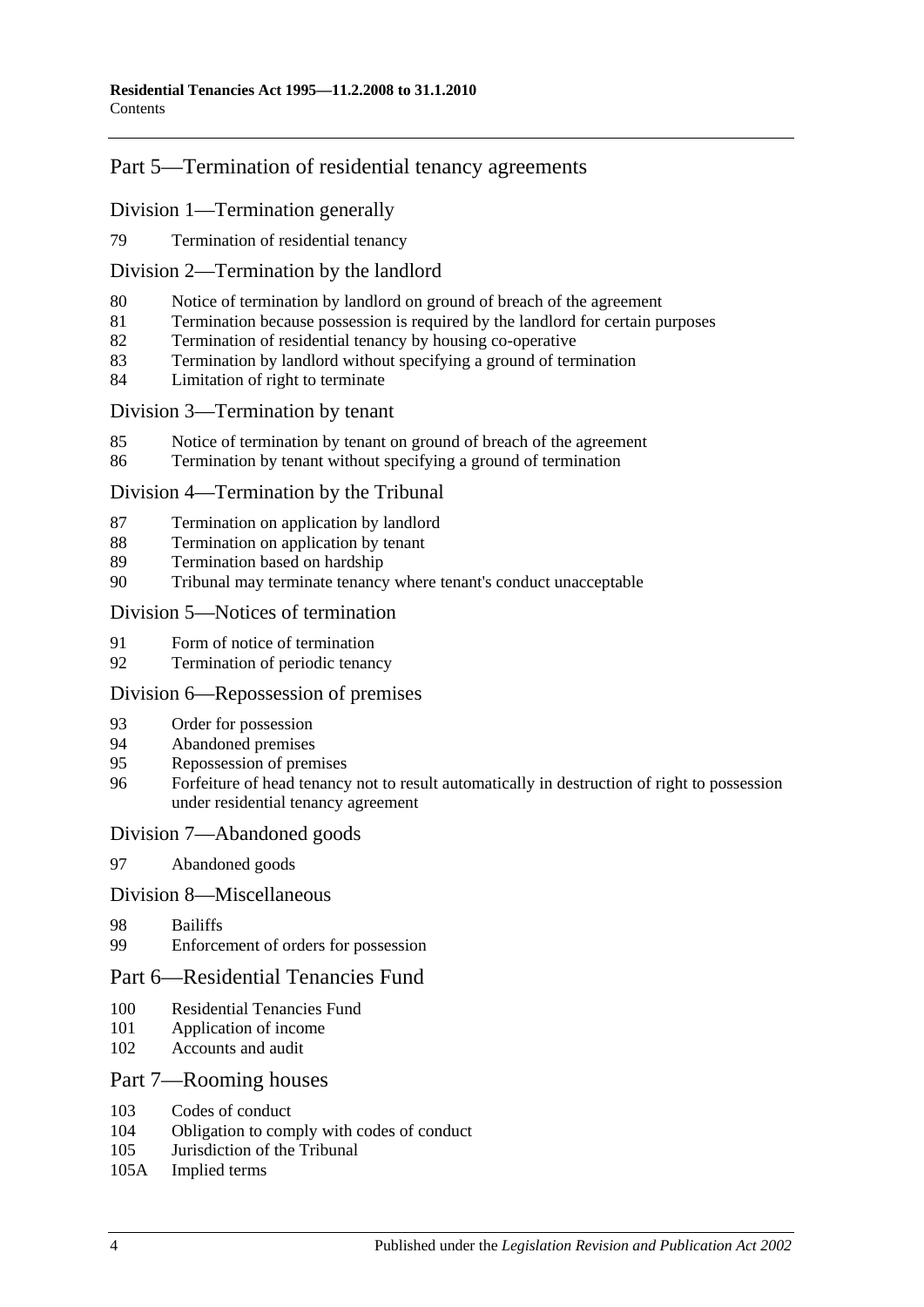## [Part 8—Dispute resolution](#page-45-2)

#### [Division 1—Mediation](#page-45-3)

- 106 [Responsibility of the Commissioner to arrange for mediation of disputes](#page-45-4)
- 107 [Mediation of dispute](#page-45-5)
- 108 [Statements made in the course of mediation proceedings](#page-45-6)

#### [Division 2—Intervention](#page-45-7)

109 [Power to intervene](#page-45-8)

#### [Division 3—Powers of the Tribunal](#page-45-9)

- 110 [Powers of the Tribunal](#page-45-10)
- 111 [Conditional and alternative orders](#page-46-0)
- 112 [Restraining orders](#page-46-1)

#### [Division 4—Representation](#page-47-0)

- 113 [Representation in proceedings before the Tribunal](#page-47-1)
- 114 [Remuneration of representative](#page-48-0)

#### [Part 9—Miscellaneous](#page-48-1)

- 115 [Contract to avoid Act](#page-48-2)
- 116 [Overpayment of rent](#page-48-3)
- 117 [Notice by landlord not waived by acceptance of rent](#page-48-4)
- 118 [Exemptions](#page-48-5)
- 119 [Tribunal may exempt agreement or premises from provision of Act](#page-49-0)
- 120 [Service](#page-49-1)
- 121 [Regulations](#page-49-2)

#### [Schedule—Transitional provisions](#page-49-3)

- 2 [Definitions](#page-49-4)
- 3 [Retrospective operation](#page-50-0)
- 4 [Proceedings](#page-50-1)<br>5 Interest on m
- 5 [Interest on money lodged in Fund under former Act](#page-50-2)

#### [Legislative history](#page-51-0)

## <span id="page-4-0"></span>**The Parliament of South Australia enacts as follows:**

## **Part 1—Preliminary**

### <span id="page-4-1"></span>**1—Short title**

This Act may be cited as the *Residential Tenancies Act 1995*.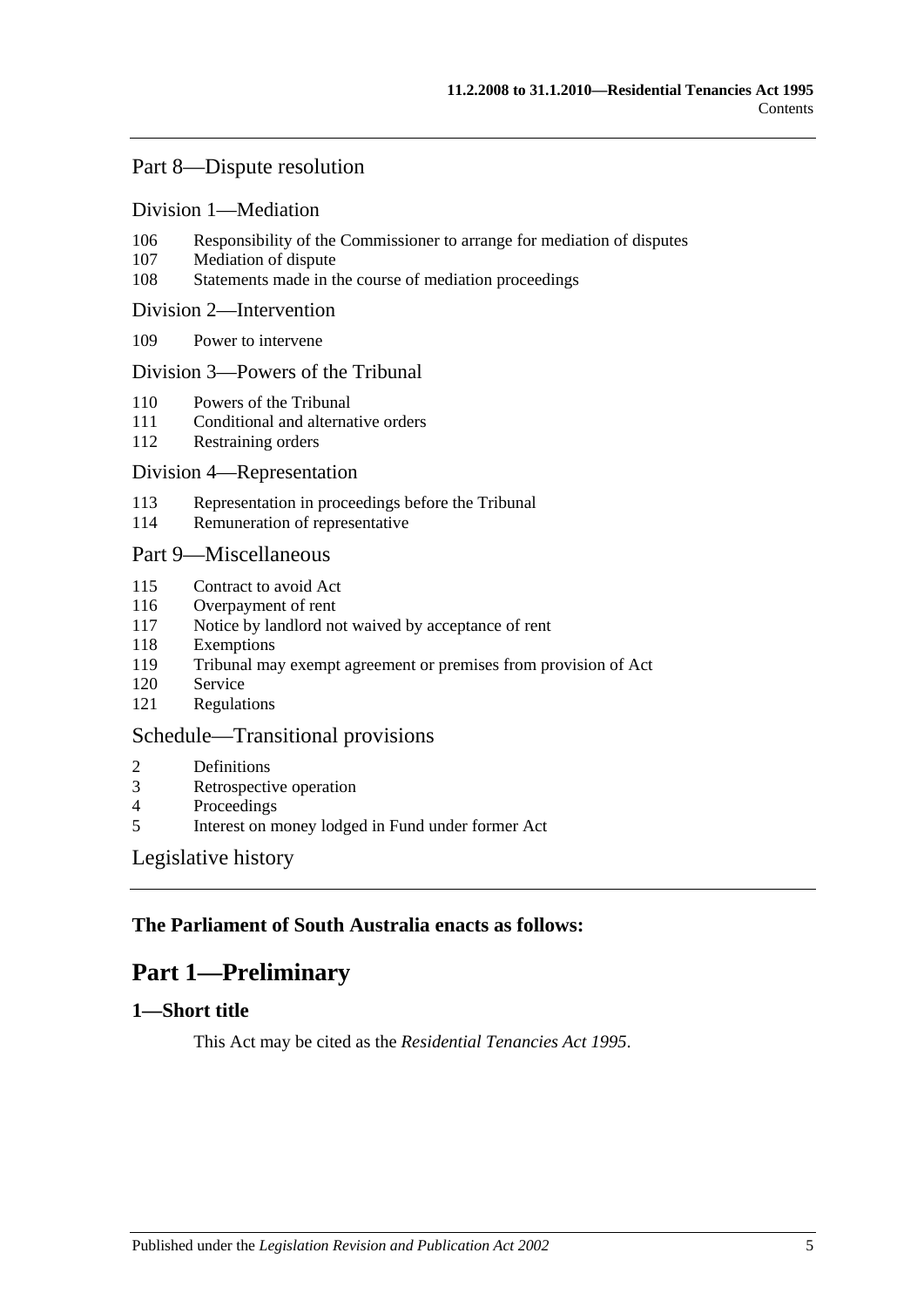## <span id="page-5-0"></span>**3—Interpretation**

(1) In this Act, unless the contrary intention appears—

*ancillary property* means property (not forming part of premises subject to a residential tenancy agreement) that is provided by the landlord, either under the residential tenancy agreement or independently of the agreement, for use by the tenant;

*Commissioner* means the Commissioner for Consumer Affairs;

*Fund* means the Residential Tenancies Fund;

*housing improvement notice* means a notice of intention to declare premises substandard, a notice declaring premises to be substandard, or a notice fixing the maximum rent payable for premises, under Part 7 of the *[Housing Improvement](http://www.legislation.sa.gov.au/index.aspx?action=legref&type=act&legtitle=Housing%20Improvement%20Act%201940)  Act [1940](http://www.legislation.sa.gov.au/index.aspx?action=legref&type=act&legtitle=Housing%20Improvement%20Act%201940)*;

*landlord* means—

- (a) the person who grants the right of occupancy under a residential tenancy agreement; or
- (b) a successor in title to the tenanted premises whose title is subject to the tenant's interest,

and includes a prospective landlord and a former landlord;

*lawyer* means a person entitled to practise the profession of the law under the *[Legal](http://www.legislation.sa.gov.au/index.aspx?action=legref&type=act&legtitle=Legal%20Practitioners%20Act%201981)  [Practitioners Act](http://www.legislation.sa.gov.au/index.aspx?action=legref&type=act&legtitle=Legal%20Practitioners%20Act%201981) 1981*;

*mediation* of a dispute includes preliminary assistance in dispute resolution such as the giving of advice to ensure that—

- (a) the parties to the dispute are fully aware of their rights and obligations; and
- (b) there is full and open communication between the parties about the dispute;

*premises* includes a part of premises;

*registered agent* means a person registered as an agent under the *[Land Agents](http://www.legislation.sa.gov.au/index.aspx?action=legref&type=act&legtitle=Land%20Agents%20Act%201994)  Act [1994](http://www.legislation.sa.gov.au/index.aspx?action=legref&type=act&legtitle=Land%20Agents%20Act%201994)*;

*registered housing co-operative* means a housing co-operative registered under the *[Housing Co-operatives Act](http://www.legislation.sa.gov.au/index.aspx?action=legref&type=act&legtitle=Housing%20Co-operatives%20Act%201991) 1991*;

*rent* means an amount payable under a residential tenancy agreement for the right to occupy premises for a period of the tenancy;

*residential premises* means premises for occupation as a place of residence;

*residential tenancy agreement* means an agreement (other than a rooming house agreement) under which a person grants another person, for valuable consideration, a right (which may, but need not, be an exclusive right<sup>1</sup>) to occupy premises for the purpose of residence;

*rooming house* means residential premises in which—

- (a) rooms are available, on a commercial basis, for residential occupation; and
- (b) accommodation is available for at least three persons on a commercial basis;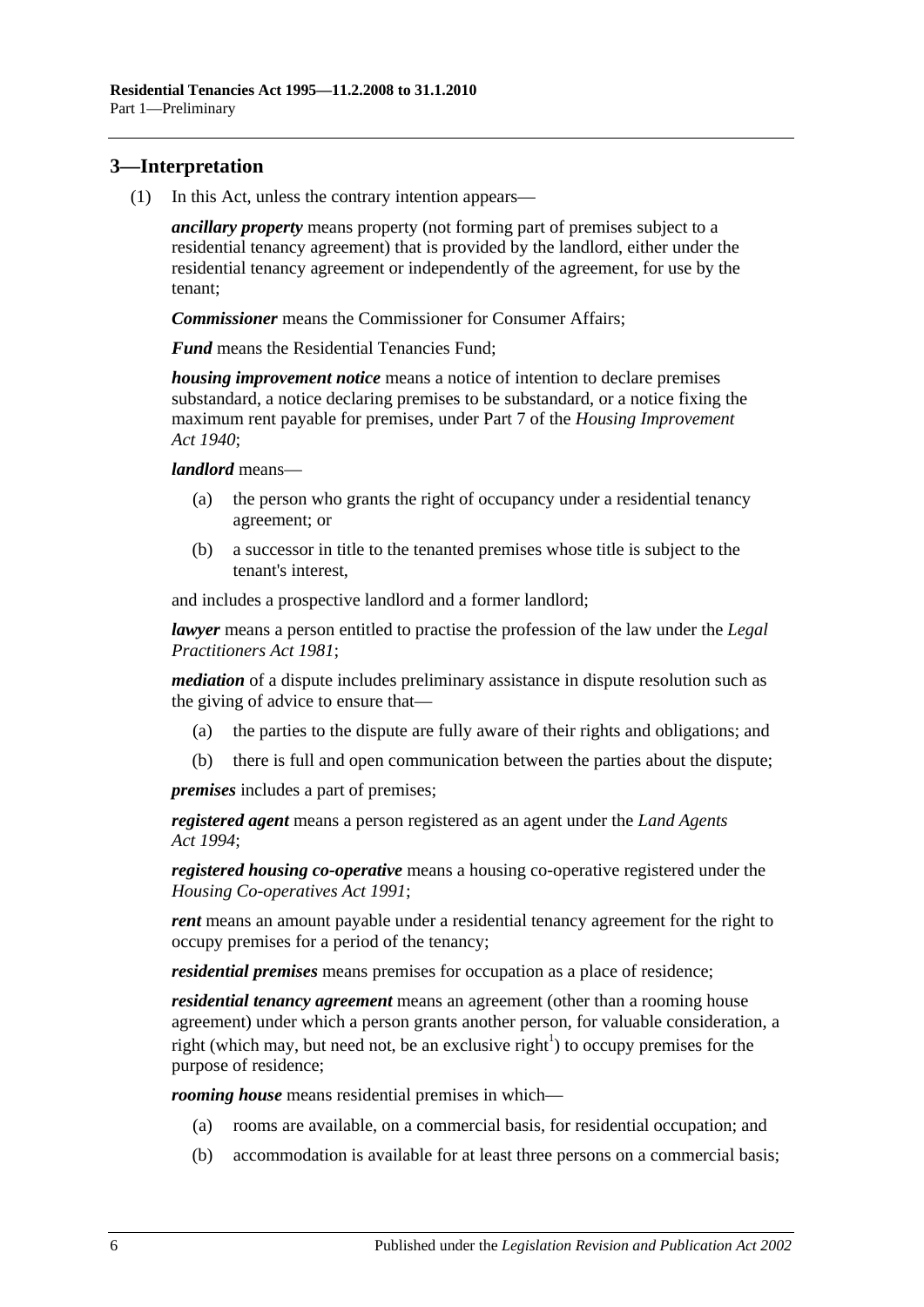*rooming house agreement* means an agreement under which accommodation is provided (with or without meals, or other facilities or services) in a rooming house;

*rooming house proprietor* means a person who carries on a business involving the provision of accommodation under rooming house agreements;

*rooming house resident* means a person who boards or lodges in a rooming house;

*Rules* means the rules of the Tribunal;

*security* means an amount a tenant is required to pay under a residential tenancy agreement, or an agreement collateral to a residential tenancy agreement, as security for the performance of obligations under a residential tenancy agreement;

*security bond* means a provision of a residential tenancy agreement or a collateral agreement under which a tenant is required to give security for the performance of obligations under a residential tenancy agreement;

*statutory rates, taxes and charges* means—

- (a) rates or charges imposed under the *[Local Government Act](http://www.legislation.sa.gov.au/index.aspx?action=legref&type=act&legtitle=Local%20Government%20Act%201934) 1934*; and
- (b) rates or charges imposed under the *[Waterworks Act](http://www.legislation.sa.gov.au/index.aspx?action=legref&type=act&legtitle=Waterworks%20Act%201932) 1932* or the *[Sewerage](http://www.legislation.sa.gov.au/index.aspx?action=legref&type=act&legtitle=Sewerage%20Act%201929)  Act [1929](http://www.legislation.sa.gov.au/index.aspx?action=legref&type=act&legtitle=Sewerage%20Act%201929)*; and
- (c) land tax under the *[Land Tax Act](http://www.legislation.sa.gov.au/index.aspx?action=legref&type=act&legtitle=Land%20Tax%20Act%201936) 1936*;

*tenancy dispute* means—

- (a) a claim under a residential tenancy agreement, a rooming house agreement, or an agreement collateral to a residential tenancy agreement or a rooming house agreement; or
- (b) a dispute between parties or former parties to a residential tenancy agreement, a rooming house agreement, or an agreement collateral to a residential tenancy agreement or a rooming house agreement, about matters arising under the agreement or this Act;

*tenant* means the person who is granted a right of occupancy under a residential tenancy agreement or a person to whom the right passes by assignment or operation of law and includes a prospective tenant or a former tenant;

*Tribunal* means the Residential Tenancies Tribunal.

- (2) If this Act provides for something to be done within a specified period from a particular day, the period will be taken not to include the particular day.
- (3) If this Act provides that action may be taken after the expiration of a specified period of days, the period will be taken to be a period of clear days.
- (4) For the purposes of this Act, a residential tenancy agreement includes an agreement granting a corporation the right to occupy premises that are occupied, or that are intended to be occupied, as a place of residence by a natural person.

**Note—**

1 However, it should be noted that the Act confers certain protections against intrusion on the premises by the landlord. Hence, even if the agreement does not, in its terms, confer an exclusive right to occupation, the Act will (at least in some respects) assimilate the right of occupation to the exclusive right conferred by a lease.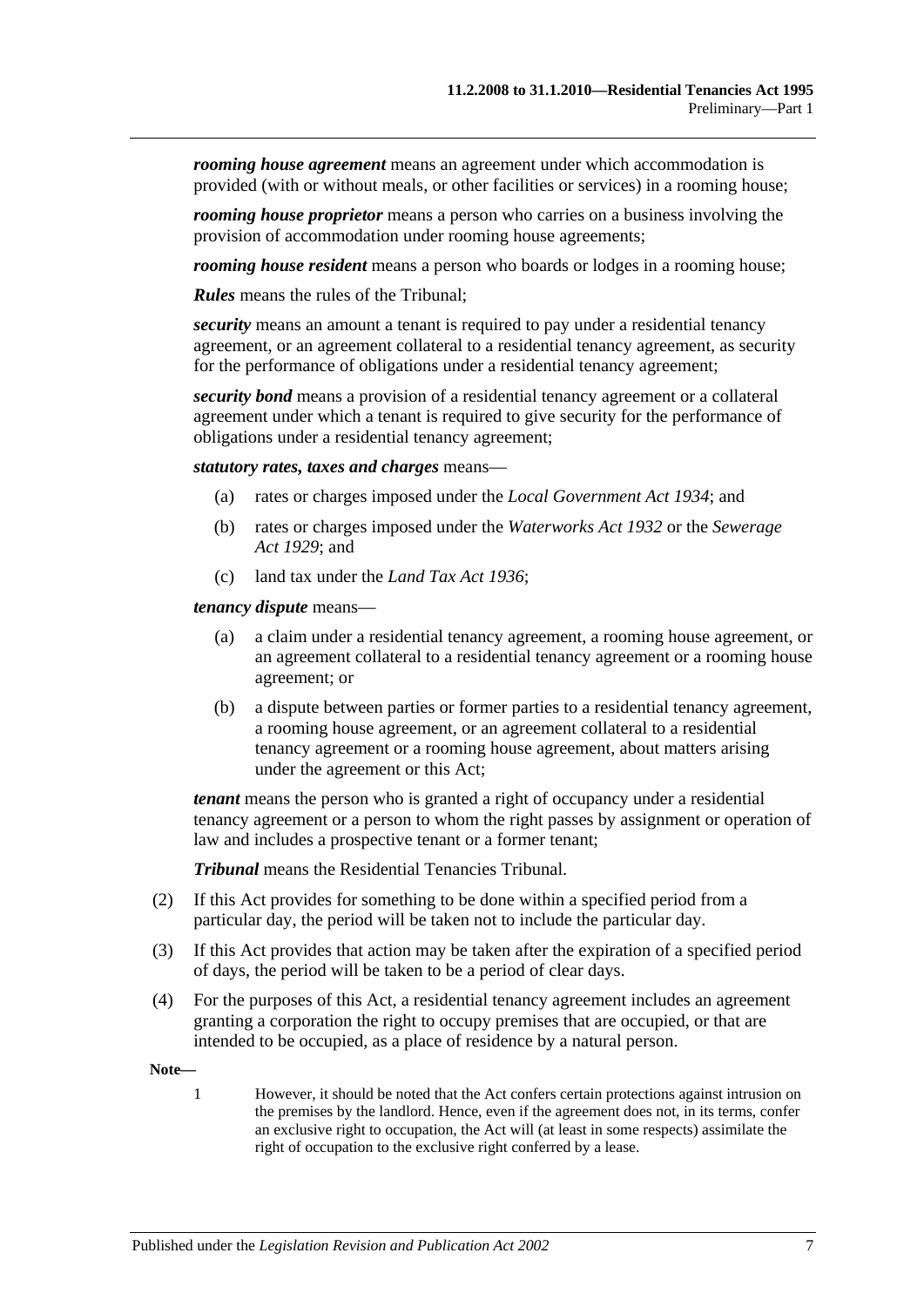## <span id="page-7-0"></span>**4—Presumption of periodicity in case of short fixed terms**

- (1) If a residential tenancy agreement is entered into for a short fixed term, the agreement is taken to be an agreement for a periodic tenancy with a period equivalent to the length of the fixed term unless the landlord establishes that—
	- (a) the tenant genuinely wanted a tenancy ending at the end of the short fixed term and the term was fixed at the tenant's request; or
	- (b) before the residential tenancy agreement was entered into—
		- (i) the landlord gave the tenant a notice containing a warning in the form required by regulation; and
		- (ii) the tenant signed a statement in the form required by regulation acknowledging that the tenant did not expect to continue in possession of the premises after the end of the term stated in the agreement.
- (2) A *short fixed term* is a term of 90 days or less.

## <span id="page-7-1"></span>**5—Application of Act**

- (1) This Act does not apply to—
	- (a) an agreement giving a right of occupancy in—
		- (i) a hotel or motel; or
		- (ii) an educational institution, college, hospital or nursing home; or
		- (iii) club premises; or
		- (iv) a home for aged or disabled persons administered by an eligible organisation under the *Aged or Disabled Persons Care Act 1954* of the Commonwealth; or
		- (v) a retirement village within the meaning of the *[Retirement Villages](http://www.legislation.sa.gov.au/index.aspx?action=legref&type=act&legtitle=Retirement%20Villages%20Act%201987)  Act [1987](http://www.legislation.sa.gov.au/index.aspx?action=legref&type=act&legtitle=Retirement%20Villages%20Act%201987)*; or
		- (vi) a supported residential facility within the meaning of the *[Supported](http://www.legislation.sa.gov.au/index.aspx?action=legref&type=act&legtitle=Supported%20Residential%20Facilities%20Act%201992)  [Residential Facilities Act](http://www.legislation.sa.gov.au/index.aspx?action=legref&type=act&legtitle=Supported%20Residential%20Facilities%20Act%201992) 1992*; or
		- (vii) prescribed premises, or premises of a prescribed class; or
	- (ab) an agreement to which the *[Residential Parks Act](http://www.legislation.sa.gov.au/index.aspx?action=legref&type=act&legtitle=Residential%20Parks%20Act%202007) 2007* applies; or
	- (b) an agreement (other than a rooming house agreement) under which a person boards or lodges with another; or
	- (c) an agreement genuinely entered into for the purpose of conferring on a person a right to occupy premises for a holiday; or

An agreement conferring a right to occupy premises for a fixed term of 60 days or longer will be taken, in the absence of proof to the contrary, not to have been genuinely entered into for the purpose of conferring a right to occupy premises for a holiday.

(d) an agreement conferring a right to occupy premises for the purpose of residence but under which no rent is payable; or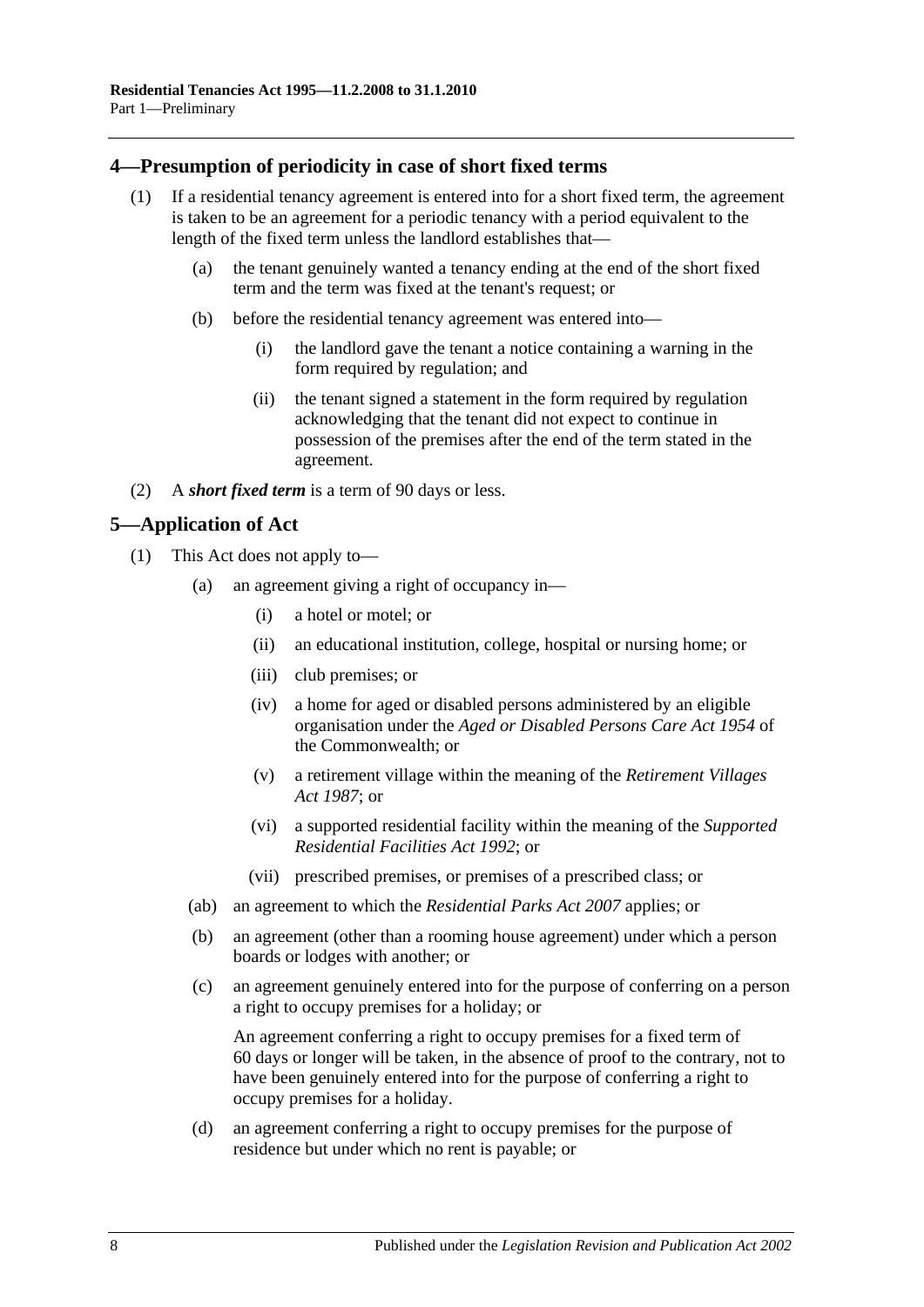#### **Example—**

An agreement under which families exchange houses for an agreed period would not be a residential tenancy agreement if no rent were payable under the agreement.

- <span id="page-8-3"></span>(e) an agreement for the sale of land that confers a right to occupy premises on a party to the agreement; or
- (f) a mortgage; or
- (g) an agreement arising under a scheme in which—
	- (i) a complex of adjacent premises is owned by a company; and
	- (ii) the premises are let by the company to persons who jointly have a controlling interest in the company; or
- (h) a prescribed agreement or an agreement of a prescribed class.
- (1a) The regulations may exclude prescribed classes of agreements that relate to land owned (wholly or in part) by the South Australian Housing Trust, or by a subsidiary of the South Australian Housing Trust, from the operation of [subsection](#page-8-3) (1)(e).
- (2) The following provisions of this Act (and only those provisions) apply to residential tenancy agreements under which the South Australian Housing Trust or a subsidiary of the South Australian Housing Trust is the landlord, to residential tenancies arising under those agreements and to related disputes—
	- (a) [Part 3](#page-9-3) (*Residential Tenancies Tribunal*);
	- (ab) Section 65 (*Quiet enjoyment*);
	- (b) [Section](#page-28-1) 66 (*Security of premises*);
	- (c) [Section](#page-30-2) 71 (*Tenant's conduct*);
	- (ca) Section 87 (*Termination on application by landlord*);
	- (d) [Section](#page-38-2) 90 (*Tribunal may terminate tenancy where tenant's conduct unacceptable*);
	- (e) [Section](#page-40-1) 93 (*Order for possession*);
	- (f) [Section](#page-43-2) 99 (*Enforcement orders for possession*);
	- (g) [Division 3](#page-45-9) of [Part 8](#page-45-2) (*Powers of the tribunal*);
	- (h) [Division 4](#page-47-0) of [Part 8](#page-45-2) (*Representation*).

## <span id="page-8-0"></span>**Part 2—Administration**

#### <span id="page-8-1"></span>**6—Administration of this Act**

The Commissioner is responsible for the administration of this Act.

#### <span id="page-8-2"></span>**7—Ministerial control of administration**

The Commissioner is, in the administration of this Act, subject to control and direction by the Minister.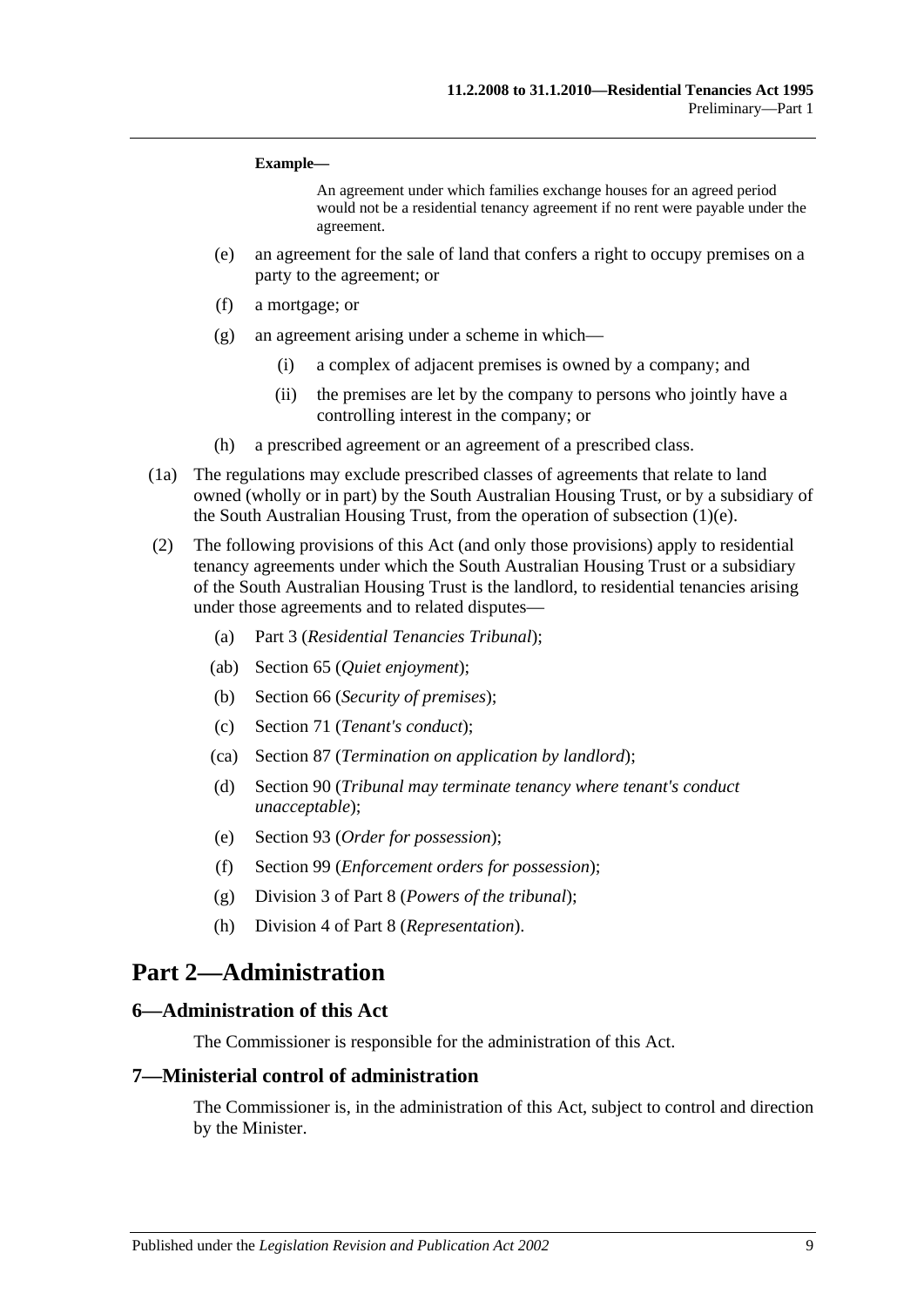### <span id="page-9-0"></span>**8—The Commissioner's functions**

The Commissioner has the following functions:

- (a) investigating and researching matters affecting the interests of parties to residential tenancy agreements and rooming house agreements; and
- (b) publishing reports and information on subjects of interest to the parties to residential tenancy agreements and rooming house agreements; and
- (c) giving advice (to an appropriate extent) on the provisions of this Act and other subjects of interest to the parties to residential tenancy agreements and rooming house agreements; and
- (d) investigating suspected infringements of this Act and taking appropriate action to enforce the Act; and
- (e) making reports to the Minister on questions referred to the Commissioner by the Minister and other questions of importance affecting the administration of this Act; and
- (f) administering the Fund.

#### <span id="page-9-1"></span>**9—Immunity from liability**

No liability attaches to the Commissioner, or any other person acting in the administration of this Act, for an honest act or omission in the exercise or purported exercise of functions under this Act.

#### <span id="page-9-2"></span>**10—Annual report**

- (1) The Commissioner must, on or before 31 October in each year, prepare and forward to the Minister a report on the administration of this Act for the year ending on the preceding 30 June.
- (2) The report must include a report on the administration of the Fund.
- (3) The Minister must, within six sitting days after receiving a report under this section, have copies of the report laid before both Houses of Parliament.

## <span id="page-9-3"></span>**Part 3—Residential Tenancies Tribunal**

## <span id="page-9-4"></span>**Division 1—The Tribunal and its membership**

## <span id="page-9-5"></span>**11—Continuation of Tribunal**

The *Residential Tenancies Tribunal* continues in existence.

## <span id="page-9-6"></span>**12—Membership of the Tribunal**

- (1) Members of the Tribunal are appointed by the Governor.
- (2) A member of the Tribunal is appointed for a term (not exceeding five years) specified in the instrument of appointment and, at the end of a term of appointment, is eligible for reappointment.
- (3) A member of the Tribunal is appointed on conditions specified in the instrument of appointment.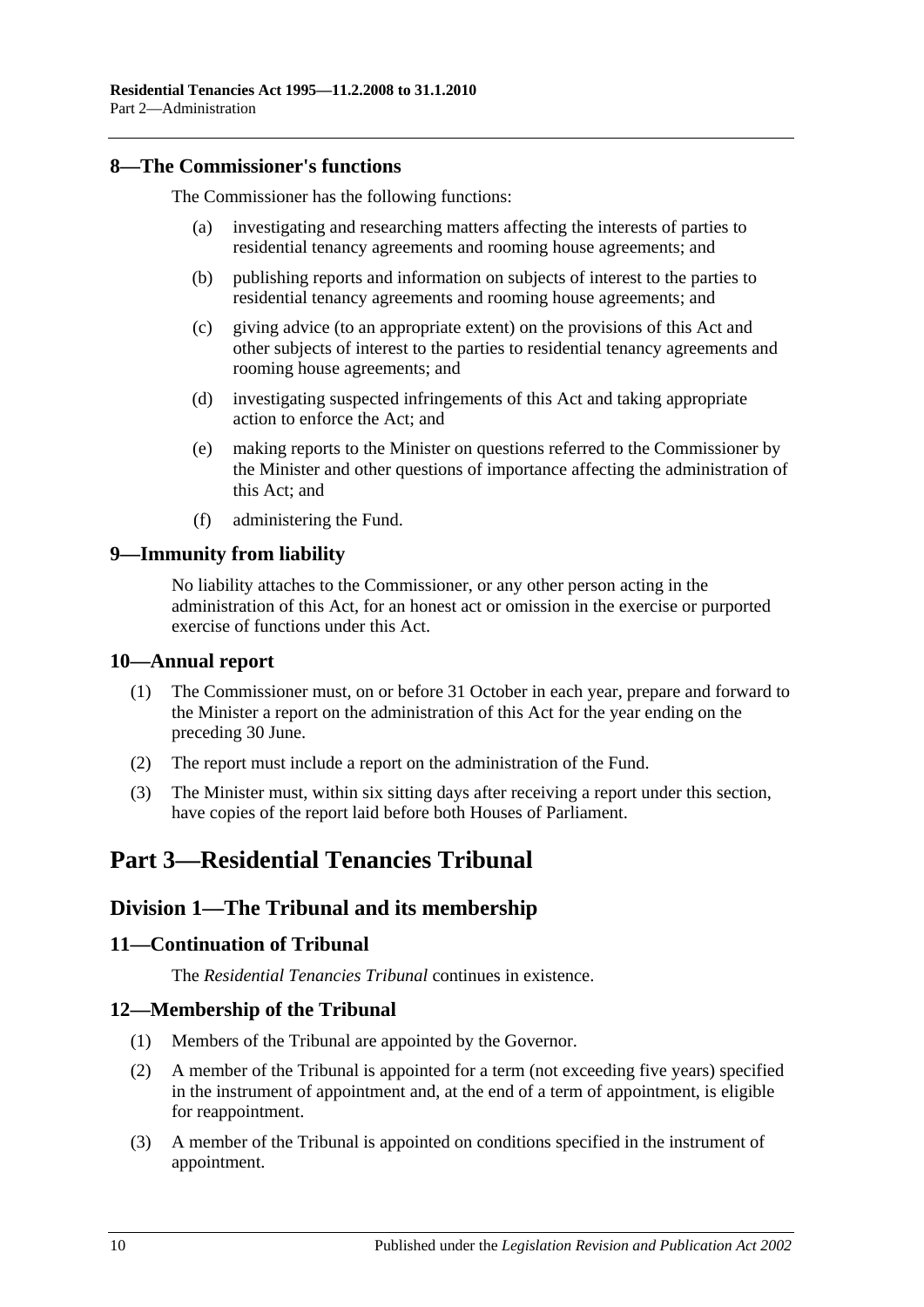- (4) The office of member of the Tribunal may be held in conjunction with an office or position in the public service of the State.
- <span id="page-10-3"></span>(5) The Governor may remove a member of the Tribunal from office for—
	- (a) breach of, or non-compliance with, a condition of appointment; or
	- (b) misconduct; or
	- (c) failure or incapacity to carry out official duties satisfactorily.
- (6) The office of a member of the Tribunal becomes vacant if the member—
	- (a) dies; or
	- (b) completes a term of office and is not reappointed; or
	- (c) resigns by written notice to the Minister; or
	- (d) is convicted of an offence punishable by imprisonment; or
	- (e) is removed from office under [subsection](#page-10-3) (5).

#### <span id="page-10-0"></span>**13—Presiding and Deputy Presiding Members**

- (1) The Governor may appoint a member of the Tribunal to be the Presiding Member or a Deputy Presiding Member of the Tribunal.
- (2) A person may only be appointed as the Presiding Member or a Deputy Presiding Member of the Tribunal if the person is legally qualified.
- (3) A Deputy Presiding Member may exercise powers and functions of the Presiding Member by delegation from the Presiding Member.
- (4) If the Presiding Member is absent, or there is a temporary vacancy in the office of the Presiding Member, the powers, functions and duties of the Presiding Member devolve on a Deputy Presiding Member appointed by the Governor to act in the absence of the Presiding Member or, if no such appointment has been made, on the most senior Deputy Presiding Member of the Tribunal.
- (5) A member who holds office as the Presiding Member or a Deputy Presiding Member of the Tribunal continues in that office until the term of office as member falls due for renewal and, if the member's term of office is renewed, the appointment as Presiding Member or Deputy Presiding Member may (but need not be) renewed also.

## <span id="page-10-1"></span>**14—Remuneration**

A member of the Tribunal is entitled to remuneration, allowances and expenses determined by the Governor.

#### <span id="page-10-2"></span>**15—Registrars**

- (1) The Governor may appoint a person to be the registrar or a deputy registrar of the Tribunal.
- (2) The office of registrar or deputy registrar may be held in conjunction with another office in the public service of the State.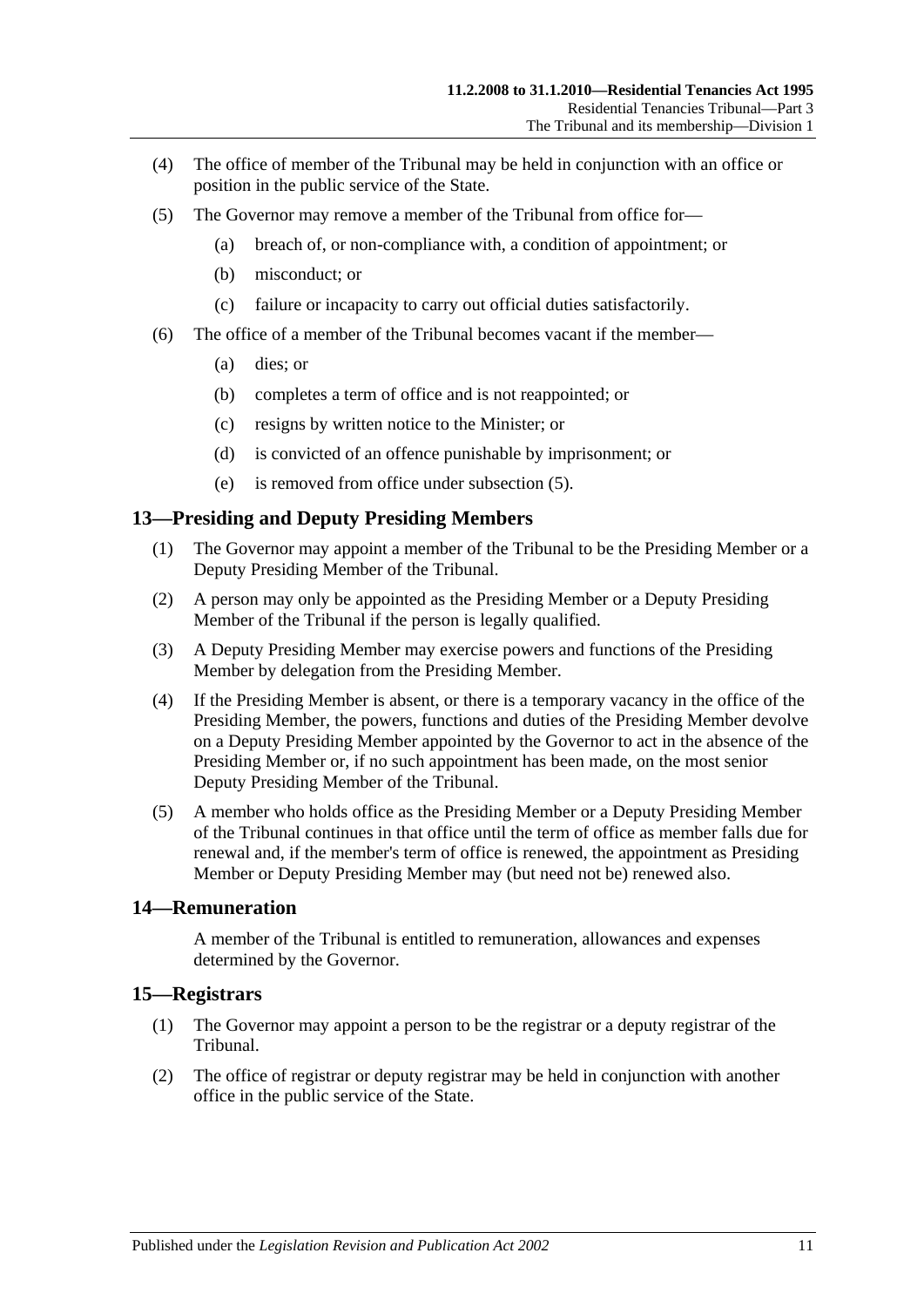### <span id="page-11-0"></span>**16—Registrar may exercise jurisdiction in certain cases**

The registrar or a deputy registrar may—

- (a) exercise the jurisdiction of the Tribunal if specifically authorised to do so by or under this Act; and
- (b) subject to direction by the Presiding Member of the Tribunal—exercise the jurisdiction of the Tribunal in respect of classes of matters, or in circumstances, specified by the regulations.

#### <span id="page-11-1"></span>**17—Magistrates may exercise jurisdiction in certain cases**

- (1) A magistrate may exercise the jurisdiction of the Tribunal.
- <span id="page-11-8"></span>(2) The regulations may prescribe a scheme for the listing of matters before magistrates.
- (3) A regulation cannot be made for the purposes of [subsection](#page-11-8) (2) except after the Minister has consulted with the Presiding Member of the Tribunal and the Chief Magistrate.
- (4) A magistrate exercising the jurisdiction of the Tribunal is taken to be a member of the Tribunal.

#### <span id="page-11-2"></span>**18—Immunities**

A member or officer of the Tribunal incurs no civil or criminal liability for an honest act or omission in carrying out or purportedly carrying out official functions.

## <span id="page-11-3"></span>**Division 2—Proceedings before the Tribunal**

#### <span id="page-11-4"></span>**19—Constitution**

- (1) The Tribunal is constituted for the purpose of hearing proceedings of a single member of the Tribunal.
- (2) The Tribunal may, at any one time, be separately constituted for the hearing and determination of a number of separate matters.

#### <span id="page-11-5"></span>**20—Times and places of sittings**

- (1) The Tribunal may sit at any time (including a Sunday).
- (2) The Tribunal may sit at any place.

## <span id="page-11-6"></span>**21—Duty to act expeditiously**

The Tribunal must, where practicable, hear and determine proceedings within 14 days after the proceedings are commenced and, if that is not practicable, as expeditiously as possible.

## <span id="page-11-7"></span>**22—Sittings generally to be in public**

- (1) Subject to any contrary provision of an Act or regulation, the Tribunal's proceedings must be open to the public.
- (2) However, the Tribunal may, in an appropriate case, order that proceedings be held in private.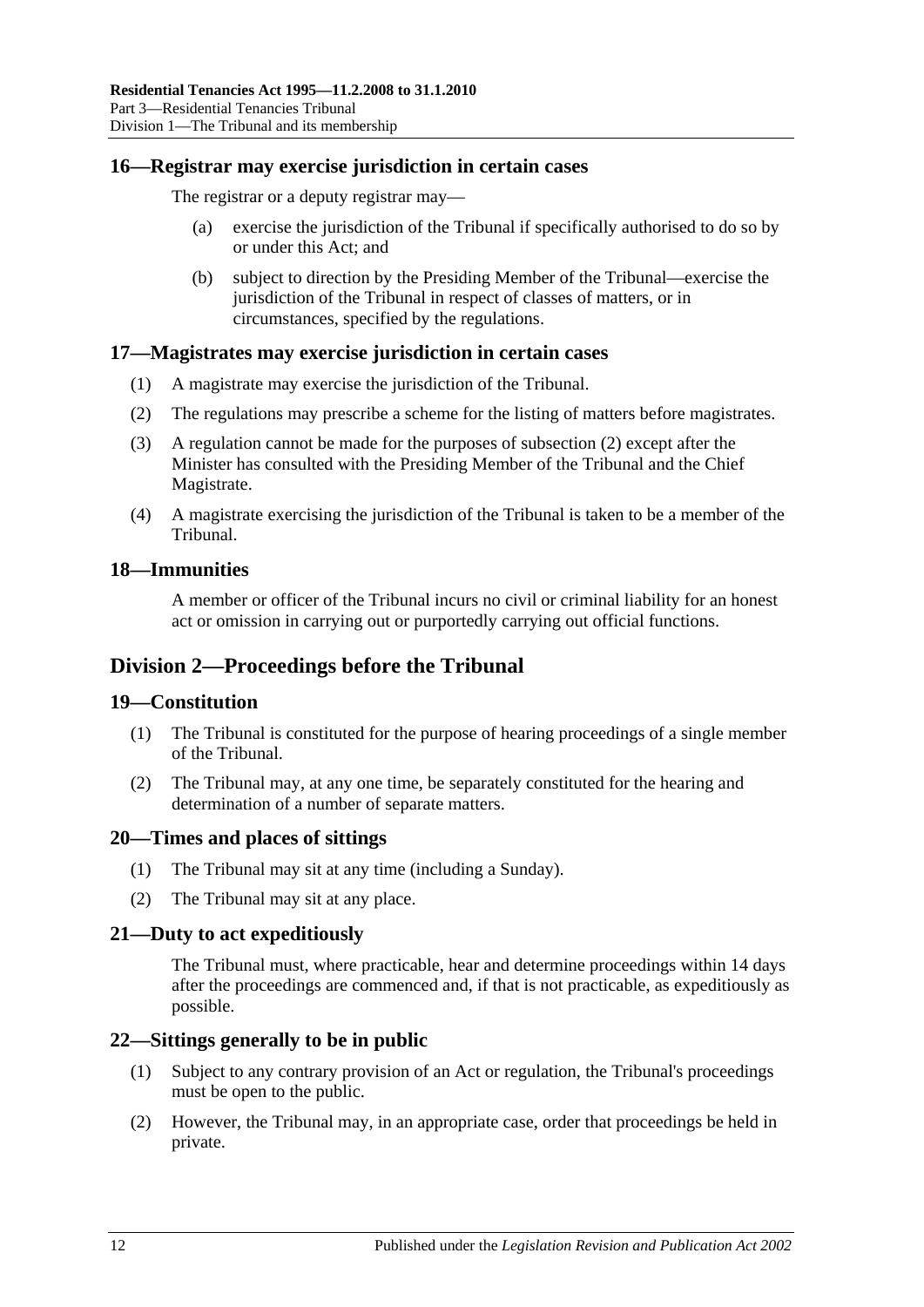## <span id="page-12-0"></span>**23—Offices of the Tribunal**

Offices of the Tribunal will be maintained at such places as the Minister may determine.

## <span id="page-12-1"></span>**Division 3—The Tribunal's jurisdiction**

## <span id="page-12-2"></span>**24—Jurisdiction of Tribunal**

- (1) The Tribunal has—
	- (a) exclusive jurisdiction to hear and determine a matter that may be the subject of an application under this Act;
	- (b) subject to the regulations—jurisdiction to hear and determine claims or disputes arising from tenancies granted for residential purposes by the South Australian Housing Trust or a subsidiary of the South Australian Housing Trust, or arising under agreements collateral to such tenancies (including such agreements that may involve a third party);
	- (c) the other jurisdictions conferred on the Tribunal by statute.
- (2) However, the Tribunal does not have jurisdiction to hear and determine a monetary claim if the amount claimed exceeds \$10 000 unless the parties to the proceedings consent in writing to the claim being heard and determined by the Tribunal (and if consent is given, it is irrevocable).
- <span id="page-12-4"></span>(3) If a monetary claim is above the Tribunal's jurisdictional limit, the claim and any other claims related to the same tenancy may be brought in a court competent to hear and determine a claim founded on contract for the amount of the claim.
- (4) A court in which proceedings are brought under [subsection](#page-12-4) (3) may exercise the powers of the Tribunal under this Act.
- (5) If the plaintiff in proceedings brought in a court under this section recovers less than \$10 000, the plaintiff is not entitled to costs unless the court is satisfied that there were reasonable grounds for the plaintiff to believe that the plaintiff was entitled to \$10 000 or more.

## <span id="page-12-3"></span>**25—Application to Tribunal**

- (1) An application under this Act to the Tribunal must—
	- (a) be made in writing; and
	- (b) contain the prescribed particulars.
- (2) Before the Tribunal proceeds to hear an application it must—
	- (a) give the applicant notice in writing setting out the time and place at which it will hear the application; and
	- (b) give to any other party—
		- (i) notice in writing setting out the time and place at which it will hear the application; and
		- (ii) notice of the nature of the application as it thinks fit.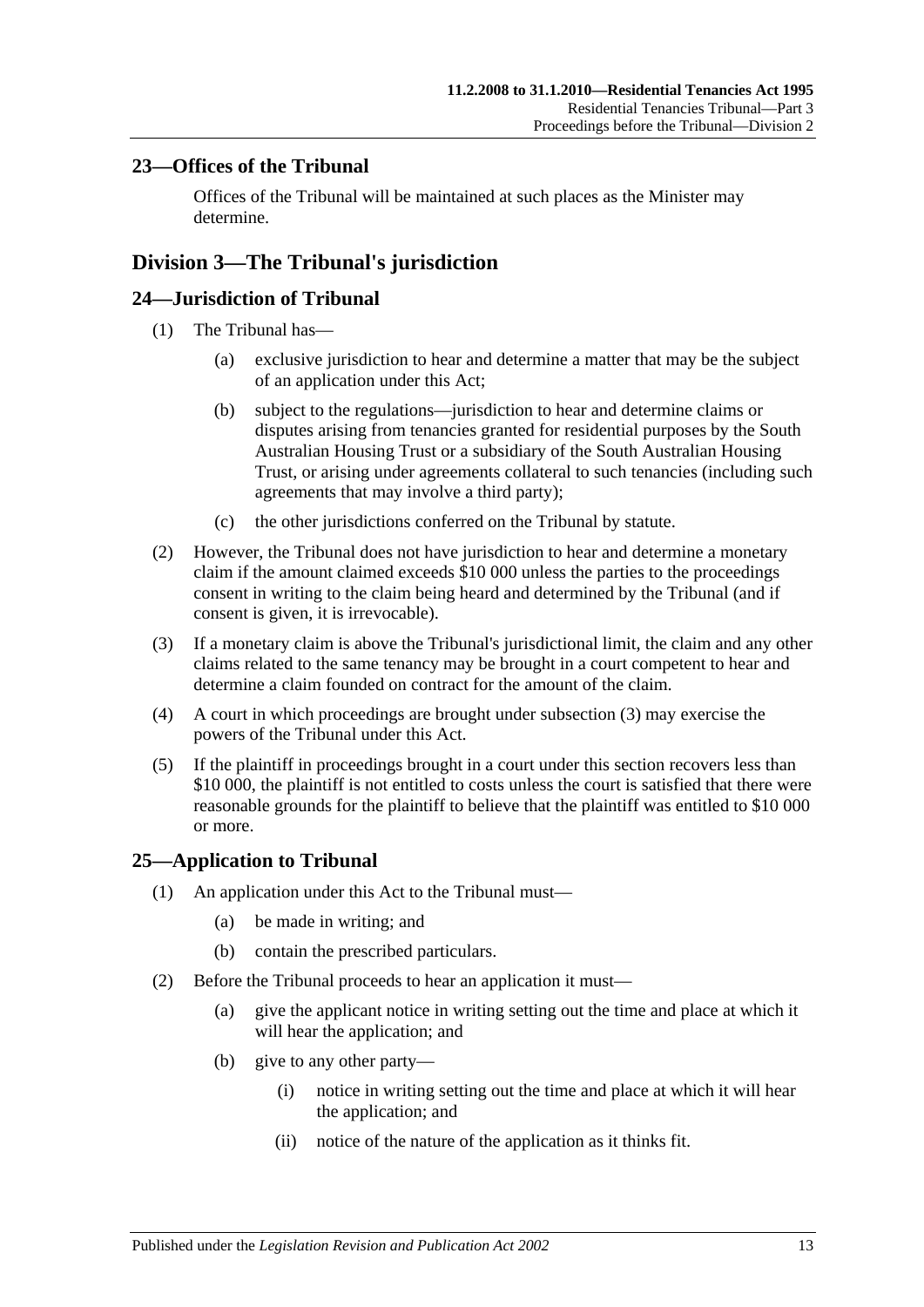## <span id="page-13-0"></span>**Division 4—Conferences**

#### <span id="page-13-1"></span>**26—Conferences**

- (1) The Tribunal may refer contested proceedings to a conference of the parties to explore the possibilities of resolving the matters at issue by agreement and must (subject to [subsection](#page-13-6) (2)) refer contested proceedings to such a conference if the proceedings are of a class prescribed by regulation for the purposes of this section.
- <span id="page-13-6"></span>(2) However, even though proceedings are of a class prescribed by regulation for the purposes of this section, a conference need not be held if a member or officer of the Tribunal dispenses with the conference on the ground that the conference would serve no useful purpose or there is some other proper reason to dispense with the conference.

#### <span id="page-13-2"></span>**27—Presiding officer**

A member of the Tribunal, the registrar, or another officer of the Tribunal authorised by the Presiding Member of the Tribunal, will preside at a conference.

#### <span id="page-13-3"></span>**28—Registrar to notify parties**

The registrar must notify the parties of the time and place fixed for a conference in a manner prescribed by the Rules.

#### <span id="page-13-4"></span>**29—Procedure**

- (1) A conference may, at the discretion of the presiding officer, be adjourned from time to time.
- (2) Unless the presiding officer decides otherwise, the conference will be held in private and the presiding officer may exclude from the conference any person apart from the parties and their representatives.
- (3) A party must, if required by the presiding officer, disclose to the conference details of the party's case and of the evidence available to the party in support of that case.
- (4) A settlement to which counsel or other representative of a party agrees at a conference is binding on the party.
- (5) The presiding officer (if not legally qualified) may refer a question of law arising at the conference to a member of the Tribunal who is legally qualified for determination.
- <span id="page-13-7"></span>(6) The presiding officer may record a settlement reached at the conference and make a determination or order to give effect to the settlement.
- (7) A determination or order under [subsection](#page-13-7) (6) is a determination or order of the Tribunal.

## <span id="page-13-5"></span>**30—Restriction on evidence**

Evidence of anything said or done in the course of a conference under this Division is inadmissible in proceedings before the Tribunal except by consent of all parties to the proceedings.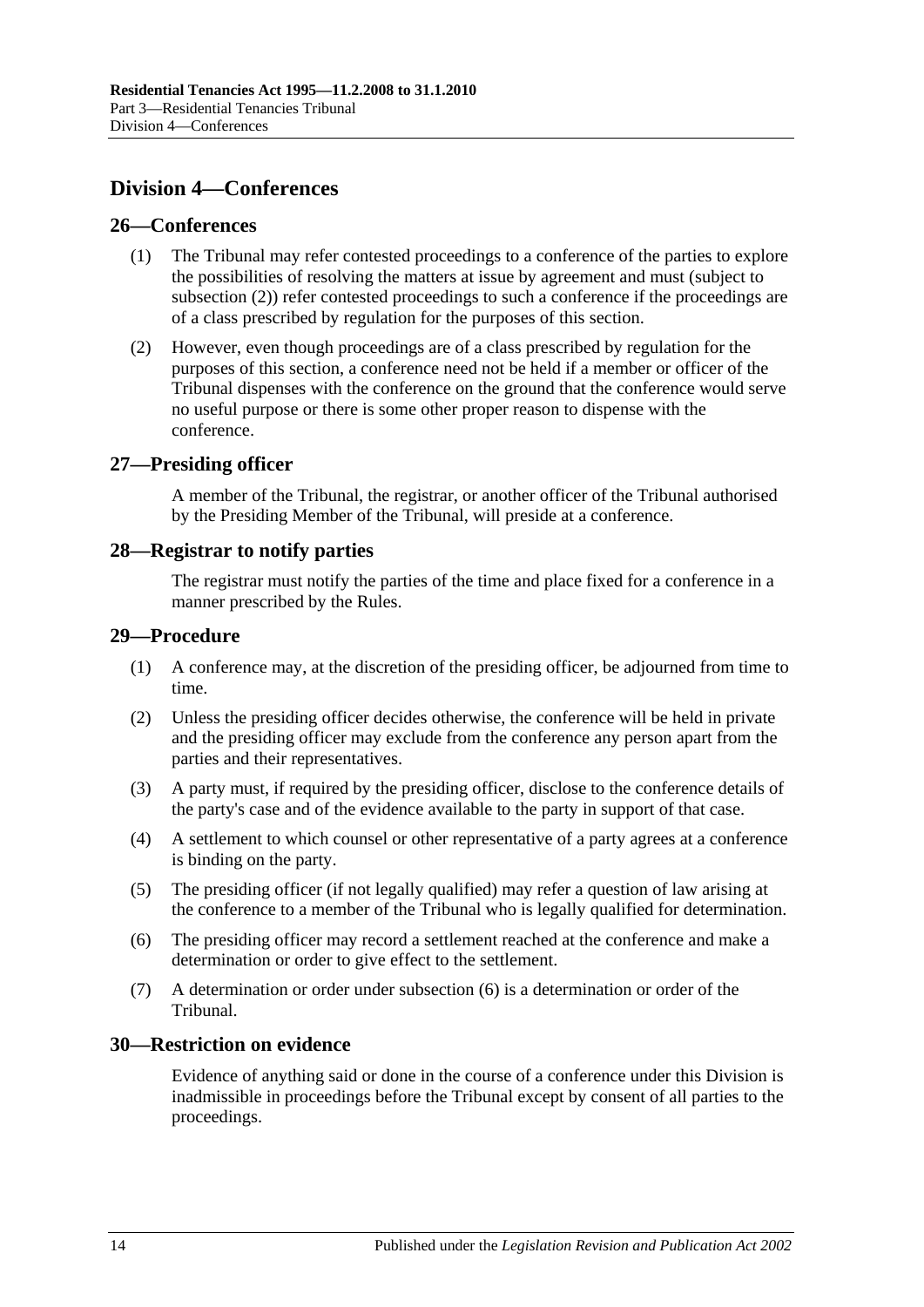## <span id="page-14-0"></span>**Division 5—Evidentiary and procedural powers**

#### <span id="page-14-3"></span><span id="page-14-1"></span>**31—Tribunal's powers to gather evidence**

- (1) For the purpose of proceedings, the Tribunal may—
	- (a) by summons signed by a member, registrar or deputy registrar of the Tribunal, require a person to attend before the Tribunal;
	- (b) by summons signed by a member, registrar or deputy registrar of the Tribunal, require the production of books, papers or documents;
	- (c) inspect books, papers or documents produced before it, retain them for a reasonable period, and make copies of them, or of their contents;
	- (d) require a person appearing before the Tribunal to make an oath or affirmation that the person will truly answer relevant questions put by the Tribunal or a person appearing before the Tribunal;
	- (e) require a person appearing before the Tribunal (whether summoned to appear or not) to answer any relevant questions put by the Tribunal or a person appearing before the Tribunal.
- (2) If a person—
	- (a) fails without reasonable excuse to comply with a summons under [subsection](#page-14-3) (1); or
	- (b) refuses or fails to comply with a requirement of the Tribunal under [subsection](#page-14-3) (1); or
	- (c) misbehaves before the Tribunal, wilfully insults the Tribunal or interrupts the proceedings of the Tribunal,

the person is guilty of an offence and liable to a penalty not exceeding \$2 000.

## <span id="page-14-2"></span>**32—Procedural powers of the Tribunal**

- (1) In proceedings the Tribunal may—
	- (a) hear an application in the way the Tribunal considers most appropriate;
	- (b) decline to entertain an application, or adjourn a hearing, until the fulfilment of conditions fixed by the Tribunal with a view to promoting the settlement of matters in dispute between the parties;
	- (c) decline to entertain an application if it considers the application frivolous;
	- (d) proceed to hear and determine an application in the absence of a party;
	- (e) extend a period prescribed by or under this Act within which an application or other step in respect of proceedings must be made or taken (even if the period had expired);
	- (f) vary or set aside an order if the Tribunal considers there are proper grounds for doing so;
	- (g) adjourn a hearing to a time or place or to a time and place to be fixed;
	- (h) allow the amendment of an application;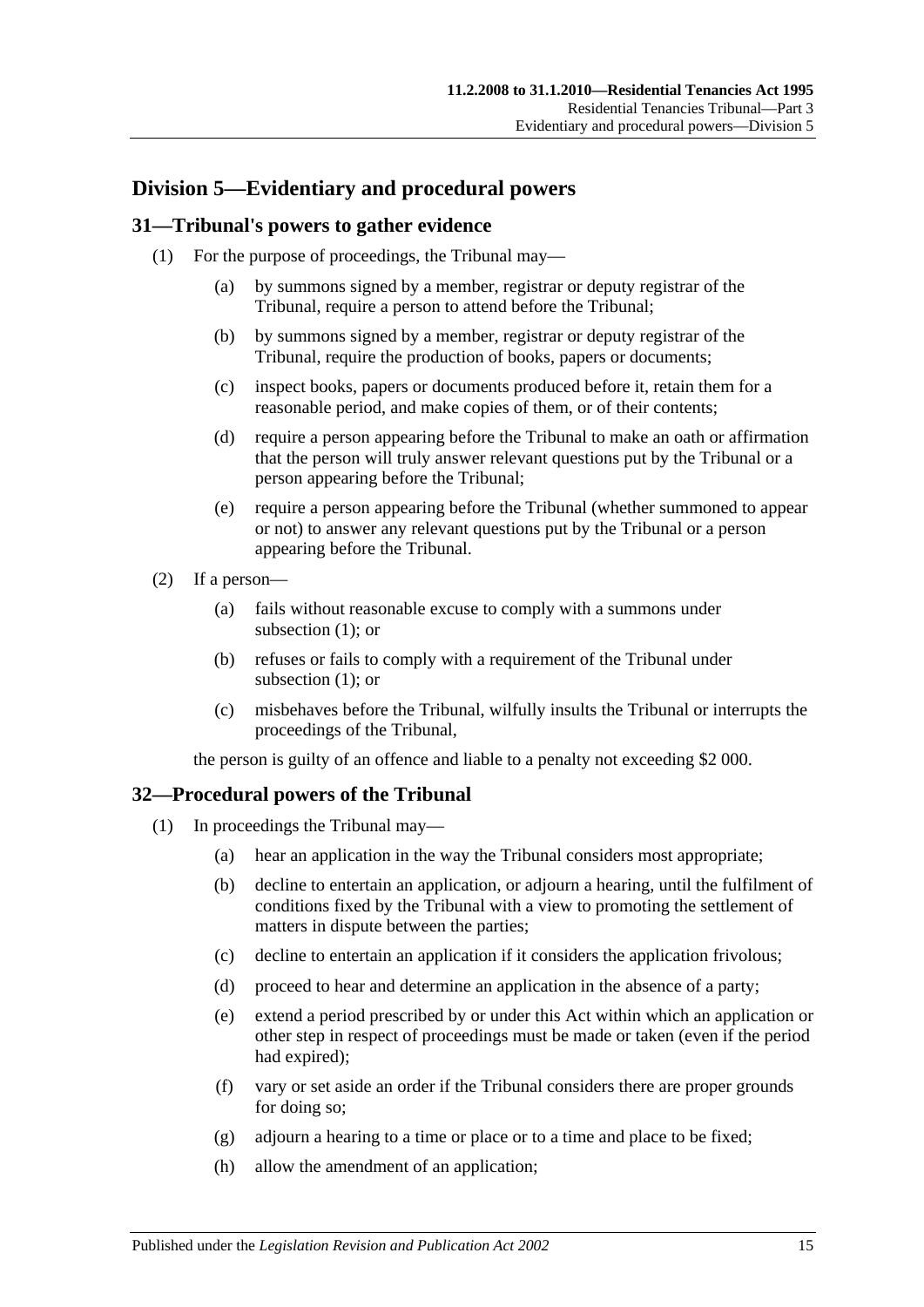- (i) hear an application jointly with another application;
- (j) receive in evidence a transcript of evidence in proceedings before a court and draw conclusions of fact from that evidence;
- (k) adopt, as in its discretion it considers proper, the findings, decision or judgment of a court that may be relevant to the proceedings;
- (l) generally give directions and do all things that it thinks necessary or expedient in the proceedings.
- (2) The Tribunal's proceedings must be conducted with the minimum of formality and in the exercise of its jurisdiction the Tribunal is not bound by evidentiary rules but may inform itself as it thinks appropriate.
- (3) The Tribunal may, on the application of the South Australian Co-operative Housing Authority, allow the Authority to intervene in proceedings before the Tribunal.
- (4) The Authority may only be allowed to intervene if the Tribunal is satisfied that it is fair and reasonable that the Authority participate in the proceedings.
- (5) If the Authority is allowed to intervene in proceedings, it may intervene in the manner and to the extent directed by the Tribunal, and on other conditions determined by the Tribunal.

#### <span id="page-15-0"></span>**33—General powers of the Tribunal to cure irregularities**

- (1) The Tribunal may, if satisfied that it would be just and equitable to do so, excuse a failure to comply with a provision of this Act on terms and conditions the Tribunal considers appropriate.
- (2) The Tribunal may amend proceedings if satisfied that the amendment will contribute to the expeditious and just resolution of the questions in issue between the parties.

## <span id="page-15-1"></span>**Division 6—Mediation**

## <span id="page-15-2"></span>**34—Mediation**

- (1) If before or during the hearing of proceedings it appears to the Tribunal either from the nature of the case or from the attitude of the parties that there is a reasonable possibility of settling the matters in dispute between the parties, the person constituting the Tribunal may—
	- (a) appoint, with the consent of the parties, a mediator to achieve a negotiated settlement; or
	- (b) personally endeavour to bring about a settlement of the proceedings.
- (2) A mediator appointed under this section has the privileges and immunities of a member of the Tribunal and may exercise any powers of the Tribunal that the Tribunal may delegate to the mediator.
- (3) Nothing said or done in the course of an attempt to settle proceedings under this section may subsequently be given in evidence in proceedings before the Tribunal except by consent of all parties to the proceedings.
- (4) A member of the Tribunal who attempts to settle proceedings under this section is not disqualified from hearing or continuing to hear further proceedings in the matter.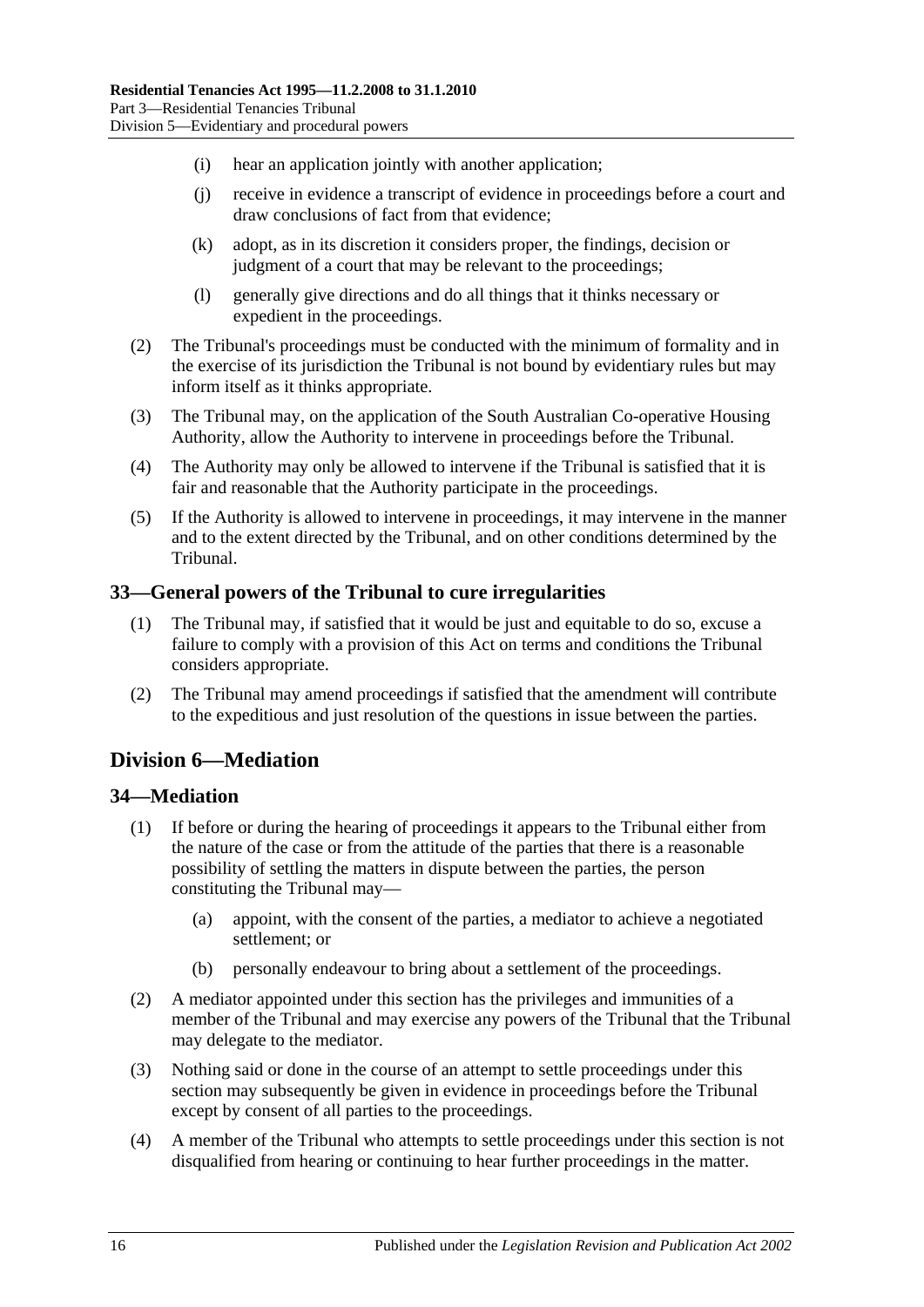(5) If proceedings are settled under this section, the Tribunal may embody the terms of the settlement in an order.

## <span id="page-16-0"></span>**Division 7—Judgments and orders**

#### <span id="page-16-5"></span><span id="page-16-1"></span>**35—Special powers to make orders and give relief**

- (1) The Tribunal may make an order in the nature of an injunction (including an interim injunction) or an order for specific performance.
- (2) However, a member of the Tribunal who is not legally qualified cannot make an order under [subsection](#page-16-5) (1) without the approval of the Presiding Member of the Tribunal.
- (3) Although a particular form of relief is sought by a party to proceedings before the Tribunal, the Tribunal may grant any other form of relief that it considers more appropriate to the circumstances of the case.
- (4) The Tribunal may make interlocutory orders on matters within its jurisdiction.
- (5) The Tribunal may, on matters within its jurisdiction, make binding declarations of right whether or not any consequential relief is or could be claimed.
- (6) The Tribunal may, in the exercise of its jurisdiction, make ancillary or incidental orders.

#### <span id="page-16-2"></span>**36—Enforcement of orders**

- (1) An order of the Tribunal may be registered in the appropriate court and enforced as an order of that court.
- (2) A person who contravenes an order of the Tribunal (other than an order for the payment of money) is guilty of an offence.

Maximum penalty: \$10 000.

(3) In this section—

#### *appropriate court* means—

- (a) if the order of the Tribunal is for a monetary amount above the jurisdictional limit of the Magistrates Court for a monetary claim founded on contract—the District Court;
- (b) in any other case—the Magistrates Court.

#### <span id="page-16-3"></span>**37—Application to vary or set aside order**

- (1) A party to proceedings before the Tribunal may apply to the Tribunal for an order varying or setting aside an order made in the proceedings.
- (2) An application to vary or set aside an order must be made within three months of the making of the order (unless the Tribunal allows an extension of time).

#### <span id="page-16-4"></span>**38—Costs**

The Governor may, by regulation, provide that in proceedings of a prescribed class the Tribunal will not award costs unless—

(a) all parties to the proceedings were represented by legal practitioners; or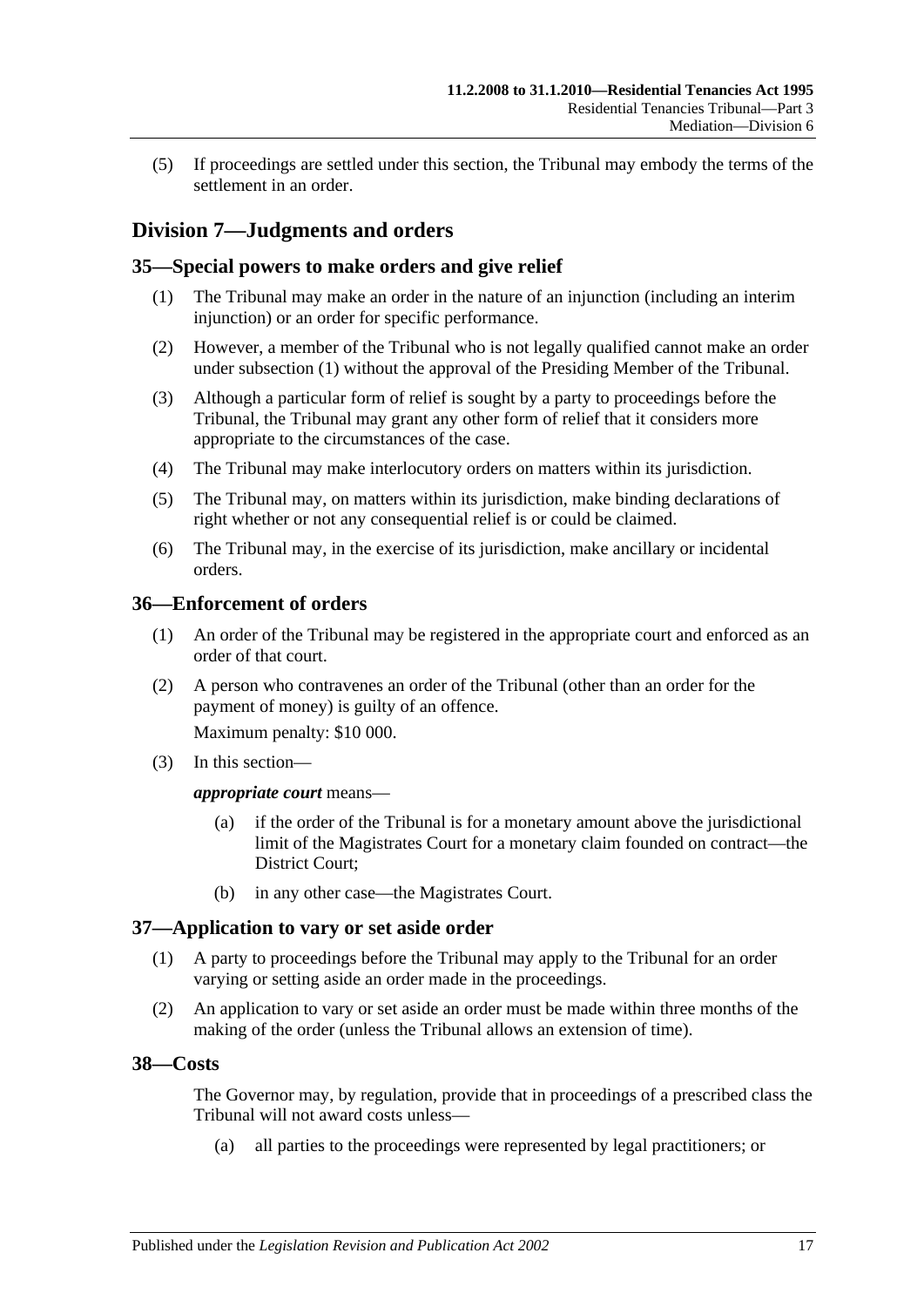(b) the Tribunal is of the opinion that there are special circumstances justifying an award of costs.

## <span id="page-17-0"></span>**Division 8—Obligation to give reasons for decisions**

#### <span id="page-17-1"></span>**39—Reasons for decisions**

The Tribunal must, if asked by a person affected by a decision or order, state in writing the reasons for its decision or order.

## <span id="page-17-2"></span>**Division 9—Reservation of questions of law and appeals**

#### <span id="page-17-3"></span>**40—Reservation of questions of law**

- (1) The Tribunal may reserve a question of law for determination by the Supreme Court.
- (2) If a question of law is reserved, the Supreme Court may decide the question and make consequential orders and directions appropriate to the circumstances of the case.

## <span id="page-17-4"></span>**41—Appeals**

- (1) An appeal lies to the District Court from a decision or order of the Tribunal made in the exercise (or purported exercise) of its powers under this Act.
- (2) On an appeal, the District Court may (according to the nature of the case)—
	- (a) re-hear evidence taken before the Tribunal, or take further evidence;
	- (b) confirm, vary or quash the Tribunal's decision;
	- (c) make any order that should have been made in the first instance;
	- (d) make incidental and ancillary orders.
- (3) The appeal must be commenced within one month of the decision or order appealed against unless the District Court allows an extension of time.
- (4) If the reasons of the Tribunal are not given in writing at the time of making a decision or order and the appellant then requests the Tribunal to state its reasons in writing, the time for commencing the appeal runs from the time when the appellant receives the written statement of the reasons.

## <span id="page-17-5"></span>**42—Stay of proceedings**

- (1) If an order has been made by the Tribunal and the Tribunal or the District Court is satisfied that an appeal against the order has been commenced, or is intended, it may suspend the operation of the order until the determination of the appeal.
- (2) If the Tribunal suspends the operation of an order, the Tribunal may terminate the suspension, and if the District Court has done so, the District Court may terminate the suspension.

## <span id="page-17-6"></span>**Division 10—Miscellaneous**

#### <span id="page-17-7"></span>**43—Entry and inspection of property**

(1) The Tribunal may enter land or a building and carry out an inspection the Tribunal considers relevant to a proceeding before the Tribunal.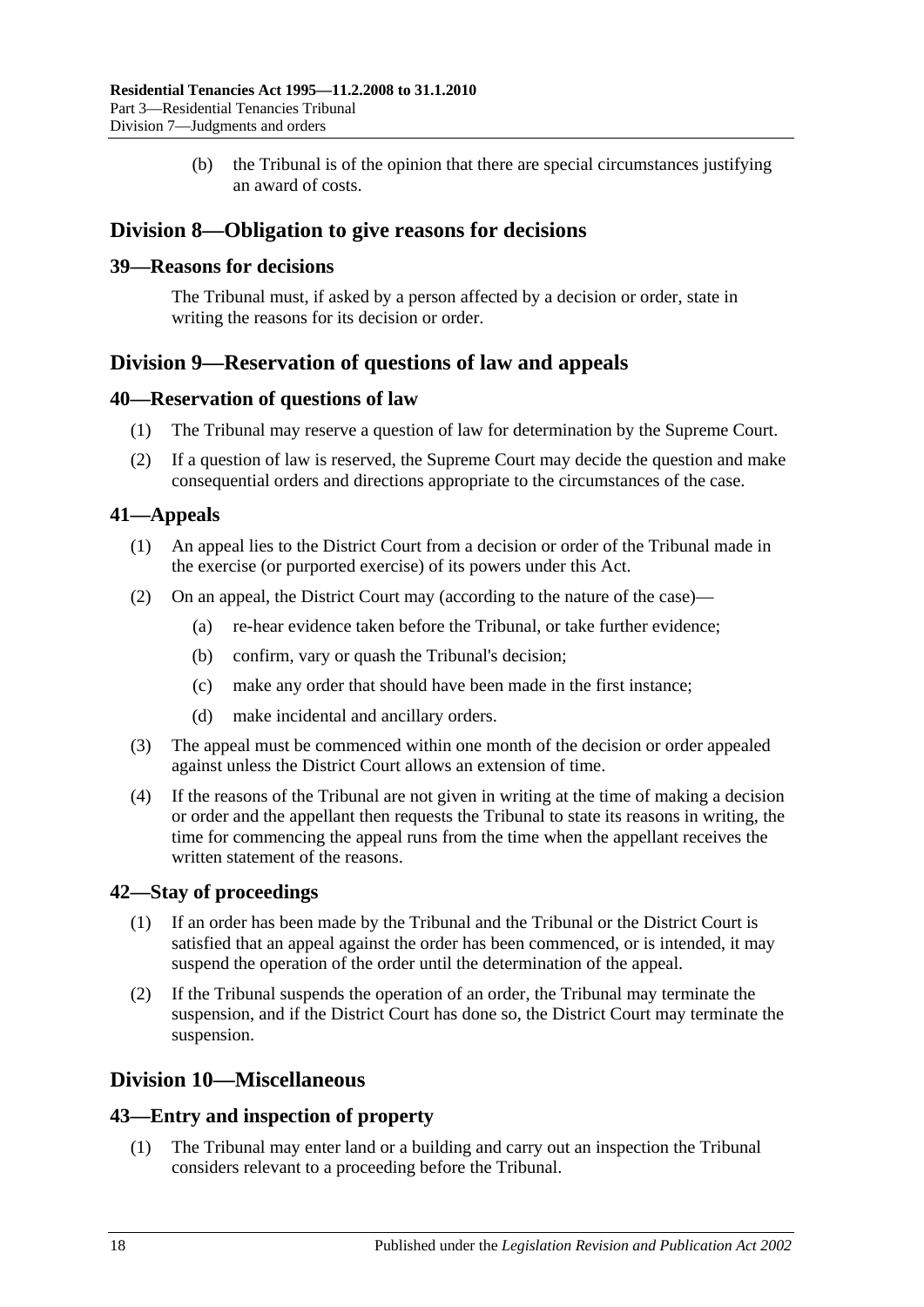- (2) The Tribunal may authorise a person to enter land or a building and carry out an inspection the Tribunal considers relevant to a proceeding before the Tribunal.
- (3) A person who obstructs the Tribunal, or a person authorised by the Tribunal, in exercising a power of entry or inspection under this section commits a contempt of the Tribunal.

## <span id="page-18-0"></span>**44—Contempt of the Tribunal**

A person who—

- (a) interrupts the proceedings of the Tribunal or misbehaves before the Tribunal; or
- (b) insults the Tribunal or an officer of the Tribunal acting in the exercise of official functions; or
- (c) refuses, in the face of the Tribunal, to obey a lawful direction of the Tribunal,

is guilty of a contempt of the Tribunal.

#### <span id="page-18-1"></span>**45—Punishment of contempts**

- (1) The Tribunal may punish a contempt as follows:
	- (a) it may impose a fine not exceeding \$2 000; or
	- (b) it may commit to prison until the contempt is purged subject to a limit (not exceeding six months) to be fixed by the Tribunal at the time of making the order for commitment.
- (2) The powers conferred by this section may only be exercised by a member of the Tribunal who is legally qualified.

#### <span id="page-18-2"></span>**46—Fees**

- (1) The Governor may, by regulation, prescribe and provide for the payment of fees in relation to proceedings in the Tribunal.
- (2) The registrar may remit or reduce a fee if the party by whom the fee is payable is suffering financial hardship, or for any other proper reason.

#### <span id="page-18-3"></span>**47—Procedural rules**

- (1) The Governor may, by regulation—
	- (a) prescribe matters relevant to the practice and procedures of the Tribunal; and
	- (b) provide for the service of any process, notice or other document relevant to proceedings before the Tribunal (including circumstances where substituted service in accordance with the regulations or an order of the Tribunal will constitute due service); and
	- (c) deal with other matters necessary for the effective and efficient operation of the Tribunal.
- (2) The Presiding Member of the Tribunal may make Rules of the Tribunal relevant to the practice and procedure of the Tribunal, or to assist in the effective and efficient operation of the Tribunal, insofar as those matters are not dealt with by the regulations.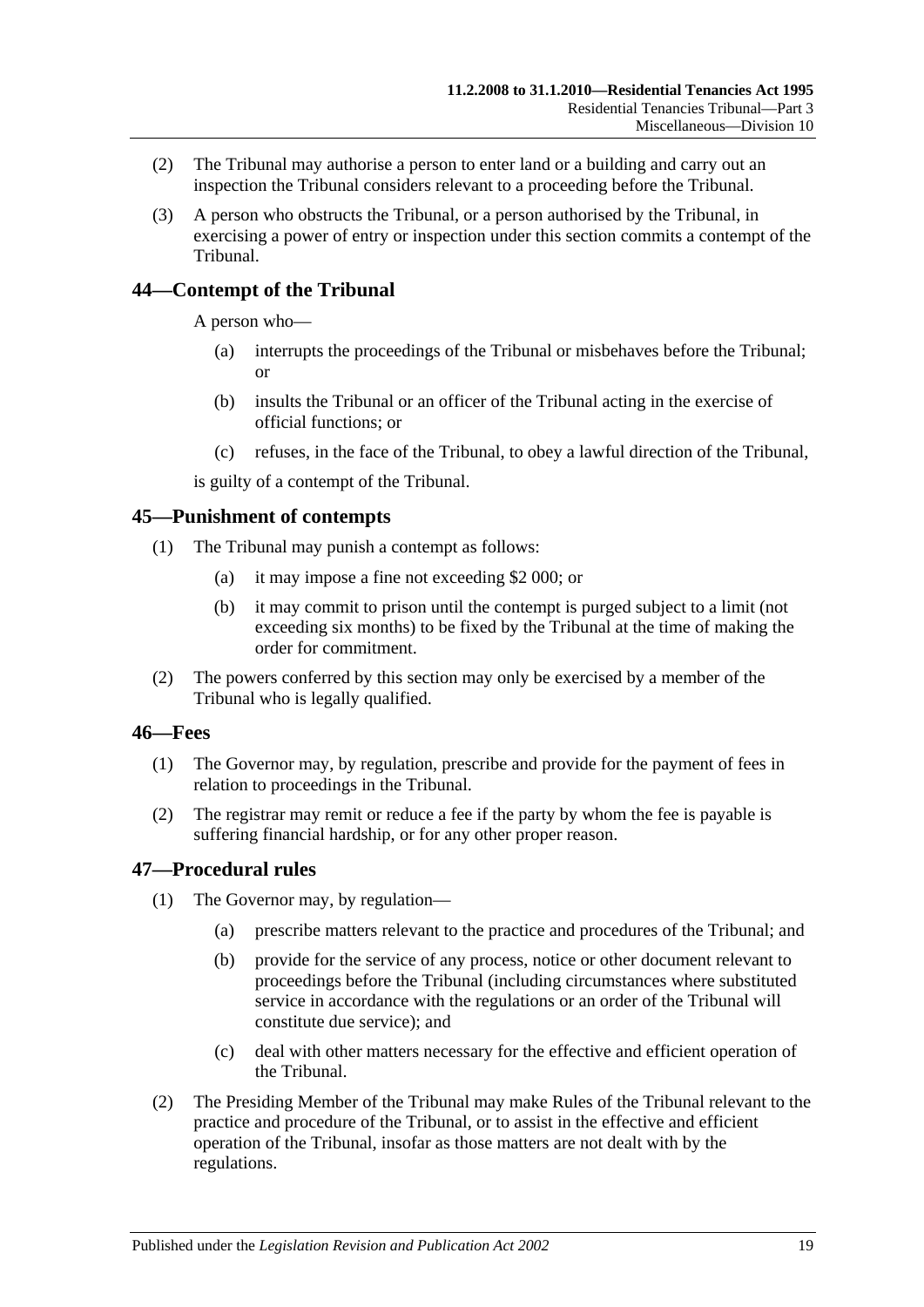(3) The Rules take effect as from the date of publication in the Gazette or a later date specified in the rules.

## <span id="page-19-0"></span>**Part 4—Mutual rights and obligations of landlord and tenant**

## <span id="page-19-1"></span>**Division 1—Entering into residential tenancy agreement**

### <span id="page-19-2"></span>**48—Tenant to be notified of landlord's name etc**

- (1) A landlord under a residential tenancy agreement must, at the time of entering into the agreement, notify the tenant in writing of—
	- (a) the full name and address of the landlord and of any person with superior title to the landlord; and
	- (b) if the landlord or the person with superior title to the landlord is a company—the address of the registered office of the company.

Maximum penalty: \$500.

Expiation fee: \$75.

- (2) If a person succeeds another as the landlord under a residential tenancy agreement, the new landlord must, within 14 days, notify the tenant in writing of—
	- (a) the full name and address of the new landlord; and
	- (b) if the new landlord is a company—the address of the registered office of the company.

Maximum penalty: \$500.

Expiation fee: \$75.

- (3) The requirement to notify the address of a person is not satisfied by giving the address of the person's agent.
- (4) If a name or address of which the landlord is required to notify the tenant under this section changes, the landlord must, within 14 days, notify the tenant in writing of the change.

Maximum penalty: \$500.

Expiation fee: \$75.

#### <span id="page-19-3"></span>**49—Written residential tenancy agreements**

If a landlord (or an agent acting for a landlord) invites or requires a tenant or prospective tenant to sign a written residential tenancy agreement or a document recording its terms, the landlord must ensure that—

- (a) the tenant receives a copy of the document when the tenant signs it; and
- (b) if the document has not then been signed by the landlord, a copy of the document, as executed by all parties, is delivered to the tenant within 21 days after the tenant gives the document back to the landlord or the landlord's agent to complete its execution.

Maximum penalty: \$500.

Expiation fee: \$75.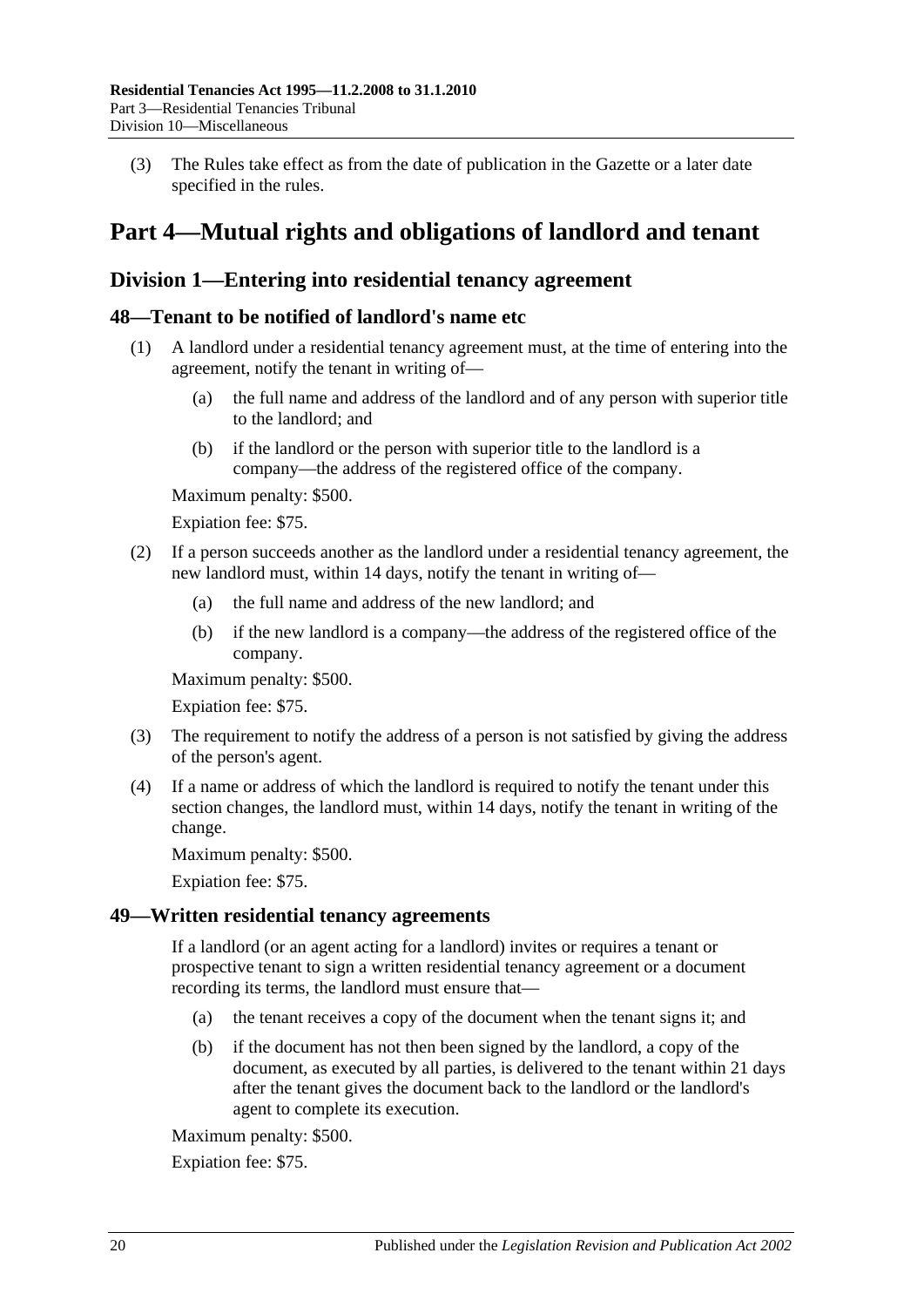#### <span id="page-20-0"></span>**50—Cost of preparing agreement**

The cost of preparing a written residential tenancy agreement, or a document recording its terms, must be borne by the landlord.

#### **Note—**

Residential tenancy agreements are exempt from stamp duty.

#### <span id="page-20-1"></span>**51—False information from tenant**

A tenant must not give a landlord false information about the tenant's identity or place of occupation.

Maximum penalty: \$500.

## <span id="page-20-2"></span>**Division 2—Discrimination against tenants with children**

#### <span id="page-20-3"></span>**52—Discrimination against tenants with children**

(1) A person must not refuse to grant a tenancy to another on the ground that it is intended that a child should live on the premises.

Maximum penalty: \$1 000.

- (2) A person must not—
	- (a) instruct a person not to grant; or
	- (b) state an intention (by advertisement or in any other way) not to grant,

a tenancy on the ground that it is intended that a child should live on the premises.

Maximum penalty: \$1 000.

(3) However, this section does not apply if the landlord, or an agent appointed by the landlord to manage the premises, resides in the premises to which the tenancy relates or in premises adjacent to those premises.

## <span id="page-20-4"></span>**Division 3—Rent**

#### <span id="page-20-5"></span>**53—Permissible consideration for residential tenancy**

(1) A person must not require or receive from a tenant or prospective tenant a payment, other than rent or security (or both), for a residential tenancy or the renewal or extension of a residential tenancy.

Maximum penalty: \$500.

- (2) However—
	- (a) the landlord may lawfully require or receive consideration for an option to enter into a residential tenancy agreement but, in that case, the following condition applies:
		- (i) if the prospective tenant enters into the residential tenancy agreement, the landlord must apply the consideration towards rent payable under the agreement;
		- (ii) if the prospective tenant does not exercise the option to enter into the residential tenancy agreement, the landlord may retain the consideration; and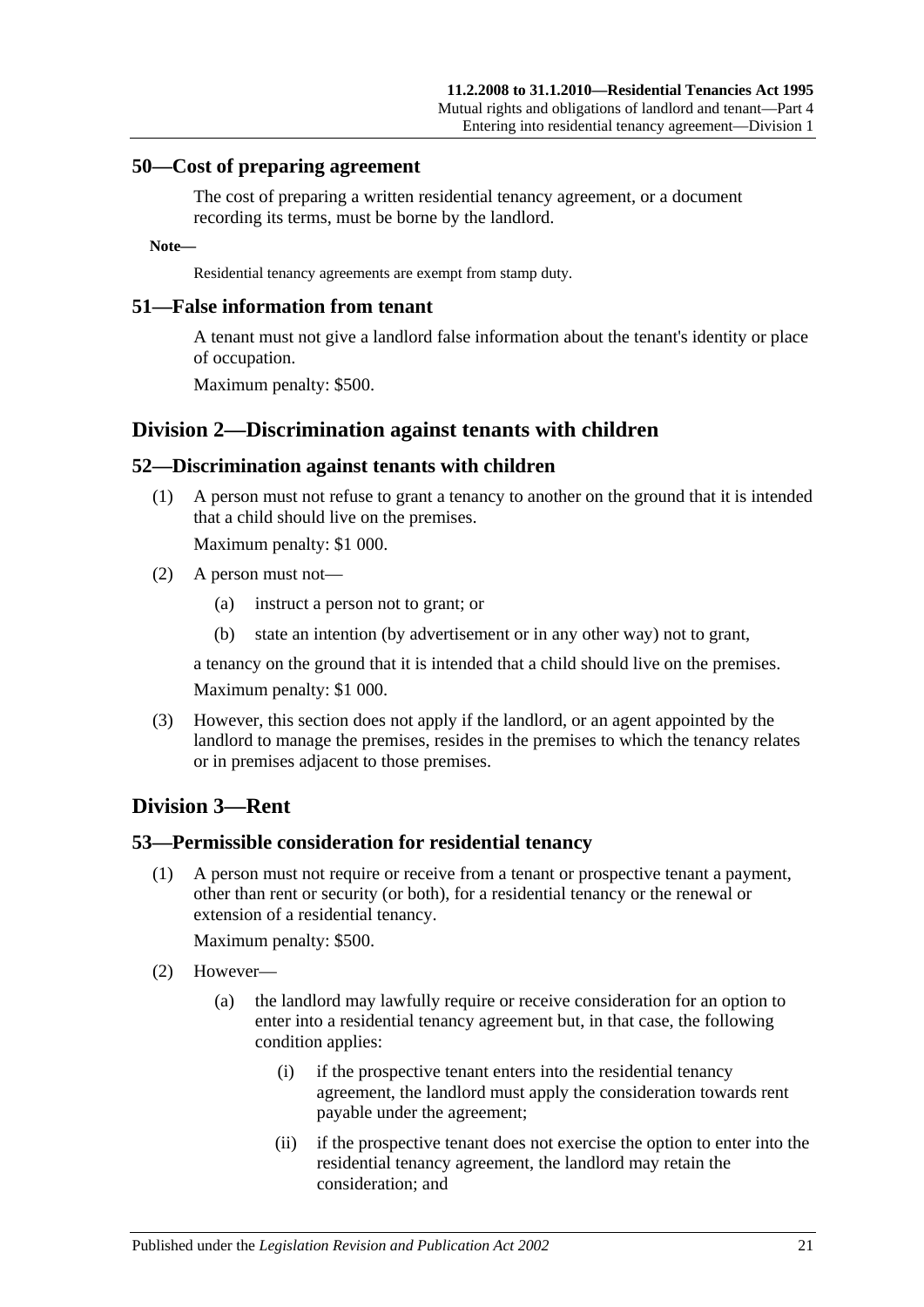- (b) the landlord may require the tenant to reimburse the landlord for rates and charges for water supply that are to be borne by the tenant under the residential tenancy agreement or a collateral agreement; and
- (c) the landlord may lawfully require or receive a payment of a class the landlord is authorised to require or receive by another provision of this Act or under the regulations.

## <span id="page-21-0"></span>**54—Rent in advance**

- (1) A person must not require<sup>1</sup> the payment of more than two weeks' rent under a residential tenancy agreement before the end of the first two weeks of the tenancy. Maximum penalty: \$500.
- (2) If rent has been paid under a residential tenancy agreement, a person must not require<sup>1</sup> a further payment of rent until the end of the last period for which rent has been paid. Maximum penalty: \$500.
- (3) A person must not require another to give a post-dated cheque or other post-dated negotiable instrument in payment of rent under a residential tenancy agreement. Maximum penalty: \$500.

#### **Note—**

1 The prohibition is against *requiring* payment of rent for more than two weeks in advance. Hence, if a tenant voluntarily elects to pay rent for more than two weeks in advance, the landlord (or the landlord's agent) may lawfully accept the payment.

## <span id="page-21-1"></span>**55—Variation of rent**

(1) The landlord may increase the rent payable under a residential tenancy agreement by giving written notice to the tenant specifying the date as from which the increase takes effect.

> A series of residential tenancy agreements between the same parties and relating to the same premises is treated as a single residential tenancy agreement for the purposes of this section unless at least six months have elapsed since rent for the premises was fixed or last increased.

- (2) However—
	- (a) the right to increase the rent may be excluded or limited by the terms of the residential tenancy agreement; and
	- (b) if the tenancy is for a fixed term, the residential tenancy agreement is taken to exclude an increase in rent during the term unless it specifically allows for an increase in rent; and
	- (c) the date fixed for an increase of rent must be at least six months after the date of the agreement or, if there has been a previous increase of rent under this section, the last increase and at least 60 days after the notice is given but—
		- (i) if the maximum rent for the premises has been fixed by a housing improvement notice, and the notice is revoked, the landlord may, by notice given under this section within 60 days after revocation of the housing improvement notice, increase the rent for the premises from a date falling at least 14 days after the notice is given; and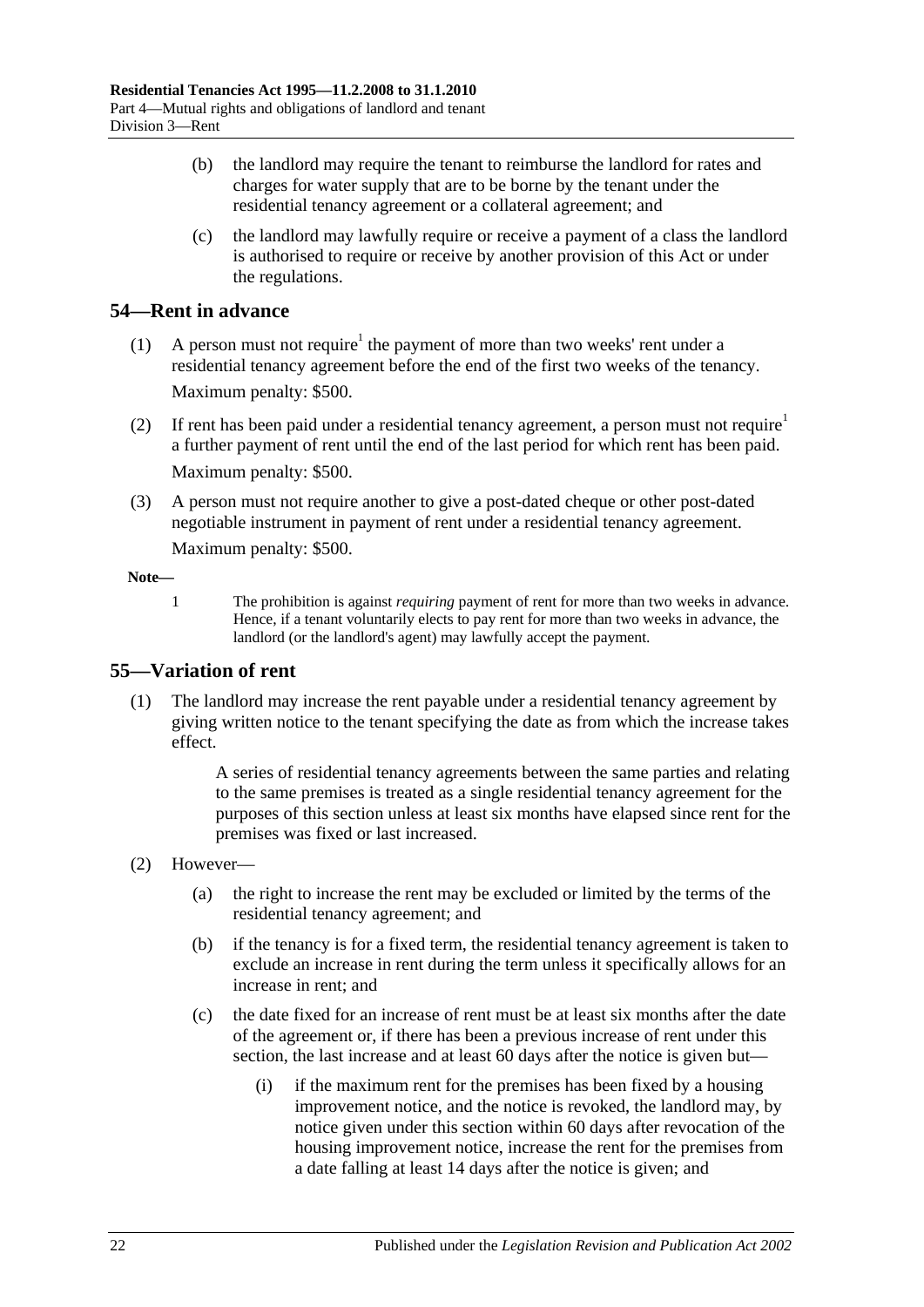- (ii) if the landlord is a registered housing co-operative, and the residential tenancy agreement provides for variation of rent in accordance with the tenant's income, the landlord may increase the rent on the ground of a variation in the tenant's income from a date falling at least 14 days after the notice of the increased rent is given; and
- (iii) if the landlord is a registered housing co-operative under a residential tenancy agreement that allows the landlord to change the basis of calculating the rent payable under the agreement, and the landlord gives the tenant written notice that there is to be a change in the basis of calculating rent as from a specified date (which must be at least 60 days after the notice is given and at least six months from the date of the agreement, or if there has been a previous change in the basis of rent calculation, at least six months from the date of the last such change), the rent may be increased to accord with the new basis of rent calculation as from the specified date without further notice under this section.
- (3) The rent payable under a residential tenancy agreement may be reduced by mutual agreement between the landlord and the tenant.
- (4) A reduction of rent may be made on a temporary basis so that the rent reverts to the level that would have been otherwise applicable at the end of a specified period.
- (5) If the rent payable under a residential tenancy agreement is increased or reduced under this section, the terms of the agreement are varied accordingly.
- (6) This section does not affect the operation of a provision of a residential tenancy agreement under which the rent payable under the agreement changes automatically at stated intervals on a basis set out in the agreement.

#### <span id="page-22-0"></span>**56—Excessive rent**

- (1) The Tribunal may, on application by a tenant, declare that the rent payable under a residential tenancy agreement is excessive.
- (2) In deciding whether the rent payable under a residential tenancy agreement is excessive, the Tribunal must have regard to—
	- (a) the general level of rents for comparable premises in the same or similar localities; and
	- (b) the estimated capital value of the premises at the date of the application; and
	- (c) the outgoings for which the landlord is liable under the agreement; and
	- (d) the estimated cost of services provided by the landlord and the tenant under the agreement; and
	- (e) the nature and value of furniture, equipment and other personal property provided by the landlord for the tenant's use; and
	- (f) the state of repair and general condition of the premises; and
	- (g) other relevant matters.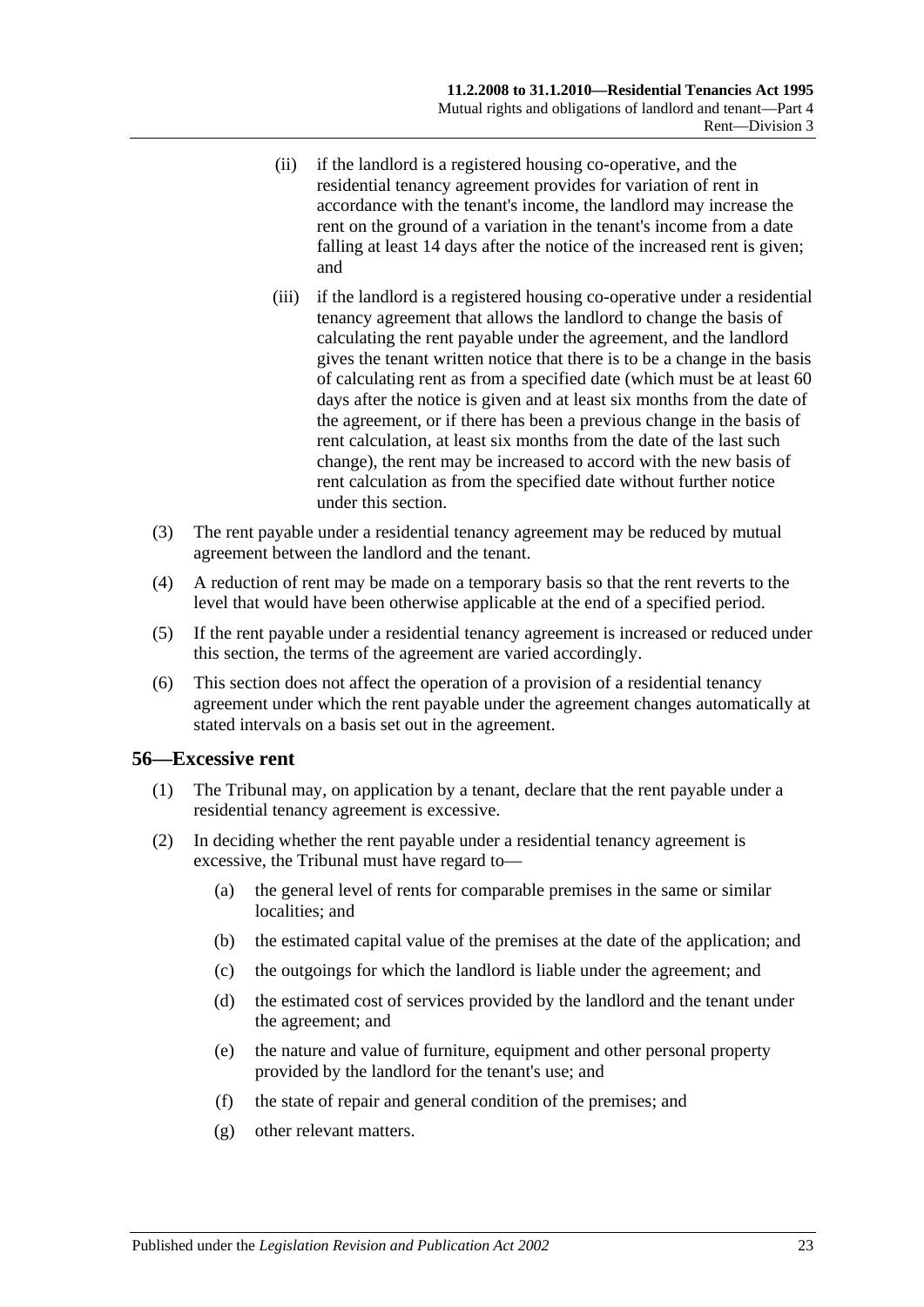- (3) If the Tribunal finds, on an application under this section, that the rent payable under a residential tenancy agreement is excessive, the Tribunal may, by order—
	- (a) fix the rent payable for the premises and vary the agreement by reducing the rent payable under the agreement accordingly; and
	- (b) fix a date (which cannot be before the date of the application) from which the variation takes effect; and
	- (c) fix a period (which cannot exceed one year) for which the order is to remain in force.
- (4) The Tribunal may, on application by the landlord, vary or revoke an order under this section if satisfied that it is just to do so.
- (5) If, while an order remains in force under this section, a landlord asks for or receives rent for the premises to which the order relates exceeding the amount fixed by the order, the landlord is guilty of an offence.

Maximum penalty: \$1 000.

#### <span id="page-23-0"></span>**57—Landlord's duty to keep proper records of rent**

(1) A landlord under a residential tenancy agreement must ensure that a proper record is kept of rent received under the agreement.

Maximum penalty: \$500.

- (2) A person must not—
	- (a) make a false entry in a record of the rent received under a residential tenancy agreement; or
	- (b) falsify the record in any other way.

Maximum penalty: \$1 000.

#### <span id="page-23-3"></span><span id="page-23-1"></span>**58—Duty to give receipt for rent**

- (1) A person who receives rent under a residential tenancy agreement must, within 48 hours after receiving the rent, give the person paying the rent a receipt stating—
	- (a) the date on which the rent was received; and
	- (b) the name of the person paying the rent; and
	- (c) the amount paid; and
	- (d) the period of the tenancy to which the payment relates; and
	- (e) the address of the premises to which the payment relates.

Maximum penalty: \$500.

Expiation fee: \$75.

(2) However, if the tenant pays the rent into an account kept by the landlord or the landlord's agent at an ADI, and the landlord, or the landlord's agent keeps a written record containing the information required by [subsection](#page-23-3) (1), a receipt need not be given.

## <span id="page-23-2"></span>**59—Accrual and apportionment of rent**

(1) The rent payable under a residential tenancy agreement accrues from day to day.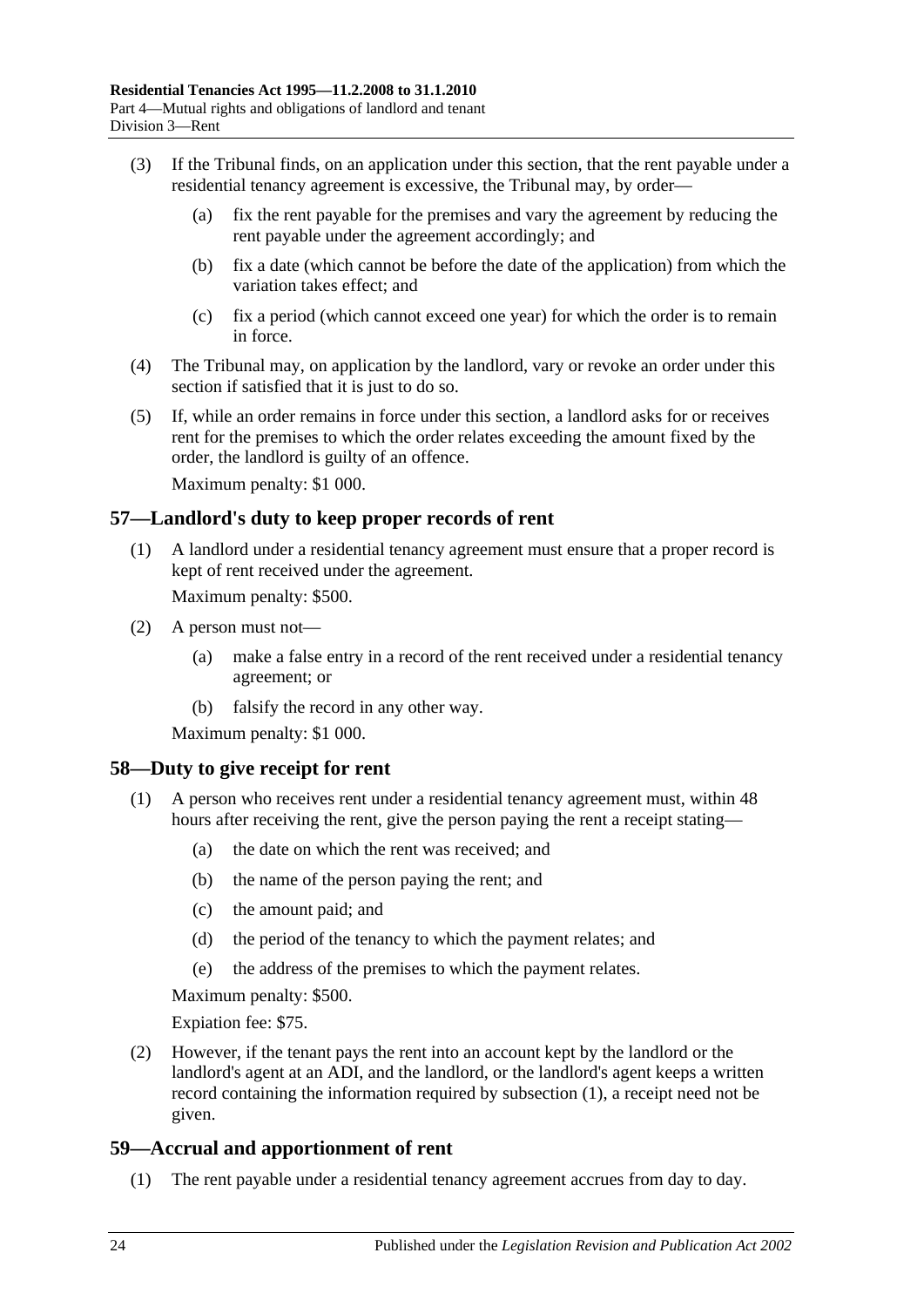(2) If rent is paid in advance, and the tenancy ends before the end of the period for which rent has been paid, the landlord must refund the appropriate proportion of the amount paid to the tenant or apply it towards other liabilities of the tenant to the landlord.

## <span id="page-24-0"></span>**60—Abolition of distress for rent**

A landlord is not entitled to distrain goods of a tenant for non-payment of the rent payable under a residential tenancy agreement.

## <span id="page-24-1"></span>**Division 4—Security bonds**

#### <span id="page-24-2"></span>**61—Security bond**

- (1) A person must not—
	- (a) require more than one security bond for the same residential tenancy agreement; or
	- (b) require the payment of security exceeding the relevant limit.

Maximum penalty: \$1 000.

(2) If at least two years have elapsed since the security under a security bond was given or last increased, the landlord may by written notice to the tenant require the tenant to increase the security by a specified additional amount, within a specified period (which must be at least 60 days from the date of the notice), but not so that the total amount of the security exceeds the relevant limit.

> The requirement has effect as if it were a term of the residential tenancy agreement.

- (3) The *relevant limit* is—
	- (a) if the rent payable under the agreement does not exceed an amount (which must be at least \$150 per week) prescribed by regulation for the purposes of this paragraph—four weeks rent under the agreement;
	- (b) if the rent payable under the agreement exceeds an amount prescribed by regulation for the purposes of this paragraph—six weeks rent under the agreement.
- (4) The relevant limit is, in the first instance, calculated by reference to the rent—or if the rent varies, the lowest rent—payable during the first six months of the tenancy (expressed as a weekly rent) and if there is to be an increase in the amount of the security, the relevant limit is calculated by reference to the rent (expressed as a weekly rent) payable when the notice of increase is given.

## <span id="page-24-3"></span>**62—Receipt of security and transmission to the Commissioner**

(1) A person must, within 48 hours after receiving an amount paid by way of security, give the person who pays a receipt stating the date payment was received, the name of the person from whom the payment was received, the amount paid, and the address of the premises to which the payment relates.

Maximum penalty: \$1 000.

Expiation fee: \$150.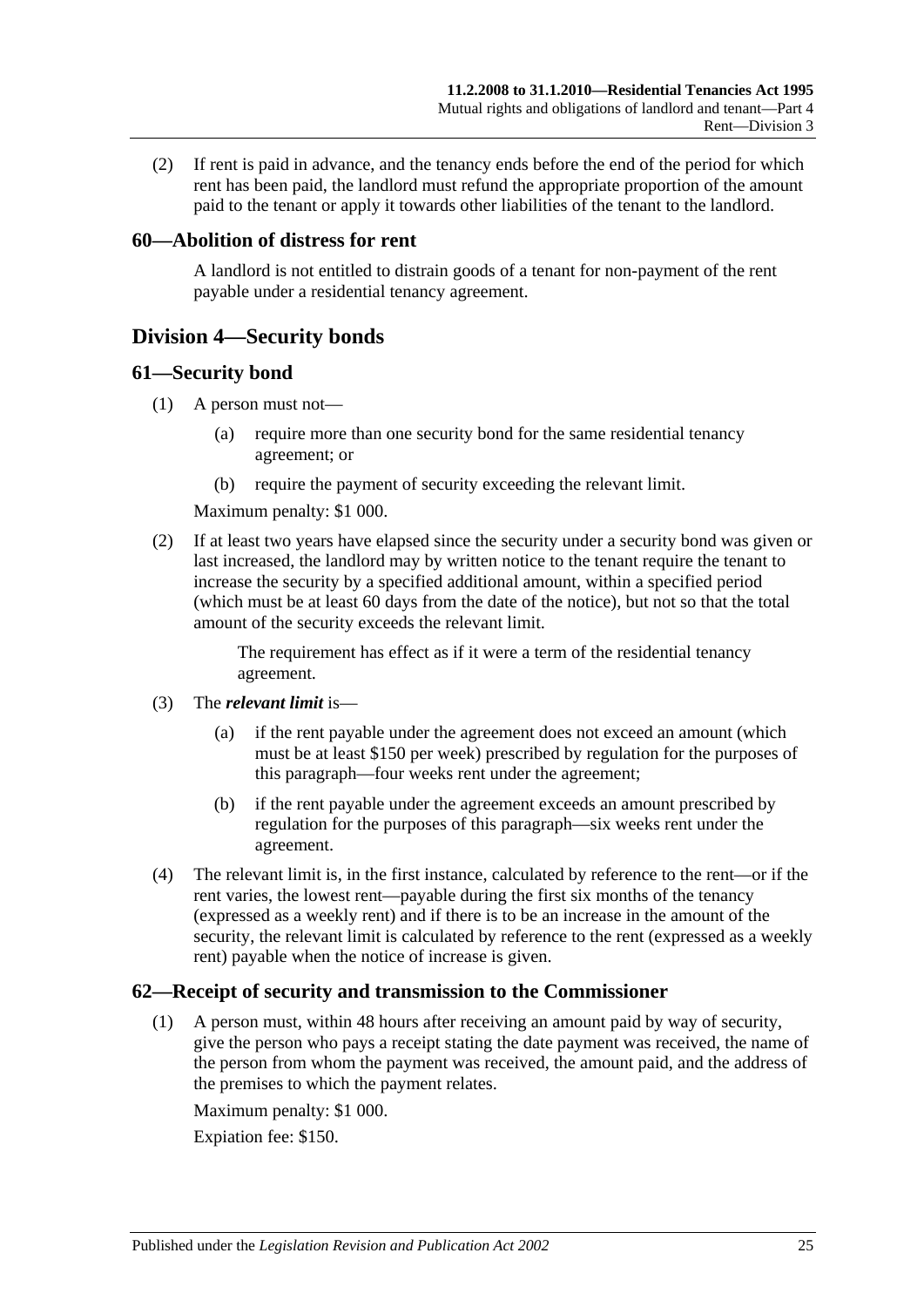(2) A person who receives an amount by way of security must pay the amount of the security to the Commissioner within the period allowed by regulation.

Maximum penalty: \$1 000.

Expiation fee: \$150.

#### <span id="page-25-0"></span>**63—Repayment of security bond**

- (1) An application may be made to the Commissioner for—
	- (a) payment of the whole amount of the security either to the landlord or the tenant; or
	- (b) payment of a specified amount of the security to the landlord and the balance to the tenant.
- (2) The application—
	- (a) must be in a form approved by the Commissioner; and
	- (b) may be made jointly by the landlord and the tenant or by either the landlord or the tenant.
- (3) If the application is undisputed, the Commissioner must pay out the amount of the security as specified in the application.
- <span id="page-25-3"></span>(4) If an application is liable to be disputed, the Commissioner must give the respondent written notice of the application (in a form the Commissioner considers appropriate) and inform the respondent that, if the respondent wants to dispute the application, a written notice of dispute must be lodged with the Commissioner within ten days after the date the notice is given to the respondent.
- <span id="page-25-1"></span>(5) If the respondent does not give the Commissioner written notice of dispute within ten days after the date the Commissioner's notice<sup>1</sup> is given to the respondent, the Commissioner may pay out the amount of the security as proposed in the application.
- (6) If the Commissioner receives a written notice of dispute before the amount of the security is paid out under [subsection](#page-25-1) (5), the Commissioner must refer the dispute to the Tribunal for determination.
- <span id="page-25-2"></span>(7) Despite a preceding subsection, if—
	- (a) the security has been provided or paid by a third party prescribed by the regulations, or in circumstances prescribed by the regulations; and
	- (b) the Commissioner is given notice of the third party's interest in accordance with the regulations,

then—

- (c) the third party is entitled to make application to the Commissioner for the payment of the whole, or a specified part, of the security; and
- $(d)$
- (i) if the application is made with the consent of the landlord—the Commissioner must pay out the amount of the security as specified in the application;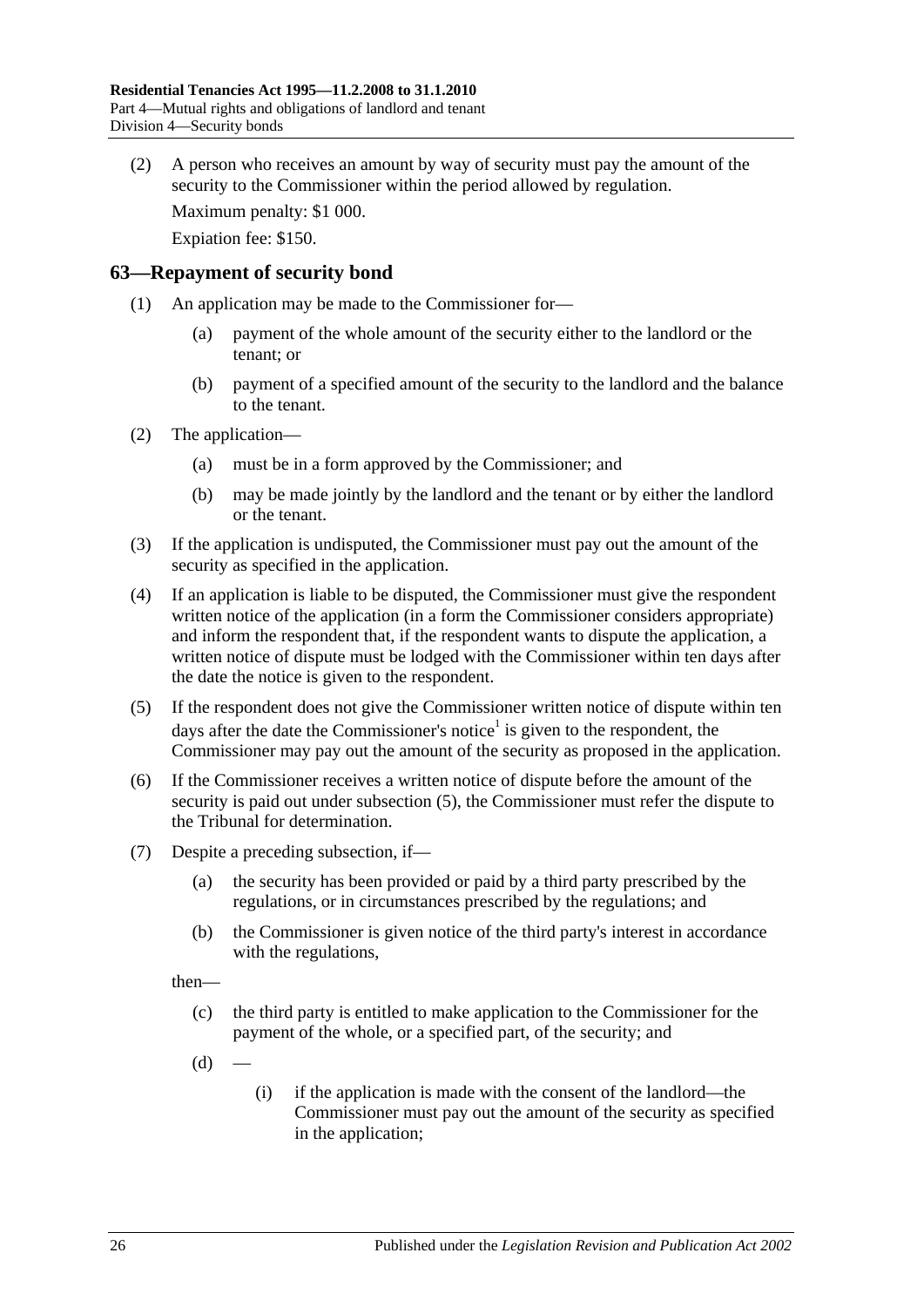- (ii) in any other case—the Commissioner must give the landlord and, if the tenant is still in possession of the premises, the tenant, written notice of the application (in a form the Commissioner considers appropriate) and—
	- (A) if the Commissioner does not receive a written notice of dispute from the party or parties to whom the notice of the application was given within ten days after the date on which the original notice is given—the Commissioner may pay out the amount of the security as proposed in the application;
	- (B) in any other case—the Commissioner must refer the matter to the Tribunal for determination.
- (8) If a payment is made under [subsection](#page-25-2) (7) and the tenant is still in possession of the premises, the landlord may require the tenant to provide a new security bond in accordance with [section](#page-24-2) 61.
- <span id="page-26-0"></span> $(9)$  If—
	- (a) security for the performance of obligations under a residential tenancy agreement is provided by a third party prescribed by the regulations in circumstances prescribed by the regulations; and
	- (b) the landlord makes application to the Commissioner for the payment of the whole, or a specified part, of the amount payable under the security,

then—

- (c) if the application is made with the consent of the third party—the Commissioner must pay out the amount as specified in the application;
- (d) in any other case—the Commissioner must give the third party and, if the tenant is still in possession of the premises, the tenant, written notice of the application (in a form the Commissioner considers appropriate) and—
	- (i) if the Commissioner does not receive a written notice of dispute from the party or parties to whom the notice of the application was given within ten days after the date on which the original notice is given—the Commissioner may pay out the amount as proposed in the application;
	- (ii) in any other case—the Commissioner must refer the matter to the Tribunal for determination.
- (10) If a payment is made under [subsection](#page-26-0) (9), the third party must reimburse the Fund to the extent of the payment.
- (11) A payment under this section will be made from the Fund and, in the case of a payment to a tenant, must include interest.
- (12) The interest will be calculated on the amount of the payment to the tenant under this section, and will be taken to have accrued from the day on which the security was paid to the Commissioner to the day of payment to the tenant at a rate fixed by the Minister for the purposes of this section.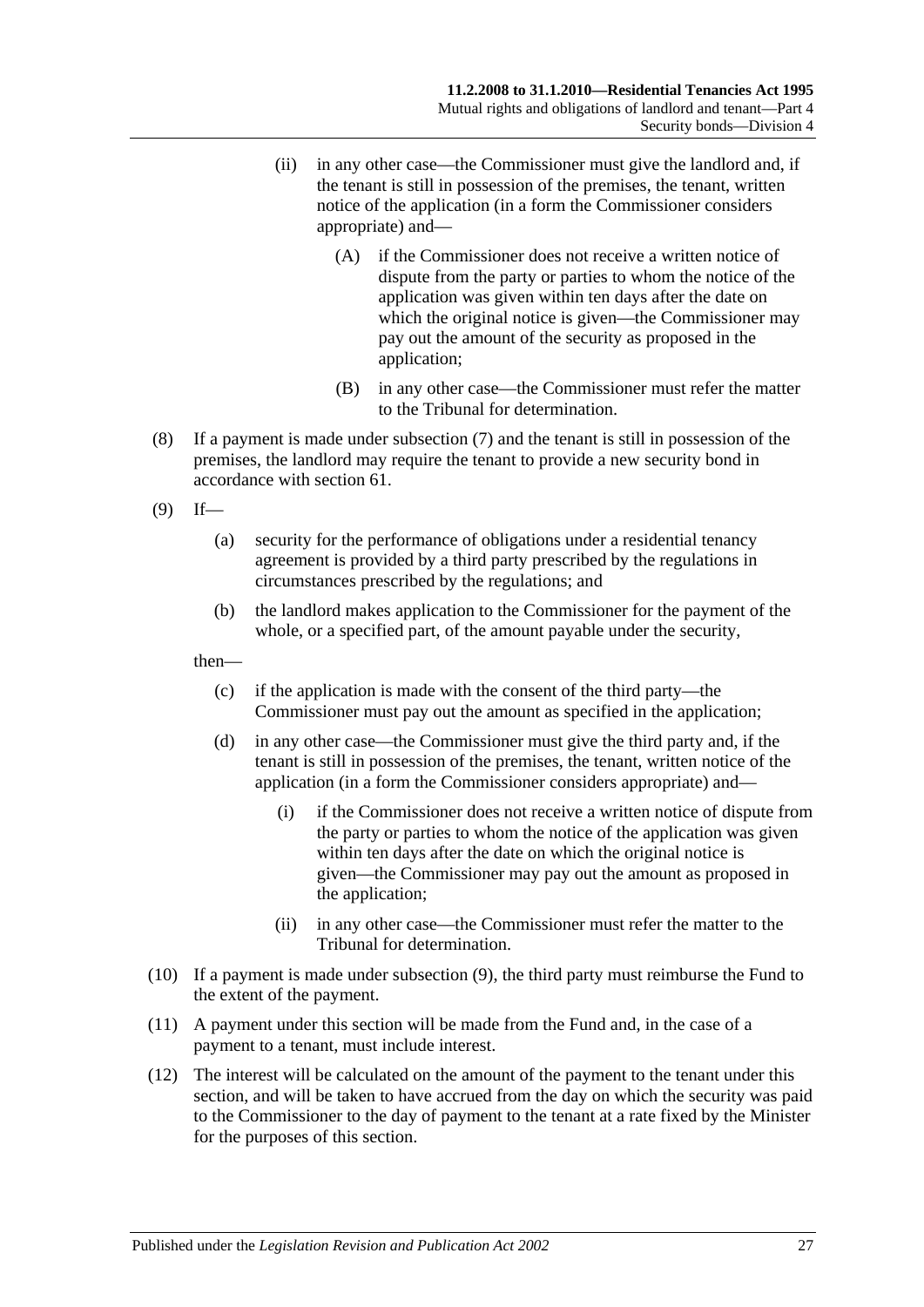- (13) For the purposes of this section—
	- (a) an application is undisputed if it is a joint application by the landlord and the tenant; or an application by the landlord that the whole of the amount of the security be paid to the tenant; or an application by the tenant that the whole of the amount of the security be paid to the landlord;
	- (b) an application that does not fall into any of those categories is liable to be disputed;
	- (c) if the application was made by the landlord, the tenant is the respondent; if the application was made by the tenant, the landlord is the respondent.

**Note—**

1 Ie the notice under [subsection](#page-25-3) (4).

## <span id="page-27-0"></span>**Division 5—Tenant's entitlement to possession and quiet enjoyment**

#### <span id="page-27-1"></span>**64—Vacant possession etc**

- (1) It is a term of a residential tenancy agreement that the tenant is entitled to vacant possession of the premises (except for a part of the premises in respect of which a right to exclusive possession is not given by the agreement) from the day the tenancy begins.
- (2) It is a term of a residential tenancy agreement that there is no legal impediment of which the landlord has, or ought to have knowledge, to the tenant's occupation of the premises for the period of the tenancy as a place of residence.

## <span id="page-27-2"></span>**65—Quiet enjoyment**

- (1) It is a term of a residential tenancy agreement that—
	- (a) the tenant is entitled to quiet enjoyment of the premises without interruption by the landlord or a person claiming under the landlord or with superior title to the landlord's title; and
	- (b) the landlord will not cause or permit an interference with the reasonable peace, comfort or privacy of the tenant in the tenant's use of the premises; and
	- (c) the landlord will take reasonable steps to prevent other tenants of the landlord in occupation of adjacent premises from causing or permitting interference with the reasonable peace, comfort or privacy of the tenant in the tenant's use of the premises.
- (2) If the landlord causes or permits interference with the reasonable peace, comfort or privacy of the tenant in the tenant's use of the premises in circumstances that amount to harassment of the tenant, the landlord is guilty of an offence.

Maximum penalty: \$2 000.

The liability to be prosecuted for the offence is in addition to civil liability for breach of the agreement.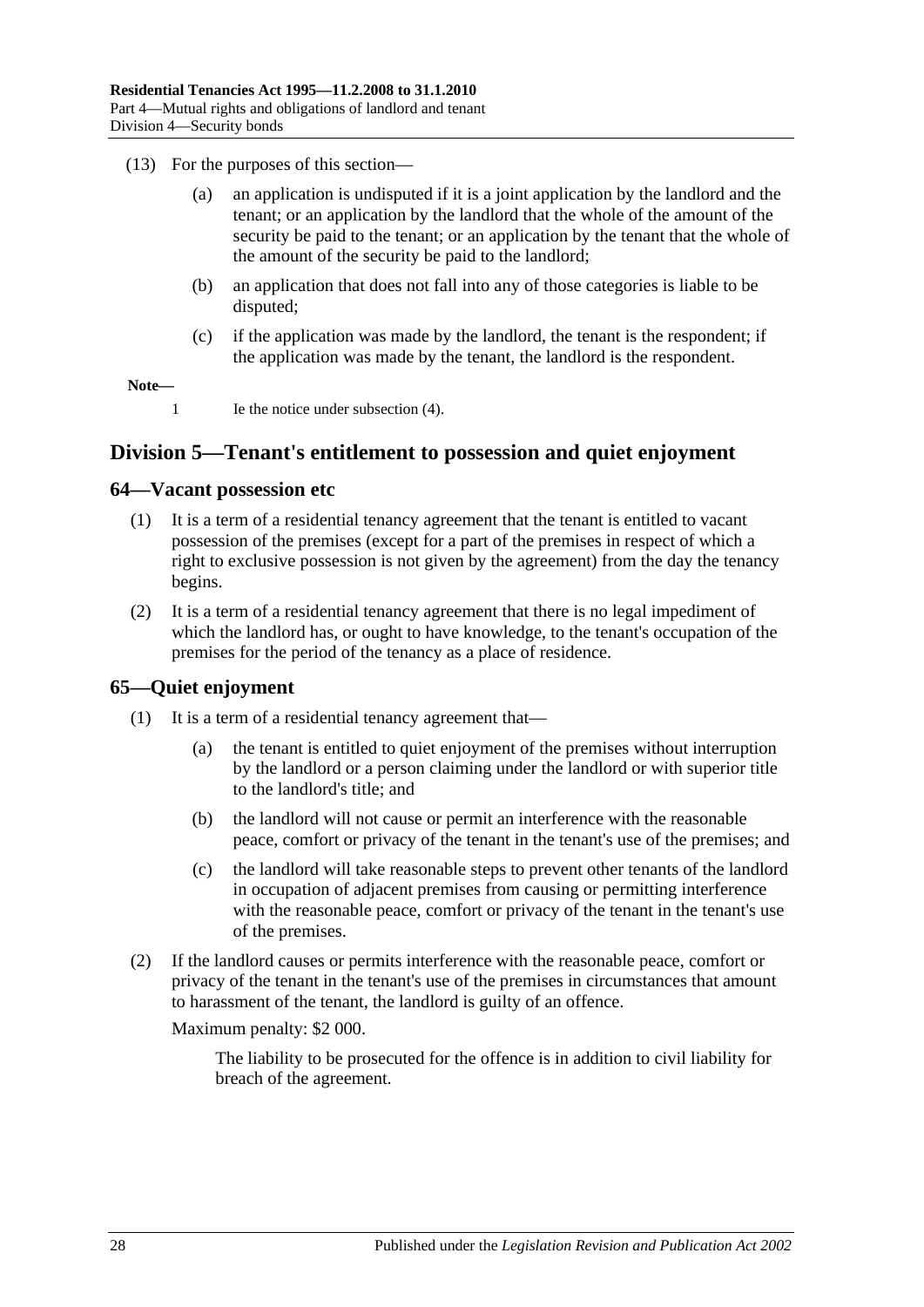## <span id="page-28-0"></span>**Division 6—Security of premises**

### <span id="page-28-1"></span>**66—Security of premises**

- (1) It is a term of a residential tenancy agreement that—
	- (a) the landlord will take reasonable steps to provide and maintain the locks and other devices that are necessary to ensure the premises are reasonably secure; and
	- (b) neither the landlord nor the tenant will alter or remove a lock or security device or add a lock or security device without the consent of the other.
- <span id="page-28-5"></span>(2) A landlord or tenant who, without reasonable excuse, contravenes the term of the agreement arising under [subsection](#page-28-5) (1)(b) is guilty of an offence.

Maximum penalty: \$1 000.

The liability to be prosecuted for the offence is in addition to civil liability for breach of the agreement.

(3) If the landlord's agent, without reasonable excuse, alters or removes a lock or security device, or adds a lock or security device, without the tenant's consent, the agent is guilty of an offence.

Maximum penalty: \$1 000.

The liability to be prosecuted for the offence is in addition to civil liability the agent or the landlord may incur.

## <span id="page-28-2"></span>**Division 7—Landlord's obligation in regard to condition of the premises**

#### <span id="page-28-3"></span>**67—Cleanliness**

It is a term of a residential tenancy agreement that the landlord will ensure that the premises, and ancillary property, are in a reasonable state of cleanliness when the tenant goes into occupation of the premises.

## <span id="page-28-6"></span><span id="page-28-4"></span>**68—Landlord's obligation to repair**

- (1) It is a term of a residential tenancy agreement that the landlord—
	- (a) will ensure that the premises, and ancillary property, are in a reasonable state of repair at the beginning of the tenancy and will keep them in a reasonable state of repair having regard to their age, character and prospective life; and
	- (b) will comply with statutory requirements affecting the premises.

The obligation applies even though the tenant had notice of the state of disrepair before entering into occupation.

- (2) However—
	- (a) the landlord will not be regarded as being in breach of the obligation to repair unless—
		- (i) the landlord has notice of the defect requiring repair; and
		- (ii) the landlord fails to act with reasonable diligence to have the defect repaired; and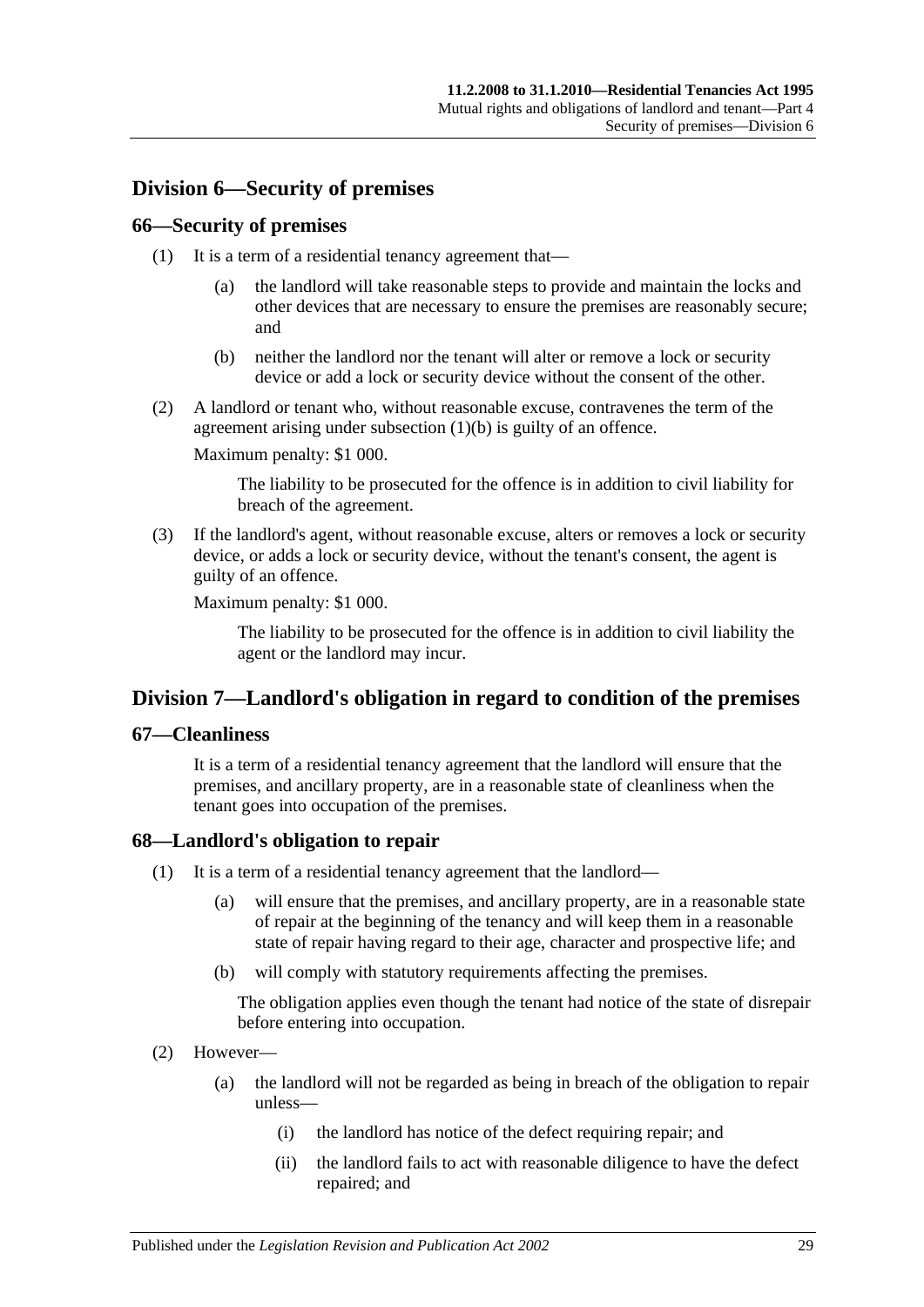- (b) if the landlord is a registered housing co-operative, the regulations may limit the extent of the obligation imposed by [subsection](#page-28-6) (1); and
- (c) if the premises are subject to a housing improvement notice fixing the maximum rent for the premises, the landlord's obligation under [subsection](#page-28-6) (1) to repair the premises does not apply.
- $(3)$  If—
	- (a) premises or ancillary property are in a state of disrepair that does not arise from a contravention of the residential tenancy agreement by the tenant; and
	- (b) the state of disrepair is, unless remedied, likely to result in personal injury or damage to property or undue inconvenience; and
	- (c) the tenant notifies the landlord of the state of disrepair or makes a reasonable attempt to do so; and
	- (d) the tenant incurs costs in having the state of disrepair remedied; and
	- (e) the repairs are carried out by a person who is licensed to carry out the necessary work and the person provides the landlord with a report on the work carried out and the apparent cause of the state of disrepair,

the tenant is entitled to recover from the landlord the reasonable costs of having the repairs carried out.

(4) However, the tenant is not entitled to recover the cost of repairing the premises if the premises are subject to a housing improvement notice fixing the maximum rent payable for premises.

## <span id="page-29-0"></span>**Division 8—Tenant's obligations in relation to the premises and ancillary property**

## <span id="page-29-1"></span>**69—Tenant's responsibility for cleanliness and damage**

- (1) It is a term of a residential tenancy agreement that the tenant—
	- (a) must keep the premises and ancillary property in a reasonable state of cleanliness; and
	- (b) must notify the landlord of damage to the premises or ancillary property; and
	- (c) must not intentionally or negligently cause or permit damage to the premises or ancillary property.
- (2) A tenant who intentionally causes serious damage to the premises or ancillary property is guilty of an offence.

Maximum penalty: \$2 000.

The liability to be prosecuted for an offence is in addition to civil liability for a breach of the agreement.

(3) It is a term of a residential tenancy agreement that, at the end of the tenancy, the tenant must give the premises and ancillary property back to the landlord in reasonable condition and in a reasonable state of cleanliness.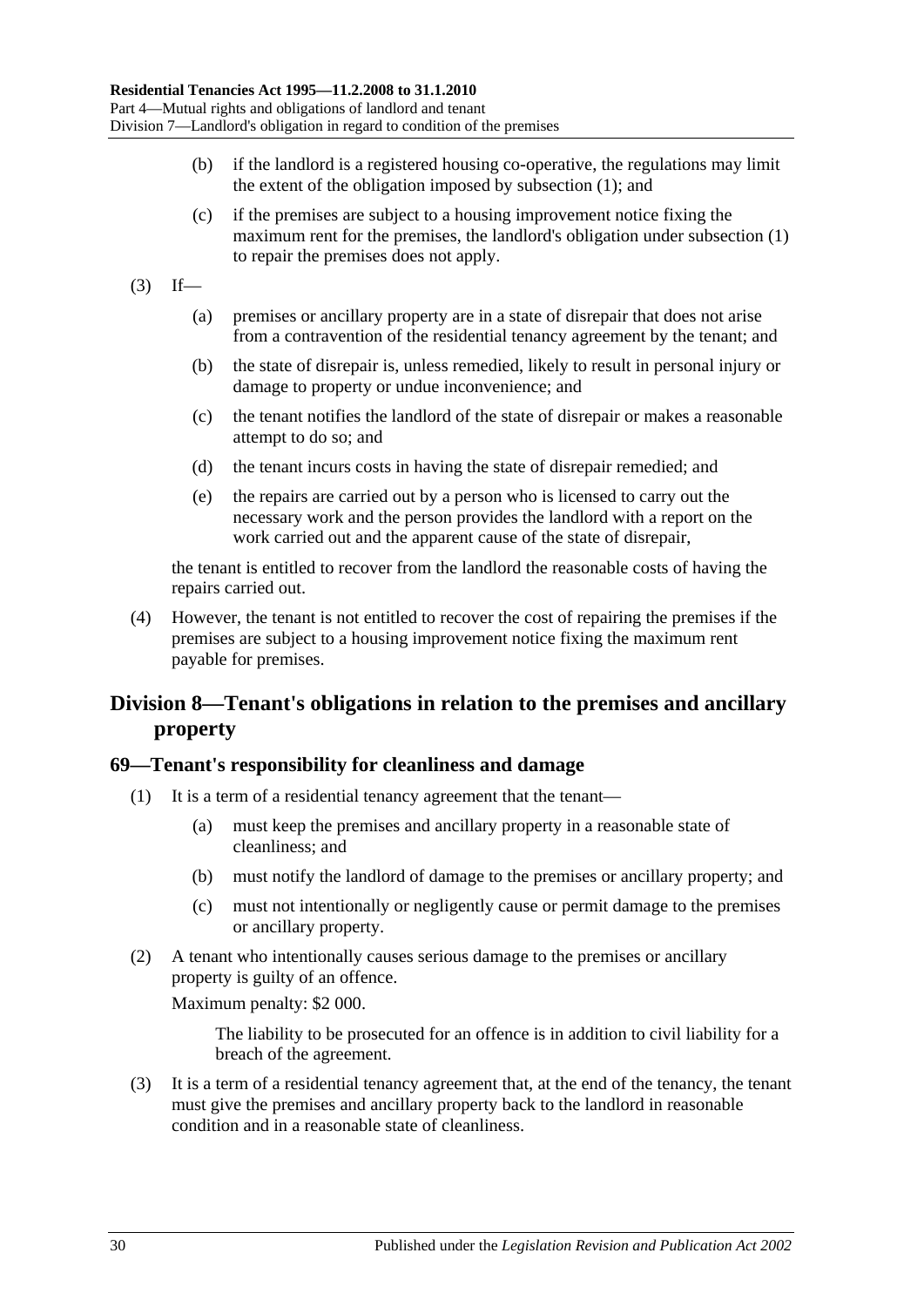(4) In deciding whether premises or other property is in reasonable condition, its condition when the tenant took possession of it, and the probable effect of reasonable wear and tear since that time, must be taken into account.

## <span id="page-30-0"></span>**70—Alteration of premises**

- (1) It is a term of a residential tenancy agreement that a tenant must not, without the landlord's written consent, make an alteration or addition to the premises.
- (2) A tenant may remove a fixture affixed to the premises by the tenant unless its removal would cause damage to the premises.
- (3) If a tenant causes damage to the premises by removing a fixture, the tenant must notify the landlord and, at the option of the landlord, repair the damage or compensate the landlord for the reasonable cost of repairing the damage.

## <span id="page-30-1"></span>**Division 9—Tenant's conduct on the premises**

#### <span id="page-30-2"></span>**71—Tenant's conduct**

It is a term of a residential tenancy agreement that—

- (a) the tenant must not use the premises, or cause or permit the premises to be used, for an illegal purpose; and
- (b) the tenant must not cause or permit a nuisance; and
- (c) the tenant must not cause or permit an interference with the reasonable peace, comfort or privacy of another person who resides in the immediate vicinity of the premises.

## <span id="page-30-3"></span>**Division 10—Landlord's right of entry**

## <span id="page-30-4"></span>**72—Right of entry**

- (1) It is a term of a residential tenancy agreement that the landlord may enter the premises if (and only if)—
	- (a) the entry is made in an emergency; or
	- (b) the landlord gives the tenant written notice stating the purpose and specifying the date and time of the proposed entry not less than seven and not more than 14 days before entering the premises; or
	- (c) the entry is made at a time previously arranged with the tenant (but not more frequently than once every week for the purpose of collecting the rent); or
	- (d) the entry is made at a time previously arranged with the tenant (but not more frequently than once every four weeks) for the purpose of inspecting the premises; or
	- (e) the entry is made for the purpose of carrying out necessary repairs or maintenance at a reasonable time of which the tenant has been given at least 48 hours written notice; or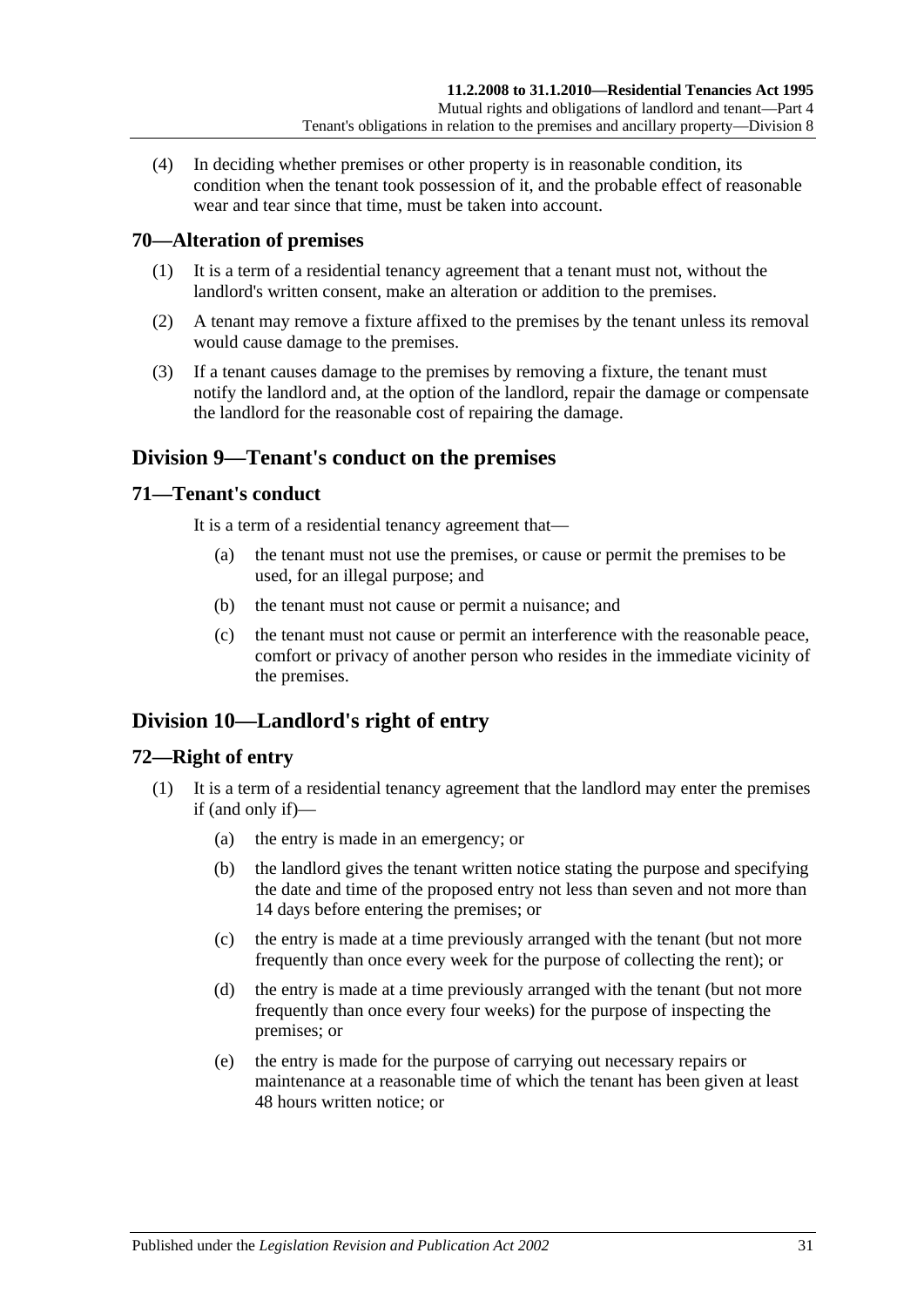- (f) the entry is made for the purpose of showing the premises to prospective tenants, at a reasonable time and on a reasonable number of occasions during the period of 28 days preceding the termination of the agreement, after giving reasonable notice to the tenant; or
- (g) the entry is made for the purpose of showing the premises to prospective purchasers, at a reasonable time and on a reasonable number of occasions, after giving the tenant reasonable notice; or
- (h) the entry is made with the consent of the tenant given at, or immediately before, the time of entry.
- (2) This section does not apply to a part of the premises that the tenant uses in common with the landlord or another tenant of the landlord.

## <span id="page-31-0"></span>**Division 11—Rates, taxes and charges**

#### <span id="page-31-1"></span>**73—Rates, taxes and charges**

- (1) It is a term of a residential tenancy agreement that the landlord must bear all statutory rates, taxes and charges imposed in respect of the premises.
- (2) However, rates and charges for water supply are to be borne as agreed between the landlord and the tenant.
- (3) In the absence of an agreement—
	- (a) the landlord will bear the rates and charges for water supply up to a limit fixed or determined under the regulations; and
	- (b) any amount in excess of the limit is to be borne by the tenant.

## <span id="page-31-2"></span>**Division 12—Assignment**

#### <span id="page-31-3"></span>**74—Assignment of tenant's rights under residential tenancy agreement**

- (1) A tenant under a residential tenancy agreement may, by written or oral agreement with another—
	- (a) assign the tenant's interest in the agreement to the other; or
	- (b) sub-let the premises to which the residential tenancy agreement relates to the other.
- (2) However, it is a term of a residential tenancy agreement that—
	- (a) the tenant must not assign the tenant's interest, or sub-let the premises, without the written consent of the landlord; but
	- (b) the landlord—
		- (i) must not unreasonably withhold consent (unless the landlord is a registered housing co-operative, in which case the landlord has an absolute discretion to withhold consent to an assignment); and
		- (ii) must not make a charge for giving consent or considering an application for consent exceeding the landlord's reasonable expenses.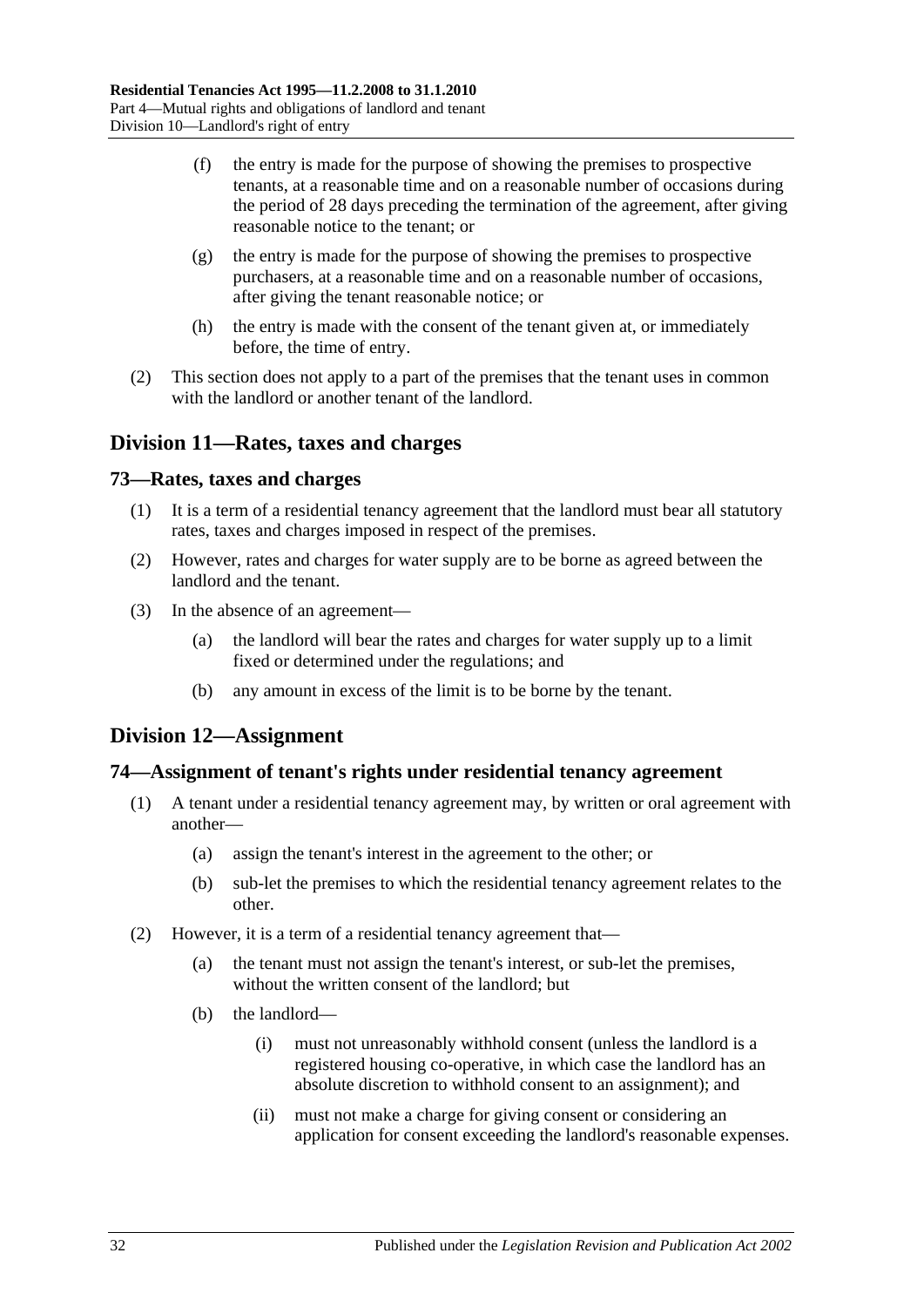- (2a) The absence of consent does not invalidate an assignment or sublease unless the landlord is a registered housing co-operative. However, if the landlord's consent to an assignment is not obtained, the tenant who assigns the interest remains liable to the landlord under the residential tenancy agreement (together with the new tenant, who is jointly and severally liable) unless the landlord has unreasonably withheld consent. This continuing liability of the assignor does not apply, in the case of a periodic tenancy, to a liability accruing more than 21 days after the landlord became aware or ought reasonably to have become aware of the assignment (whichever is the earlier).
- (2b) If the landlord's consent to an assignment is not obtained and the landlord had, before the assignment, served a notice of termination on the assignor, the landlord may enforce the notice against the assignee.
- (2c) The landlord may terminate a residential tenancy agreement on the ground that the tenant has assigned the tenant's interest, or has granted a sub-tenancy, without the landlord's consent, but only if the landlord has not unreasonably withheld consent and serves the notice of termination within 21 days after the time the landlord became aware or ought reasonably to have become aware of the assignment or sub-tenancy (whichever is the earlier).
- (3) The effect of an assignment under this section is that the assignee is substituted for the assignor as tenant under the residential tenancy agreement (but the assignor remains responsible for liabilities that accrued before the date of the assignment)<sup>1</sup>.
- (4) An assignee is liable to indemnify the assignor for liabilities incurred by the assignor to the landlord because of a breach of the residential tenancy agreement by the assignee.
- (5) If the tenant assigns the tenant's interest, an amount paid by the tenant and held by way of security will (unless the parties agree to the contrary) continue to be held as security for the proper performance by the assignee of obligations under the residential tenancy agreement.

#### **Note—**

1 If the assignment is made without the landlord's consent, the tenant may also remain liable under the agreement for liabilities that accrue later—See above.

## <span id="page-32-0"></span>**Division 13—Tenant's vicarious liability**

## <span id="page-32-1"></span>**75—Vicarious liability**

It is a term of a residential tenancy agreement that, if a person is on the premises at the invitation or with the consent of the tenant, the tenant is vicariously responsible for an act or omission by the person that would, if it had been an act or omission of the tenant, have constituted a breach of the agreement.

## <span id="page-32-2"></span>**Division 14—Harsh or unconscionable terms**

#### <span id="page-32-4"></span><span id="page-32-3"></span>**76—Harsh or unconscionable terms**

(1) The Tribunal may, on application by a tenant, make an order rescinding or varying a term of a residential tenancy agreement if satisfied that the term is harsh or unconscionable.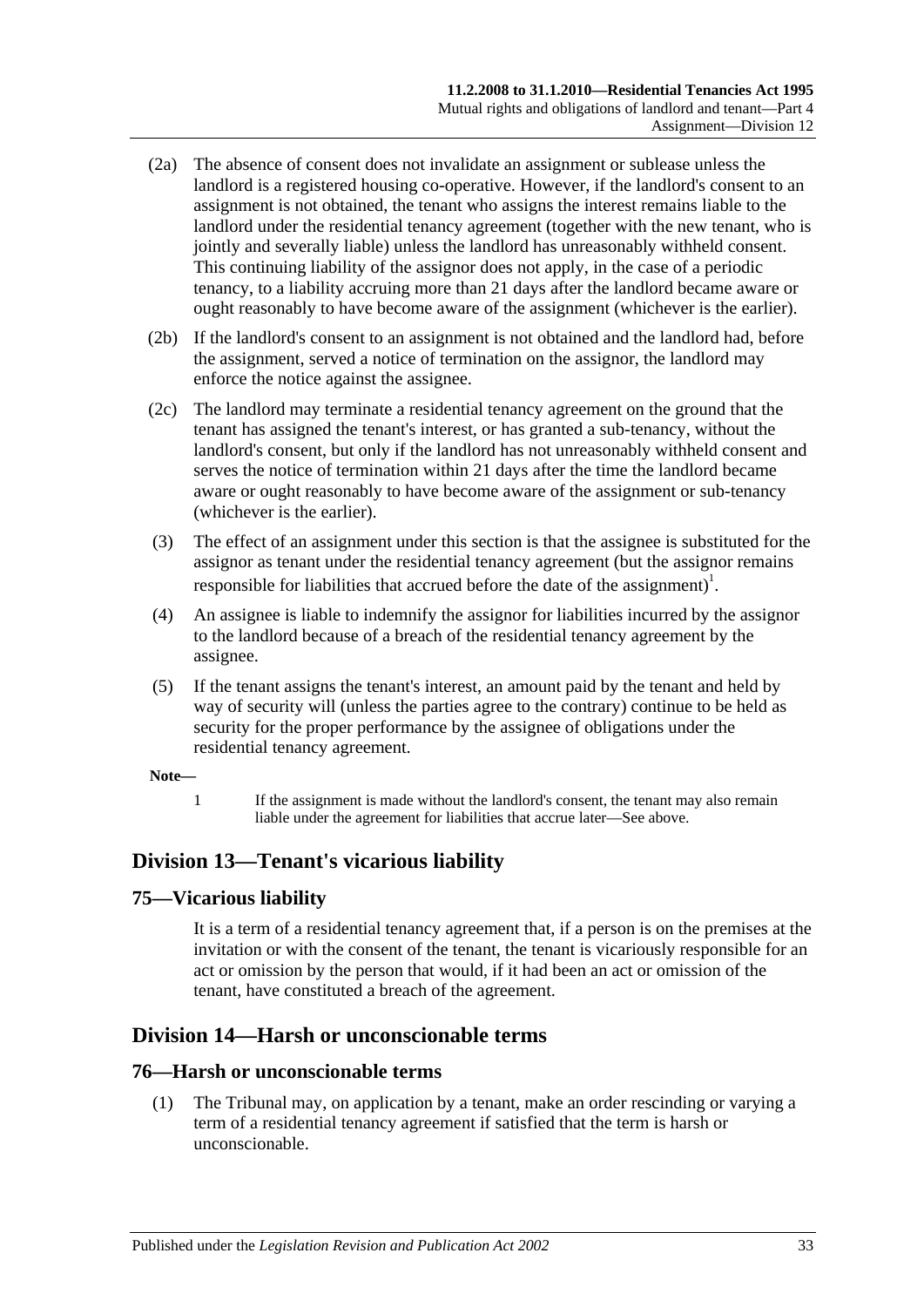(2) On making an order under [subsection](#page-32-4) (1), the Tribunal may make consequential changes to the residential tenancy agreement or another related document.

## <span id="page-33-0"></span>**Division 15—Miscellaneous**

## <span id="page-33-1"></span>**77—Accelerated rent and liquidated damages**

- (1) If a residential tenancy agreement provides that, upon breach by the tenant of a term about rent or other term of the agreement, the tenant is liable to pay—
	- (a) all or any part of the rent remaining payable under the agreement; or
	- (b) rent of an increased amount; or
	- (c) an amount by way of penalty; or
	- (d) an amount by way of liquidated damages,

the provision is void.

- (2) If a residential tenancy agreement provides that, on early or punctual payment of rent, the rent will or may be decreased or the tenant will or may be granted or paid a rebate, refund or other benefit, the tenant is entitled to the reduction, rebate, refund or other benefit in any event.
- (3) If a residential tenancy agreement contains a provision to which this section applies, the landlord is guilty of an offence.

Maximum penalty: \$1 000.

## <span id="page-33-2"></span>**78—Duty of mitigation**

The rules of the law of contract about mitigation of loss or damage on breach of a contract apply to a breach of a residential tenancy agreement.

## <span id="page-33-3"></span>**Part 5—Termination of residential tenancy agreements**

## <span id="page-33-4"></span>**Division 1—Termination generally**

## <span id="page-33-5"></span>**79—Termination of residential tenancy**

A residential tenancy terminates if—

- (a) the tenancy is for a fixed term and the fixed term comes to an end; or
- (b) the landlord or the tenant terminates the tenancy by notice of termination given to the other (as required under this Act); or
- (c) the Tribunal terminates the tenancy; or
- (d) a person having title superior to the landlord's title becomes entitled to possession of the premises under the order of the Tribunal or a court<sup>1</sup>; or
- (e) a mortgagee takes possession of the premises under a mortgage; or
- (f) the tenant abandons the premises; or
- (g) the tenant dies without leaving dependants in occupation of the premises; or
- (h) the tenant gives up possession of the premises with the landlord's consent; or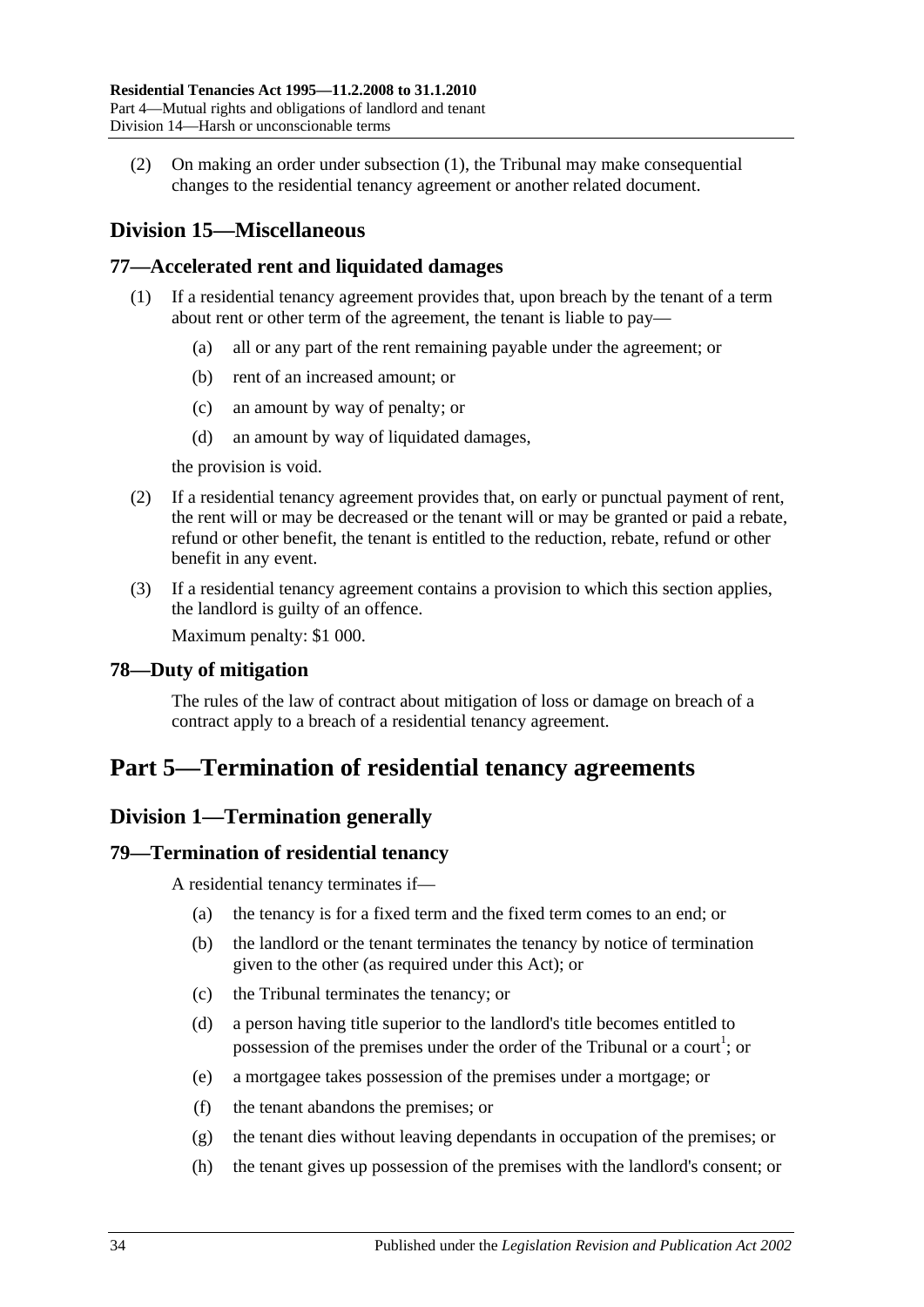- (i) the interest of the tenant merges with another estate or interest in the land; or
- (j) disclaimer of the tenancy occurs.

**Note—**

1 See [section](#page-41-1) 96.

## <span id="page-34-0"></span>**Division 2—Termination by the landlord**

#### <span id="page-34-1"></span>**80—Notice of termination by landlord on ground of breach of the agreement**

- (1) If the tenant breaches a residential tenancy agreement, the landlord may give the tenant a written notice in the form required by regulation—
	- (a) specifying the breach; and
	- (b) informing the tenant that if the breach is not remedied within a specified period (which must be a period of at least seven days) from the date the notice is given then—
		- (i) the tenancy is terminated by force of the notice; and
		- (ii) the tenant must give up possession of the premises on or before a day specified in the notice (which, subject to [subsection](#page-34-2)  $(2)(c)$ , must be at least seven days after the end of the period allowed for the tenant to remedy the breach).
- (2) If notice is given under this section on the ground of a failure to pay rent—
	- (a) the notice is ineffectual unless the rent (or any part of the rent) has remained unpaid in breach of the agreement for not less than 14 days before the notice was given; and
	- (b) the notice is not rendered ineffectual by failure by the landlord to make a prior formal demand for payment of the rent; and
	- (c) the day specified in the notice for the tenant to give up possession of the premises if the rent is not paid in accordance with the terms of the notice can be any day after the day on which the tenancy is terminated under the notice<sup>1</sup>.
- <span id="page-34-2"></span>(3) If notice is given under this section in respect of a residential tenancy agreement that creates a tenancy for a fixed term, the notice is not ineffectual because the day specified as the day on which the tenant is to give up possession of the premises is earlier than the last day of that term.
- (4) The tenant may at any time after receiving a notice under this section and before giving vacant possession to the landlord, apply to the Tribunal for an order—
	- (a) declaring that the tenant is not in breach of the residential tenancy agreement, or has remedied the breach of the agreement, and that the tenancy is not liable to be terminated under this section; or
	- (b) reinstating the tenancy.
- (5) If the Tribunal is satisfied that a tenancy has been validly terminated under this section, but that it is just and equitable to reinstate the tenancy (or would be just and equitable to reinstate the tenancy if the conditions of the order were complied with), the Tribunal may make an order reinstating the tenancy.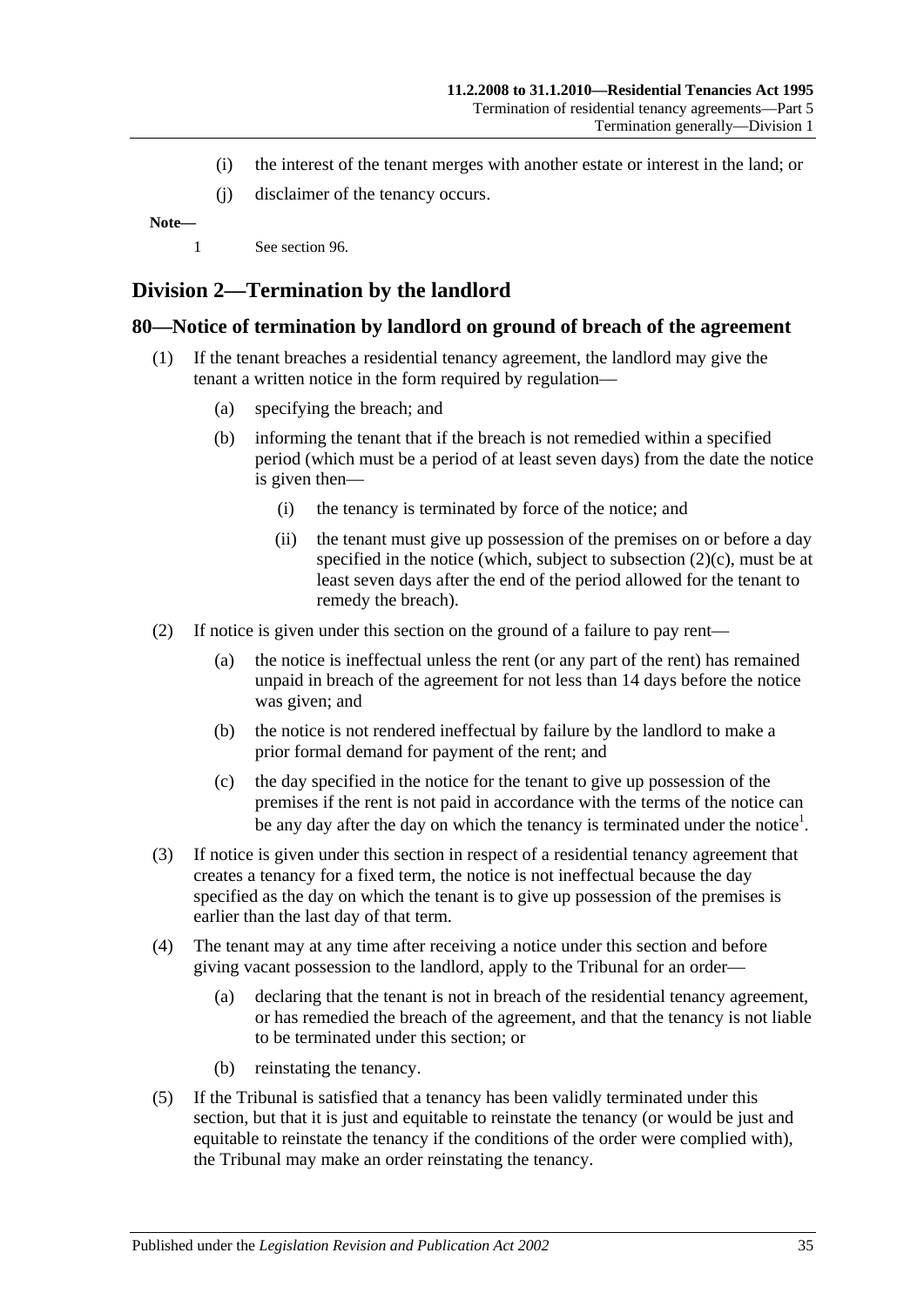- (6) An order reinstating the tenancy under this section may be made on conditions that the Tribunal considers appropriate.
- (7) On an application for an order reinstating the tenancy, the Tribunal may make alternative orders providing for reinstatement of the tenancy if specified conditions are complied with but, if not, ordering the tenant to give up possession of the premises to the landlord.

**Note—**

1 Ie the requirement to give the tenant at least seven days to give up possession of the premises if the tenant remains in default does not apply.

## <span id="page-35-0"></span>**81—Termination because possession is required by the landlord for certain purposes**

- (1) A landlord may, by notice of termination given to the tenant, terminate a periodic residential tenancy on the ground that—
	- (a) the landlord requires possession of the premises for demolition; or
	- (b) the landlord requires possession of the premises for repairs or renovations that cannot be carried out conveniently while the tenant remains in possession of the premises; or
	- (c) the landlord requires possession of the premises for—
		- (i) the landlord's own occupation; or
		- (ii) occupation by the landlord's spouse, child or parent; or
		- (iii) occupation by the spouse of the landlord's child or parent; or
	- (d) the landlord has entered into a contract for the sale of the premises under which the landlord is required to give vacant possession of the premises; or
	- (e) the landlord requires possession of the premises for a purpose prescribed by regulation.
- (2) The period of notice given under this section must be at least 60 days or a period equivalent to a single period of the tenancy (whichever is the longer).
- (3) A person must not falsely state the ground of termination in a notice of termination given, or purportedly given, under this section. Maximum penalty: \$2 000.

(4) A landlord who recovers possession of premises under this section must not, without

the consent of the Tribunal, grant a fresh tenancy over the premises within six months after recovering possession.

Maximum penalty: \$2 000.

#### <span id="page-35-1"></span>**82—Termination of residential tenancy by housing co-operative**

- (1) A registered housing co-operative that is landlord under a residential tenancy agreement may, by notice of termination given to the tenant, terminate a residential tenancy on the ground that—
	- (a) the tenant has ceased to be a member of the co-operative; or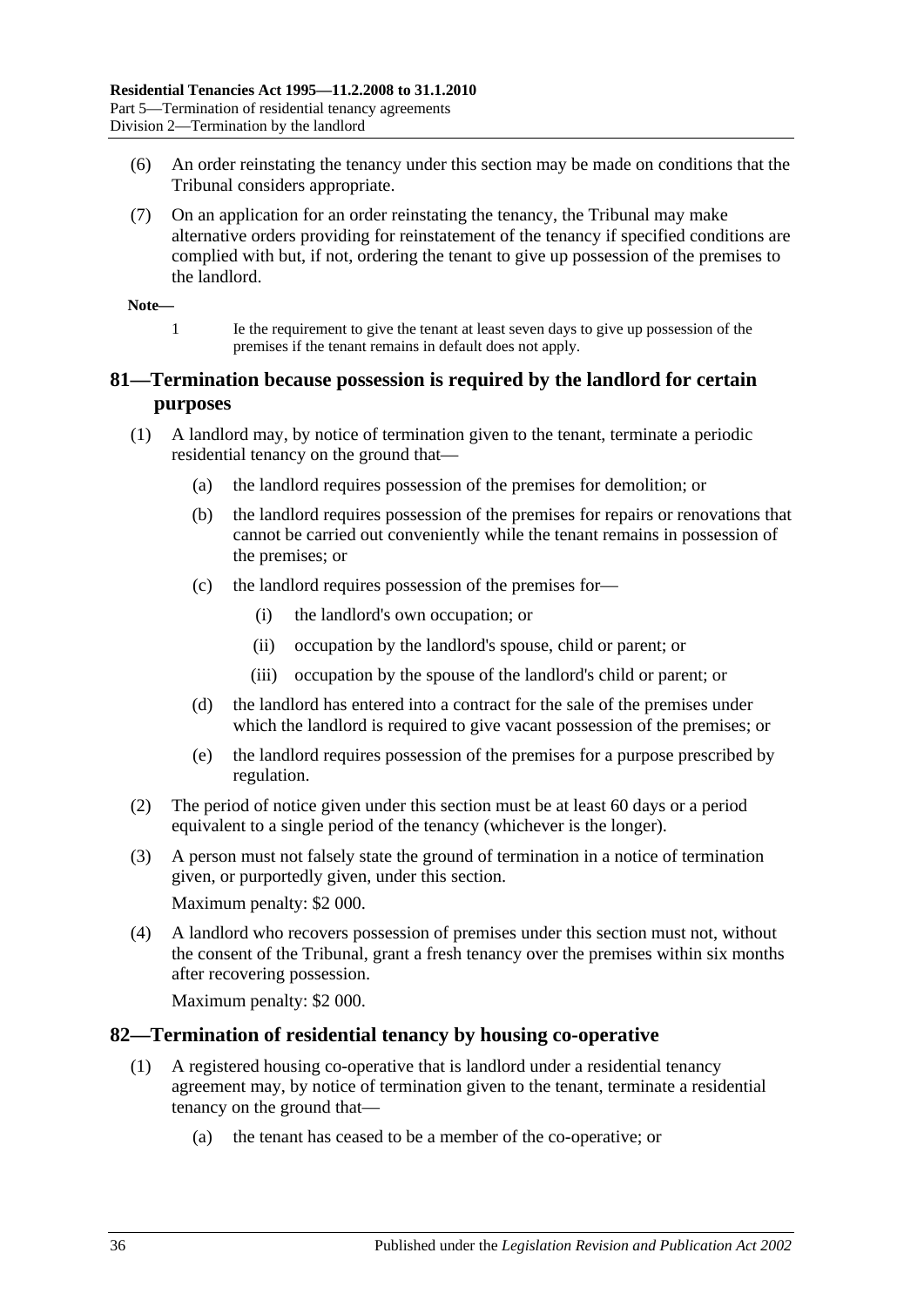- (b) the tenant no longer satisfies conditions specified by the agreement as essential to the continuation of the tenancy.
- (2) The period of notice under this section must be at least 28 days.

## <span id="page-36-0"></span>**83—Termination by landlord without specifying a ground of termination**

- (1) A landlord may, by notice of termination given to the tenant, terminate the tenancy without specifying a ground of termination.
- (2) However, if the tenancy is for a fixed term, it cannot be terminated under this section; nor can a housing co-operative terminate a tenancy with a member of the co-operative under this section; nor can a tenancy be terminated by notice under this section if the premises are subject to a housing improvement notice, or subject, or potentially subject, to rent control under this Act.

Premises are subject to, or potentially subject to, rent control under this Act if an order is in force under section 56 or proceedings for such an order have been commenced.

(3) The period of notice under this section must be at least 90 days.

#### <span id="page-36-1"></span>**84—Limitation of right to terminate**

- (1) If premises to which a residential tenancy agreement applies are—
	- (a) subject to a housing improvement notice; or
	- (b) subject to, or potentially subject to, rent control under this Act,

the landlord may only terminate the tenancy by notice of termination if the notice is given on a specified ground, and the Tribunal authorises the notice of termination.

Premises are subject to, or potentially subject to, rent control under this Act if an order is in force under section 56 or proceedings for such an order have been commenced.

(2) The Tribunal may authorise a notice of termination under this section if satisfied of the genuineness of the proposed ground on which the notice is to be given.

## <span id="page-36-2"></span>**Division 3—Termination by tenant**

#### <span id="page-36-3"></span>**85—Notice of termination by tenant on ground of breach of the agreement**

- (1) If the landlord breaches a residential tenancy agreement, the tenant may give the landlord a written notice, in the form required by regulation—
	- (a) specifying the breach; and
	- (b) informing the landlord that if the breach is not remedied within a specified period (which must be a period of at least seven days) from the date the notice is given the tenancy is terminated by force of the notice from a date that is also specified in the notice (which must be at least seven days after the end of the period allowed for the landlord to remedy the breach).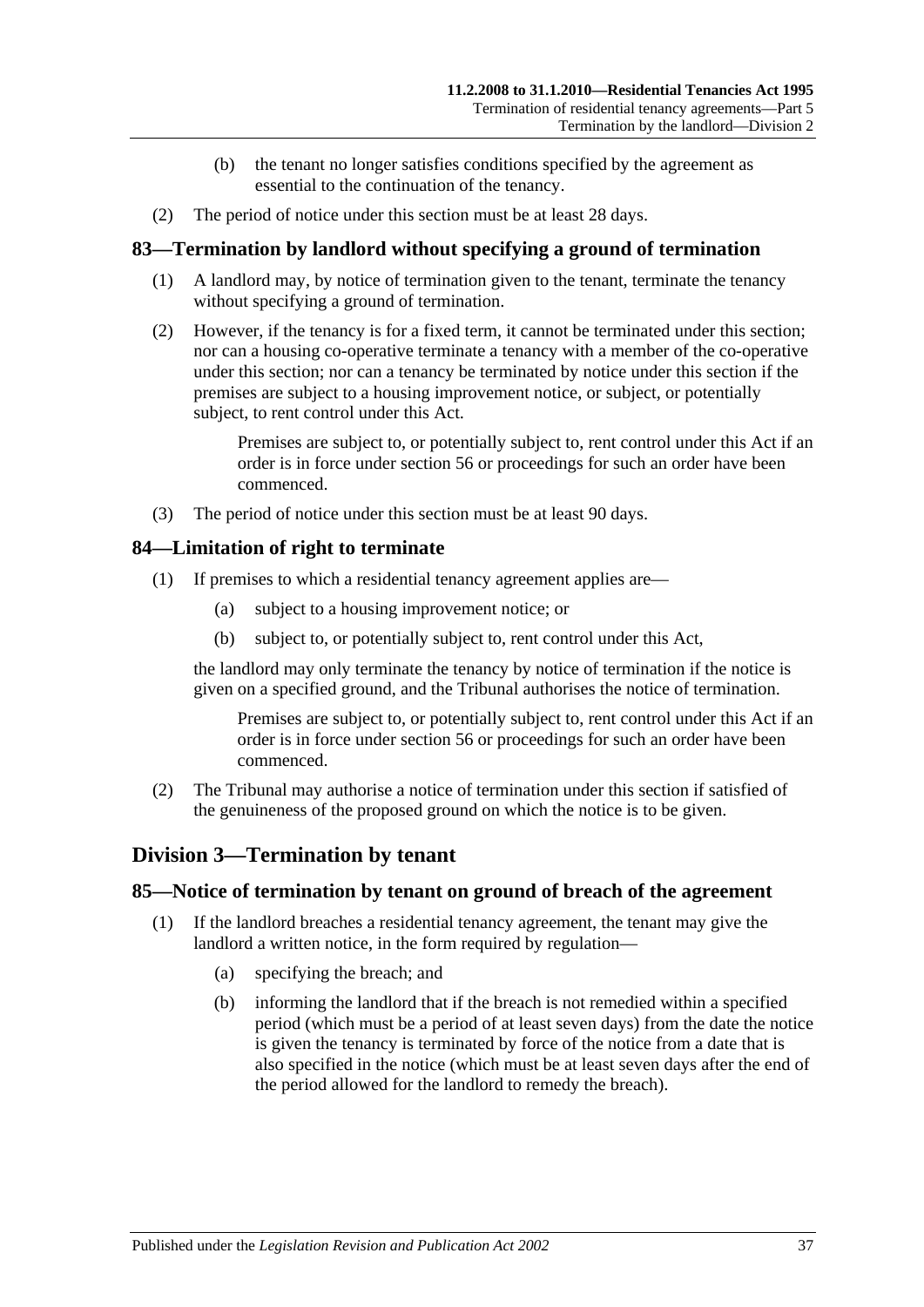- (2) The landlord may, before the time fixed in the tenant's notice for termination of the tenancy or the tenant gives up possession of the premises (whichever is the later), apply to the Tribunal for an order—
	- (a) declaring that the landlord is not in breach of the residential tenancy agreement, or has remedied the breach of the agreement, and that the tenancy is not liable to be terminated under this section; or
	- (b) reinstating the tenancy.
- (3) If the Tribunal is satisfied that a tenancy has been validly terminated under this section, but that it is just and equitable to reinstate the tenancy (or would be just and equitable to reinstate the tenancy if the conditions of the order were complied with), the Tribunal may make an order reinstating the tenancy.
- (3a) An order reinstating the tenancy under this section may be made on conditions that the Tribunal considers appropriate.

## <span id="page-37-0"></span>**86—Termination by tenant without specifying a ground of termination**

- (1) The tenant under a residential tenancy agreement for a periodic tenancy may, by notice of termination given to the landlord, terminate the tenancy without specifying a ground of termination.
- (2) The minimum period of notice under this section is 21 days or a period equivalent to a single period of the tenancy (whichever is longer).

## <span id="page-37-1"></span>**Division 4—Termination by the Tribunal**

## <span id="page-37-2"></span>**87—Termination on application by landlord**

- (1) The Tribunal may, on application by a landlord, terminate a residential tenancy and make an order for possession of the premises if satisfied that—
	- (a) the tenant has committed a breach of the residential tenancy agreement; and
	- (b) the breach is sufficiently serious to justify termination of the tenancy<sup>1</sup>.
- (2) The Tribunal may, on application by a landlord, terminate a residential tenancy and make an order for immediate possession of the premises if the tenant or a person permitted on the premises with the consent of the tenant has, intentionally or recklessly, caused or permitted, or is likely to cause or permit—
	- (a) serious damage to the premises; or
	- (b) personal injury to—
		- (i) the landlord or the landlord's agent; or
		- (ii) a person in the vicinity of the premises.

#### **Note—**

1 A tenancy may be terminated by a notice under [section](#page-34-1) 80 if the tenant fails to remedy a breach after being required to do so by the landlord. This alternative procedure may be appropriate if (for example) the breach is not capable of remedy.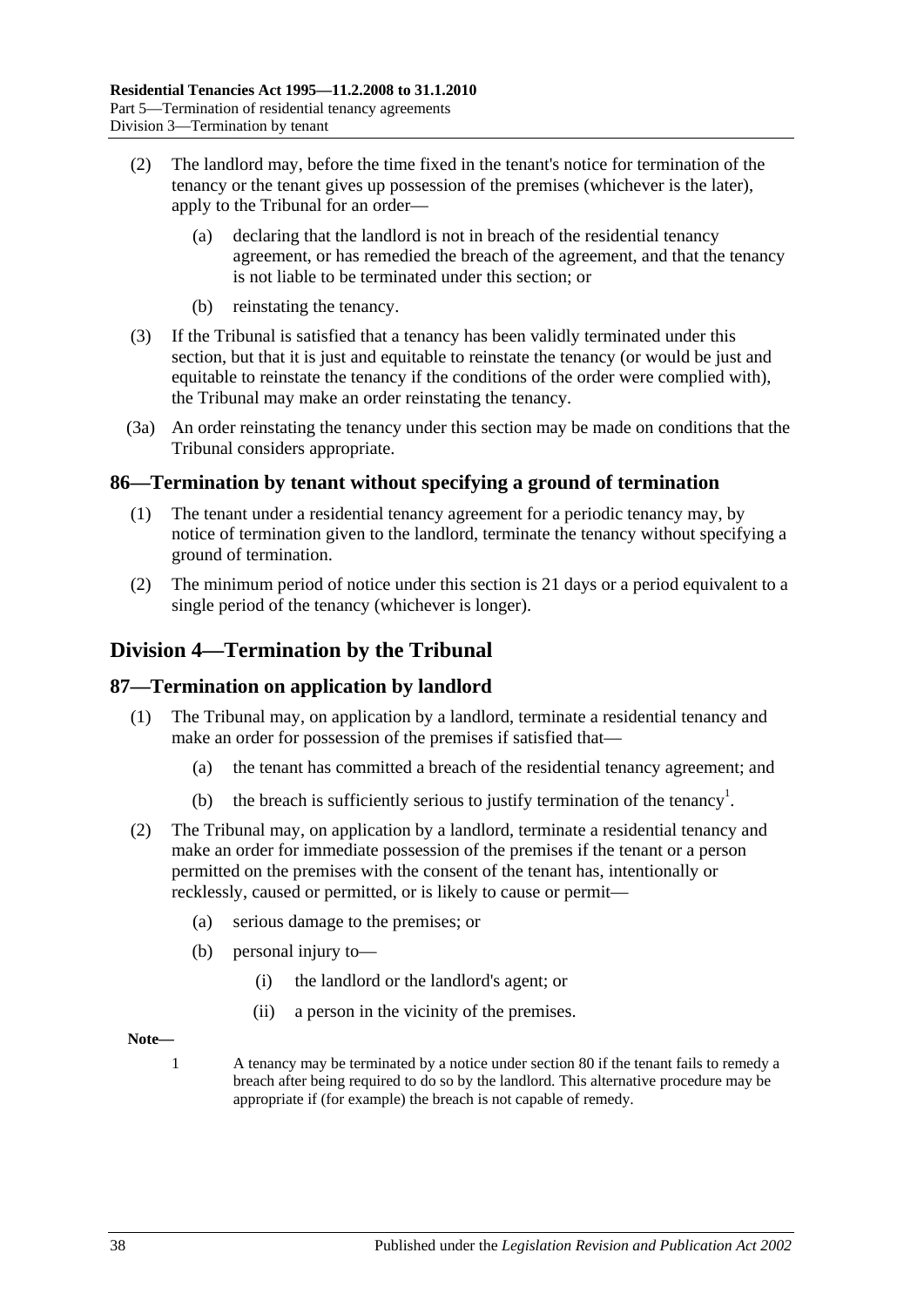#### <span id="page-38-0"></span>**88—Termination on application by tenant**

The Tribunal may, on application by a tenant, terminate a residential tenancy and make an order for possession of the premises if satisfied that—

- (a) the landlord has committed a breach of the residential tenancy agreement; and
- (b) the breach is sufficiently serious to justify termination of the tenancy<sup>1</sup>.

**Note—**

1 A tenancy may be terminated by a notice under [section](#page-36-3) 85 if the landlord fails to remedy a breach after being required to do so by the tenant. This alternative procedure may be appropriate if (for example) the breach is not capable of remedy.

#### <span id="page-38-1"></span>**89—Termination based on hardship**

- (1) If the continuation of a residential tenancy would result in undue hardship to the landlord or the tenant, the Tribunal may, on application by the landlord or the tenant, terminate the agreement from a date specified in the Tribunal's order and make an order for possession of the premises as from that day.
- (2) The Tribunal may also make an order compensating a landlord or tenant for loss and inconvenience resulting, or likely to result, from the early termination of the tenancy.

#### <span id="page-38-2"></span>**90—Tribunal may terminate tenancy where tenant's conduct unacceptable**

- (1) The Tribunal may, on application by an interested person, terminate a residential tenancy and make an order for possession of the premises if it is satisfied that the tenant has—
	- (a) used the premises, or caused or permitted the premises to be used, for an illegal purpose; or
	- (b) caused or permitted a nuisance; or
	- (c) caused or permitted an interference with the reasonable peace, comfort or privacy of another person who resides in the immediate vicinity of the premises.
- (2) If the Tribunal terminates a tenancy and makes an order for possession under this section—
	- (a) the Tribunal must specify the day as from which the order will operate, being not more than 28 days after the day on which the orders are made; and
	- (b) the Tribunal may order the landlord—
		- (i) to take such action as is specified in the order for the purpose of taking possession of the premises; and
		- (ii) not to permit the tenant to occupy the premises (whether as a tenant or otherwise) for a specified period or until further order (and any agreement entered into in contravention of such an order is void).
- (2a) However—
	- (a) the Tribunal must not make an order under this section unless the landlord has been given a reasonable opportunity to be heard in relation to the matter; and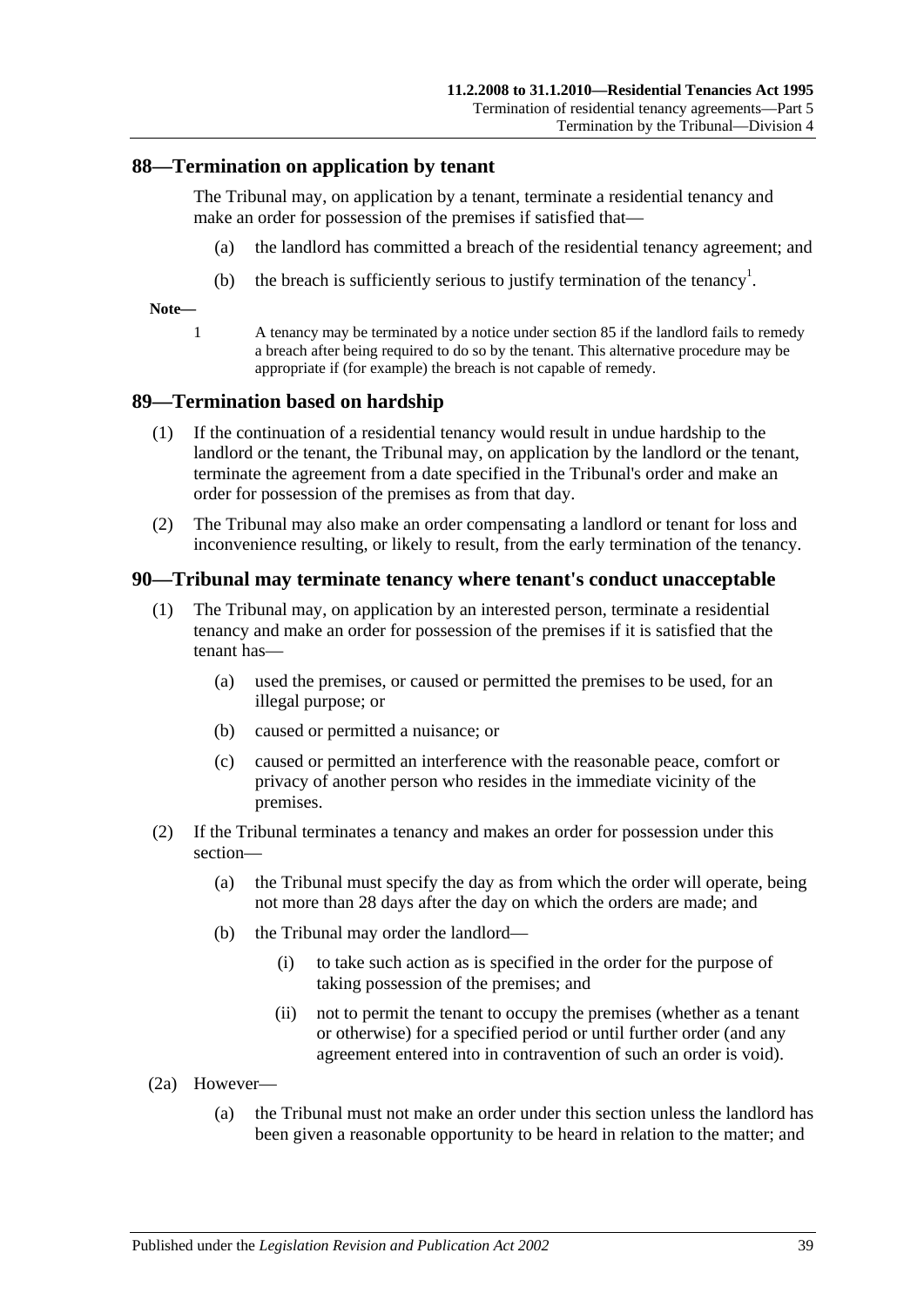- (b) if the landlord objects to the making of an order under this section, the Tribunal must not make an order unless the Tribunal is satisfied that exceptional circumstances exist justifying the making of the order in any event.
- (3) In this section—

*interested person* means—

- (a) the landlord; or
- (b) a person who has been adversely affected by the conduct of the tenant on which the application is based.

## <span id="page-39-0"></span>**Division 5—Notices of termination**

## <span id="page-39-1"></span>**91—Form of notice of termination**

- (1) A notice of termination given by a landlord to a tenant must—
	- (a) be in writing and in the form prescribed by regulation<sup>1</sup>; and
	- (b) be signed by the landlord or the landlord's agent; and
	- (c) state the address of the premises subject to the tenancy; and
	- (d) state the day on which the tenant is required to give up vacant possession of the premises to the landlord; and
	- (e) if the tenancy is to be terminated on a particular ground—specify and give reasonable particulars of the ground of termination; and
	- (f) include any further information required by regulation.
- (2) A notice of termination given by a tenant to a landlord must—
	- (a) be in writing and in the form required by regulation<sup>1</sup>; and
	- (b) be signed by the tenant or an agent of the tenant; and
	- (c) state the address of the premises subject to the tenancy; and
	- (d) state the day on which the tenant is to give up vacant possession of the premises to the landlord; and
	- (e) if the tenancy is to be terminated on a particular ground—specify and give reasonable particulars of the ground of termination; and
	- (f) include any further information required by regulation.

#### **Note—**

1 The *[Acts Interpretation Act](http://www.legislation.sa.gov.au/index.aspx?action=legref&type=act&legtitle=Acts%20Interpretation%20Act%201915) 1915* allows some divergence from the prescribed form providing that the form actually used is to the same effect.

## <span id="page-39-2"></span>**92—Termination of periodic tenancy**

A notice terminating a periodic tenancy under this Act is not ineffectual because—

(a) the period of notice is less than would, apart from this Act, have been required at law; or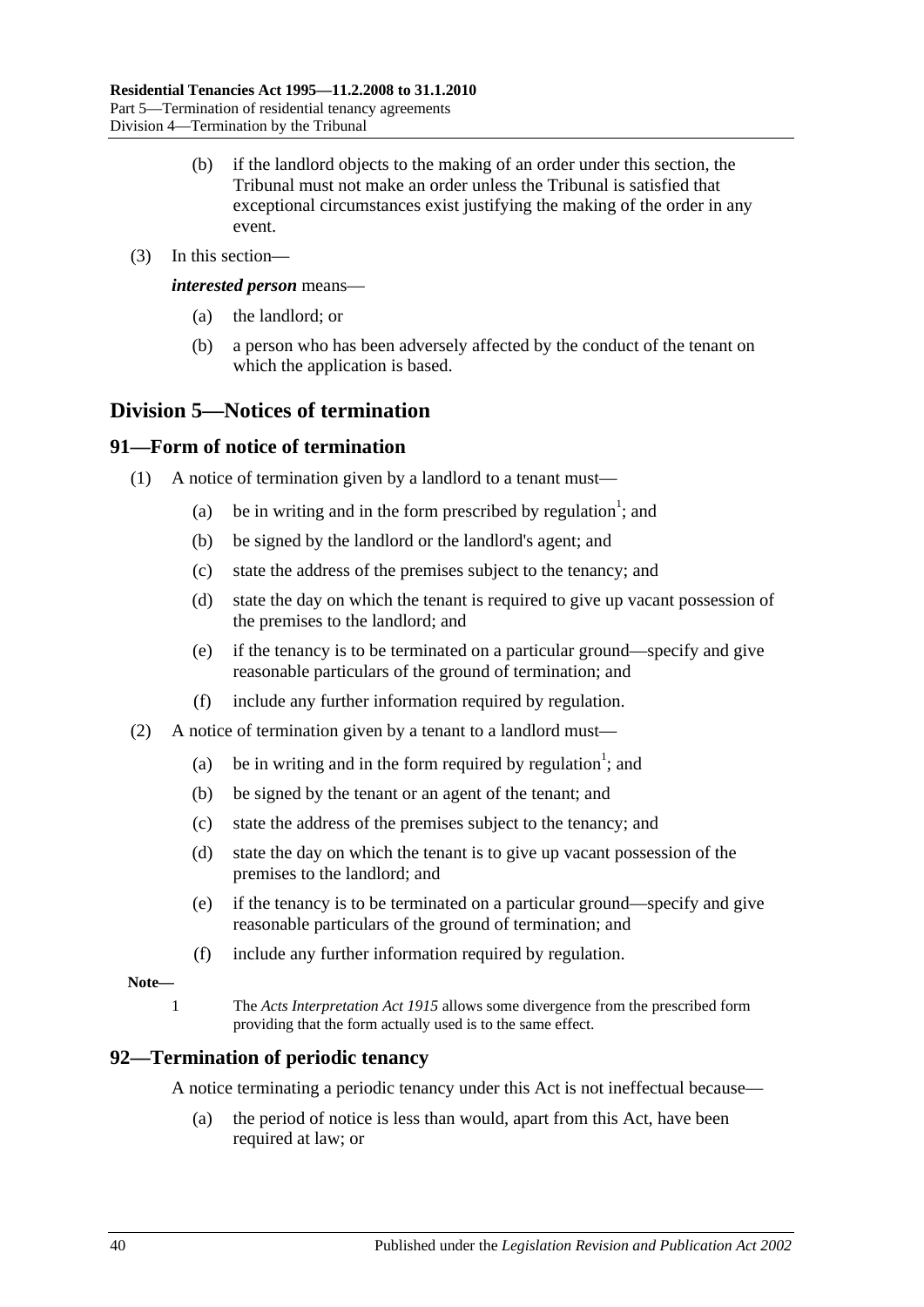(b) the day on which the tenancy is to end is not the last day of a period of the tenancy.

## <span id="page-40-0"></span>**Division 6—Repossession of premises**

## <span id="page-40-1"></span>**93—Order for possession**

- (1) If a residential tenancy—
	- (a) is terminated by notice of termination under this Act or, in the case of a tenancy under which the South Australian Housing Trust is landlord, under the residential tenancy agreement; or
	- (b) is for a fixed term which expires and is not renewed,

the landlord may apply to the Tribunal for an order for possession of the premises.

- (2) If the Tribunal is satisfied that the tenancy has terminated or has been terminated, the Tribunal may make an order for possession of the premises.
- (3) The order for possession will take effect on a date specified by the Tribunal in the order, being a date not more than seven days after the date of the order unless the operation of the order for possession is suspended<sup>1</sup>.
- <span id="page-40-4"></span>(4) However, if the Tribunal, although satisfied that the landlord is entitled to an order for possession of the premises, is satisfied by the tenant that the grant of an order for immediate possession of the premises would cause severe hardship to the tenant, the Tribunal may—
	- (a) suspend the operation of the order for possession for up to 90 days; and
	- (b) extend the operation of the residential tenancy agreement until the landlord obtains vacant possession of the premises from the tenant.
- (4a) In extending the operation of the residential tenancy agreement, the Tribunal may make modifications to the agreement that it considers appropriate (but the modifications cannot reduce the tenant's financial obligations under the agreement).
- <span id="page-40-3"></span>(5) If the tenant fails to comply with an order for possession, the landlord is entitled to compensation for any loss caused by that failure.
- (6) The Tribunal may, on application by the landlord, order the tenant to pay to the landlord compensation to which the landlord is entitled under [subsection](#page-40-3) (5).

**Note—**

1 See [subsection](#page-40-4) (4).

## <span id="page-40-2"></span>**94—Abandoned premises**

- (1) The Tribunal may, on application by a landlord—
	- (a) declare that a tenant abandoned premises on a day stated in the declaration; and
	- (b) make an order for immediate possession of the premises.
- (2) A tenant is taken to have abandoned the premises on the day stated in a declaration under this section.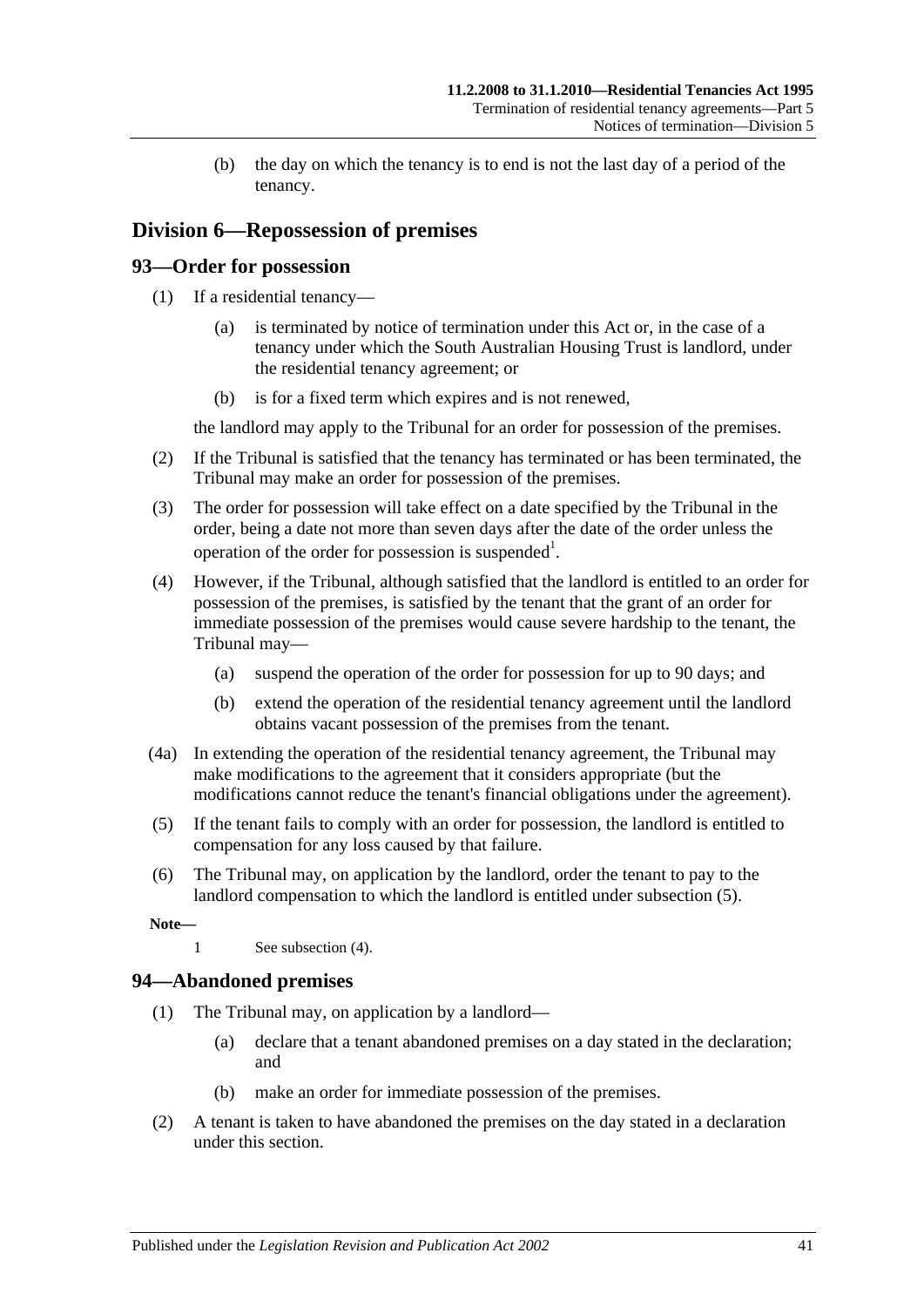- (3) If a tenant has abandoned premises, the landlord is entitled to compensation for any loss (including loss of rent) caused by the abandonment.
- (4) However, the landlord must take reasonable steps to mitigate any loss and is not entitled to compensation for loss that could have been avoided by those steps.
- (5) The Tribunal may, on application by the landlord, order the tenant to pay to the landlord compensation to which the landlord is entitled under this section.

#### <span id="page-41-0"></span>**95—Repossession of premises**

A person must not enter premises for the purpose of taking possession of the premises before, or after, the end of a residential tenancy unless—

- (a) the tenant abandons, or voluntarily gives up possession of, the premises; or
- (b) the person is authorised to take possession of the premises under the order of a court or the Tribunal.

Maximum penalty: \$2 000.

## <span id="page-41-1"></span>**96—Forfeiture of head tenancy not to result automatically in destruction of right to possession under residential tenancy agreement**

- (1) A person cannot take possession of residential premises subject to a residential tenancy agreement so as to defeat the tenant's right to possession under the residential tenancy agreement unless an order for possession of the premises is made by a court or the Tribunal.
- <span id="page-41-4"></span>(2) If a person is entitled to possession of residential premises as against a person who granted a residential tenancy, a court before which proceedings for possession of the premises are brought, or the Tribunal, may, on application by an interested person, vest the residential tenancy agreement in the person who would, but for the agreement, be entitled to possession of the premises so that the tenant holds the premises directly from that person as landlord.
- (3) An order may be made under [subsection](#page-41-4) (2) on terms and conditions the court or Tribunal considers just.

## <span id="page-41-2"></span>**Division 7—Abandoned goods**

## <span id="page-41-3"></span>**97—Abandoned goods**

- <span id="page-41-5"></span>(1) If a residential tenancy terminates or is terminated, and goods are left on the premises that were subject to the tenancy, then—
	- (a) the landlord may, when at least two days have passed since the landlord took possession of the premises, remove, and destroy or dispose of, goods—
		- (i) if they are perishable foodstuffs; or
		- (ii) if their value is less than a fair estimate of the cost of their removal, storage and sale; but
	- (b) if the goods are not liable to destruction or disposal under [paragraph](#page-41-5) (a), the landlord must store the goods in a safe place and manner for at least 60 days.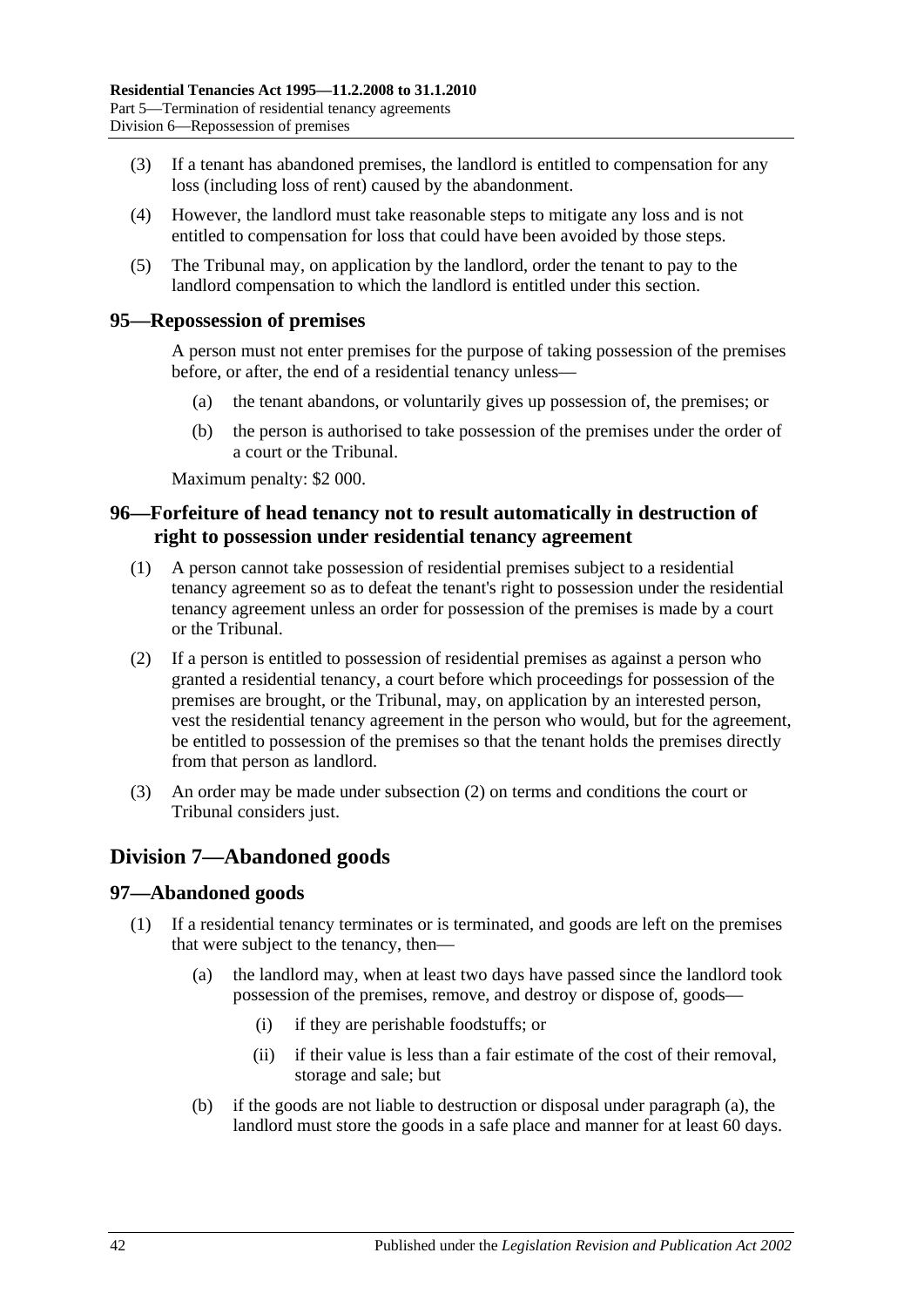- (2) The landlord must, within seven days after storing goods or having goods stored under this section—
	- (a) give notice of the storage of the goods to—
		- (i) if the tenant has left a forwarding address—the tenant; and
		- (ii) if another person has, to the knowledge of the landlord, an interest in the goods and the person's name and address are known to, or reasonably ascertainable by, the landlord—that person; and
	- (b) publish notice of the storage of the goods in a newspaper circulating generally throughout the State.
- <span id="page-42-0"></span>(3) A notice must be in the form prescribed by regulation for the purposes of this section.
- (4) A person who is entitled to possession of goods stored under this section may reclaim the goods by paying to the landlord—
	- (a) the reasonable costs of removing and storing the goods; and
	- (b) the reasonable costs of giving notice under [subsection](#page-42-0) (2)(b); and
	- (c) any other reasonable costs incurred by the landlord as a result of the goods being left on the premises.
- (5) If the goods are not reclaimed within the 60 day period, the landlord must, as soon as practicable after the end of that period, have the goods sold by public auction.
- (6) On the sale of the goods by public auction, the landlord—
	- (a) may retain out of the proceeds of sale—
		- (i) the reasonable costs of removing, storing and selling the goods; and
		- (ii) the reasonable costs of giving notice under [subsection](#page-42-0)  $(2)(b)$ ; and
		- (iii) any other reasonable costs incurred by the landlord as a result of the goods being left on the premises; and
		- (iv) any amounts owed to the landlord under the residential tenancy agreement; and
	- (b) must pay the balance (if any) to the owner, or if the identity and address of the owner are not known to, or reasonably ascertainable by, the landlord, to the Commissioner for the credit of the Fund.
- (7) If goods are sold by public auction under this section, the purchaser acquires a good title to the goods which defeats—
	- (a) the tenant's interest in the goods; and
	- (b) the interests of others (apart from the tenant) unless the purchaser has actual notice of the interest before purchasing the goods.
- (8) If a dispute arises between a landlord and tenant about the exercise of powers conferred by this section, the Tribunal may, on application by either party to the dispute, make orders resolving the matters in dispute.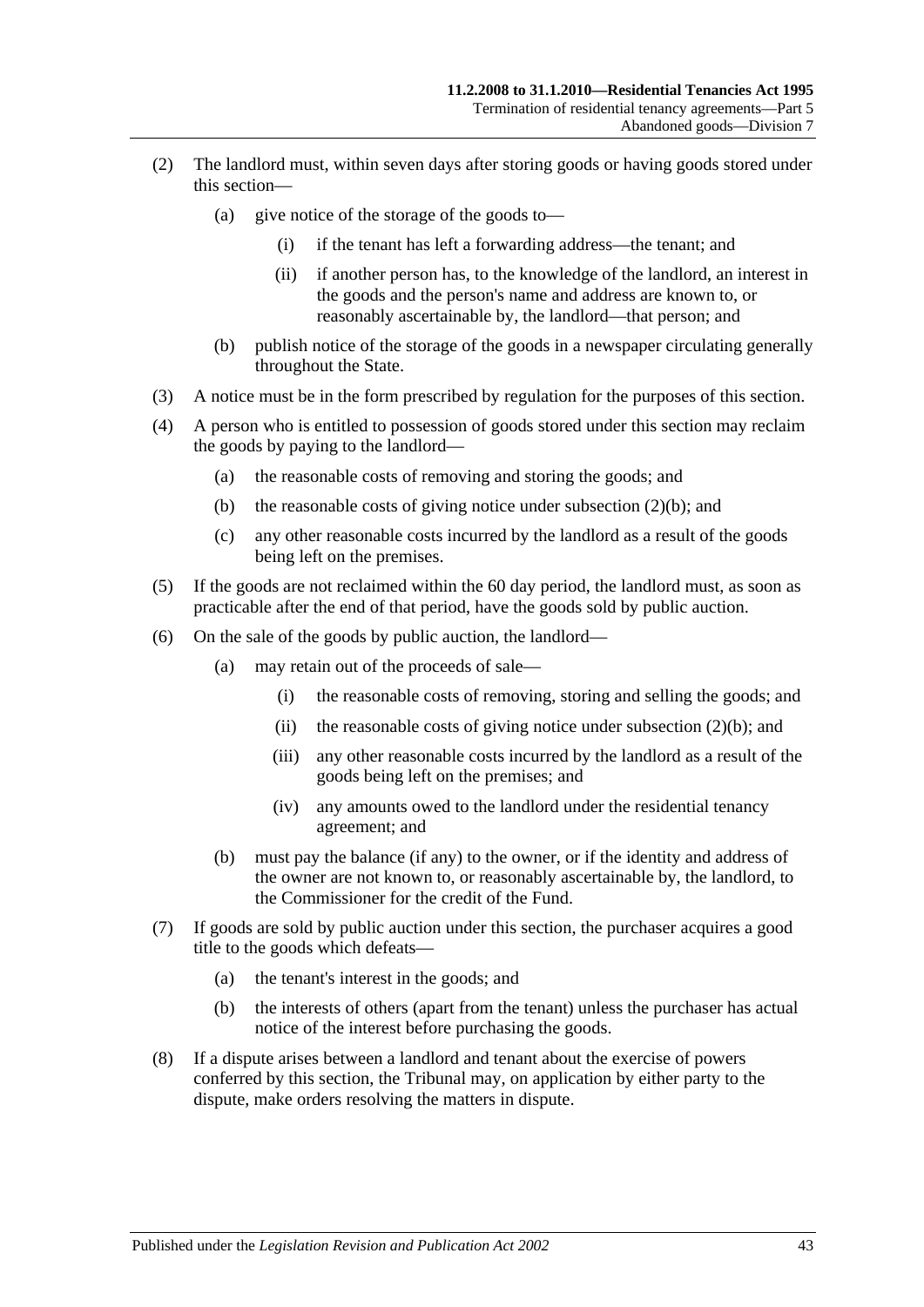## <span id="page-43-0"></span>**Division 8—Miscellaneous**

### <span id="page-43-1"></span>**98—Bailiffs**

- (1) The Governor may appoint a person to be a bailiff of the Tribunal.
- (2) The office of bailiff may be held in conjunction with another office in the public service of the State.
- (3) A bailiff is entitled to remuneration and expenses determined by the Minister.

## <span id="page-43-2"></span>**99—Enforcement of orders for possession**

- (1) If an order for possession of premises is made by the Tribunal and the person in whose favour the order was made advises the Tribunal that the order has not been complied with, a bailiff of the Tribunal must enforce the order as soon as is practicable thereafter.
- (2) A bailiff enforcing an order for possession of premises may enter the premises, ask questions and take all steps as are reasonably necessary for the purpose of enforcing the order.
- (3) A member of the police force must, if requested by a bailiff, assist the bailiff in enforcing an order for possession.
- (4) In the exercise of the powers conferred by this section a bailiff may use the force that is reasonable and necessary in the circumstances.
- (5) A person must not hinder or obstruct a bailiff in the exercise of the powers conferred by this section.

Maximum penalty: \$1 000

(6) A person questioned pursuant to this section must not refuse or fail to answer the question to the best of his or her knowledge, information and belief.

Maximum penalty: \$1 000

- (7) However, a person is not obliged to answer a question under this section if to do so might tend to incriminate the person or to make the person liable to a penalty, or would require the disclosure of information that is privileged under the principles of legal professional privilege.
- (8) A bailiff or a member of the police force assisting a bailiff incurs no civil or criminal liability for an honest act or omission in carrying out or purportedly carrying out official functions under this section.

# <span id="page-43-3"></span>**Part 6—Residential Tenancies Fund**

## <span id="page-43-4"></span>**100—Residential Tenancies Fund**

- (1) The fund entitled the *Residential Tenancies Fund* continues in existence.
- (2) The Fund is to be kept and administered by the Commissioner.
- (3) The Fund consists of the amounts received by the Commissioner by way of security, and other amounts paid into the Fund under this Act.
- (4) The Fund may be invested as approved by the Minister.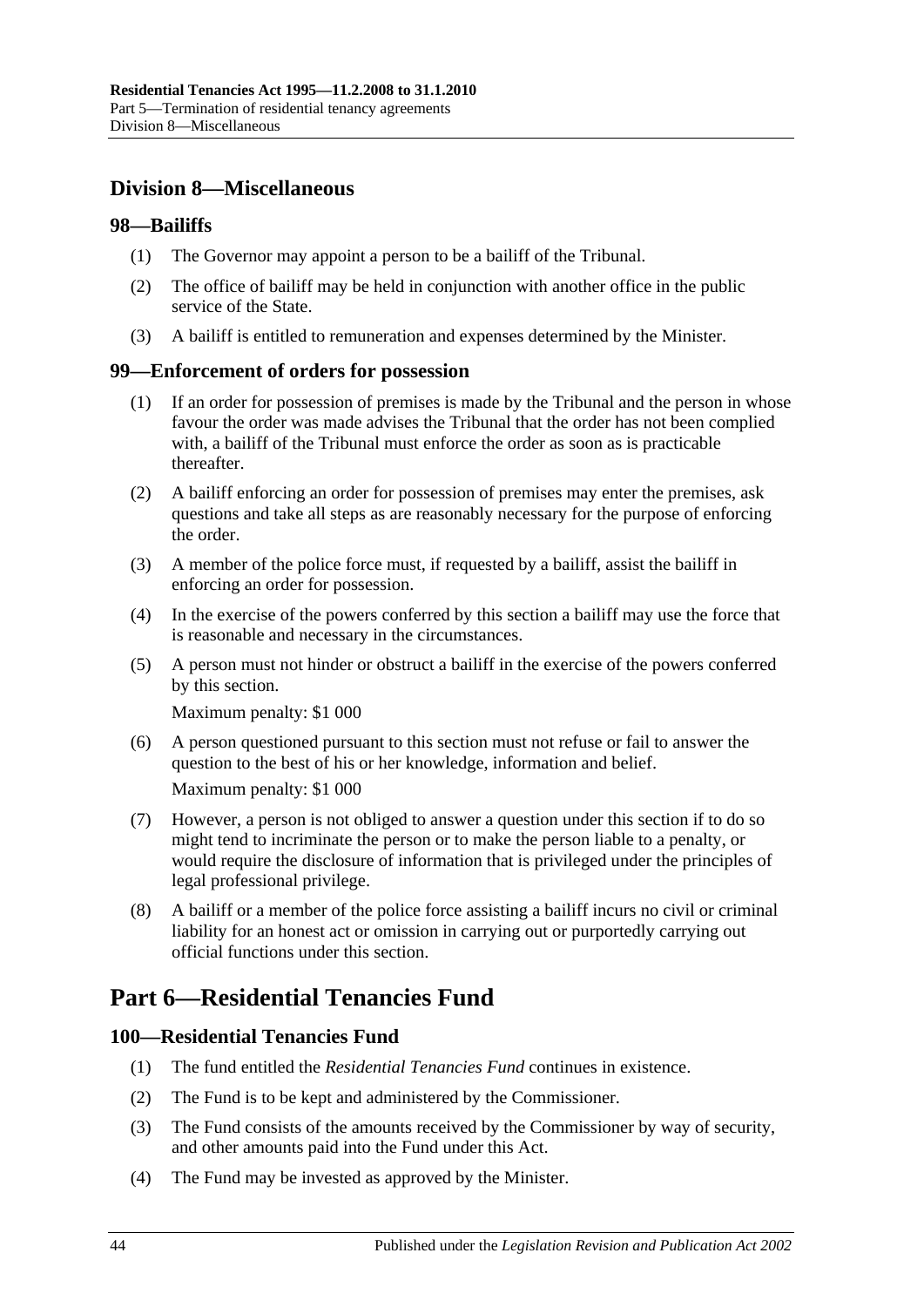(5) The Commissioner will make repayments in respect of security bonds from the Fund.

#### <span id="page-44-0"></span>**101—Application of income**

The income derived from investment of the Fund may be applied—

- (a) towards the costs of administering and enforcing this Act (including the operating costs of the Tribunal); and
- (b) for the education of landlords and tenants about their statutory and contractual rights and obligations; and
- (c) in the payment to tenants of interest on amounts of securities repaid to them at the end of residential tenancies; and
- (d) towards the costs of projects directed at providing accommodation, or assistance related to accommodation, for the homeless or other disadvantaged sections of the community; and
- (e) on research, approved by the Minister on the recommendation of the Tribunal, into—
	- (i) the availability of rental accommodation within the community;
	- (ii) areas of social need related to the availability (or non-availability) of rental accommodation or particular kinds of rental accommodation; and
- (f) for the benefit of landlords and tenants in other ways approved by the Minister.

#### <span id="page-44-1"></span>**102—Accounts and audit**

- (1) The Commissioner must keep proper accounts of the receipts and payments from the Fund.
- (2) The Auditor-General may at any time, and must at least once in each year, audit the accounts of the Fund.

## <span id="page-44-2"></span>**Part 7—Rooming houses**

## <span id="page-44-3"></span>**103—Codes of conduct**

- (1) There is to be a code of conduct governing the conduct of rooming house proprietors.
- (2) There is to be a code of conduct governing the conduct of rooming house residents.
- (3) The codes of conduct are to be prescribed by regulation.

#### <span id="page-44-4"></span>**104—Obligation to comply with codes of conduct**

- (1) A rooming house proprietor must comply with the relevant code of conduct. Maximum penalty: \$1 000.
- (2) A rooming house resident must comply with the relevant code of conduct. Maximum penalty: \$200.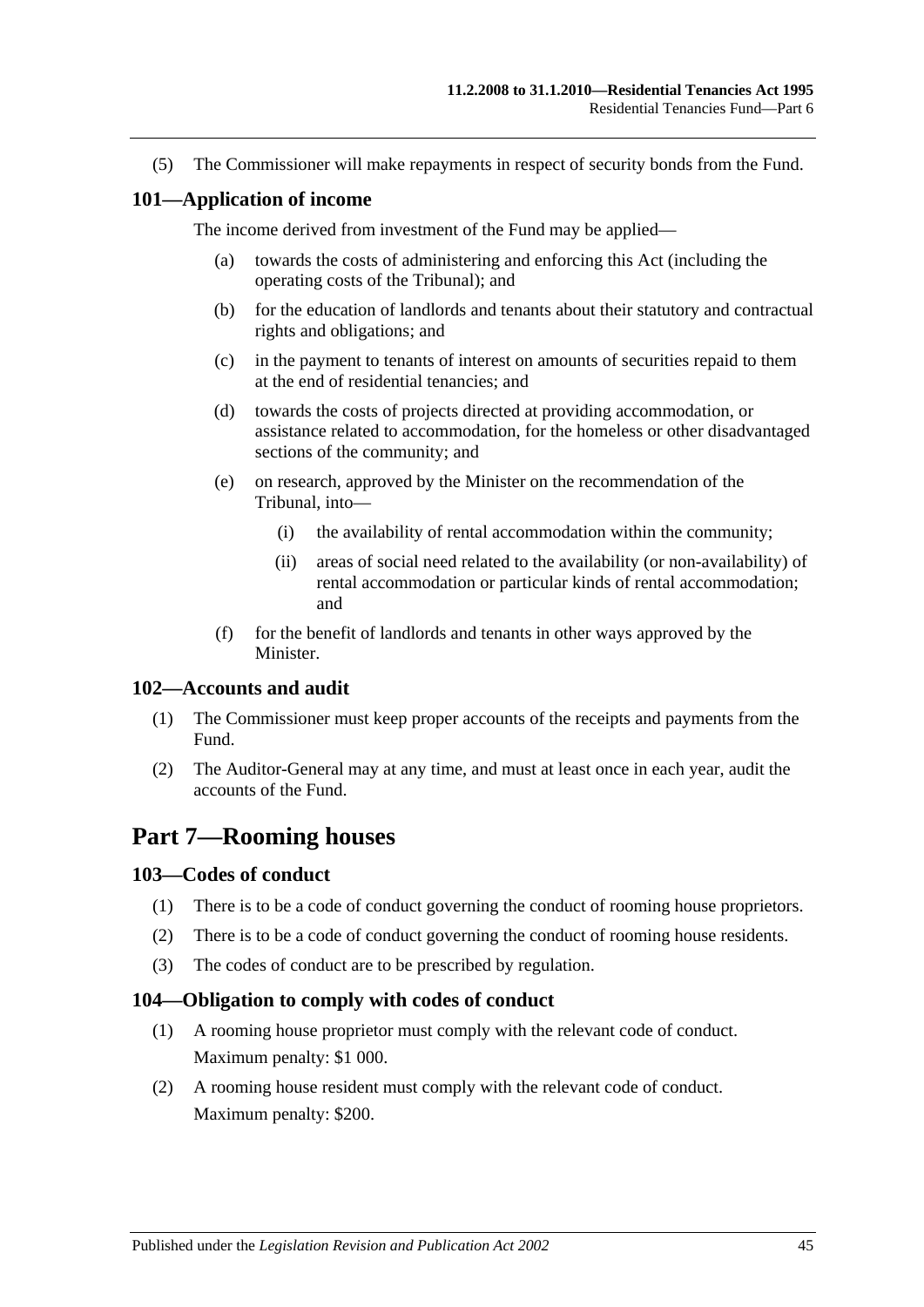## <span id="page-45-0"></span>**105—Jurisdiction of the Tribunal**

The Tribunal has jurisdiction to hear and determine, on the application of a rooming house proprietor or resident, a question arising under a code of conduct under this Part.

#### <span id="page-45-1"></span>**105A—Implied terms**

The regulations may prescribe provisions that will be taken to be terms of all rooming house agreements.

## <span id="page-45-2"></span>**Part 8—Dispute resolution**

## <span id="page-45-3"></span>**Division 1—Mediation**

#### <span id="page-45-4"></span>**106—Responsibility of the Commissioner to arrange for mediation of disputes**

The Commissioner is responsible for making arrangements to facilitate the resolution of tenancy disputes.

#### <span id="page-45-5"></span>**107—Mediation of dispute**

- (1) A party to a tenancy dispute may apply to the Commissioner for mediation of the dispute.
- (2) A fee prescribed by regulation is payable on an application under this section.

#### <span id="page-45-6"></span>**108—Statements made in the course of mediation proceedings**

Evidence of admissions or statements made in the course of the mediation of a tenancy dispute under this Division is not admissible in evidence before the Tribunal or a court.

## <span id="page-45-7"></span>**Division 2—Intervention**

#### <span id="page-45-8"></span>**109—Power to intervene**

- (1) The Commissioner may intervene in proceedings before the Tribunal or a court concerning a tenancy dispute.
- (2) If the Commissioner intervenes in proceedings the Commissioner becomes a party to the proceedings and has all the rights (including rights of appeal) of a party to the proceedings.

## <span id="page-45-9"></span>**Division 3—Powers of the Tribunal**

#### <span id="page-45-10"></span>**110—Powers of the Tribunal**

- (1) The Tribunal may, on application by a party to a tenancy dispute—
	- (a) restrain an action in breach of this Act, a residential tenancy agreement, a rooming house agreement, or an agreement collateral to a residential tenancy agreement or a rooming house agreement; or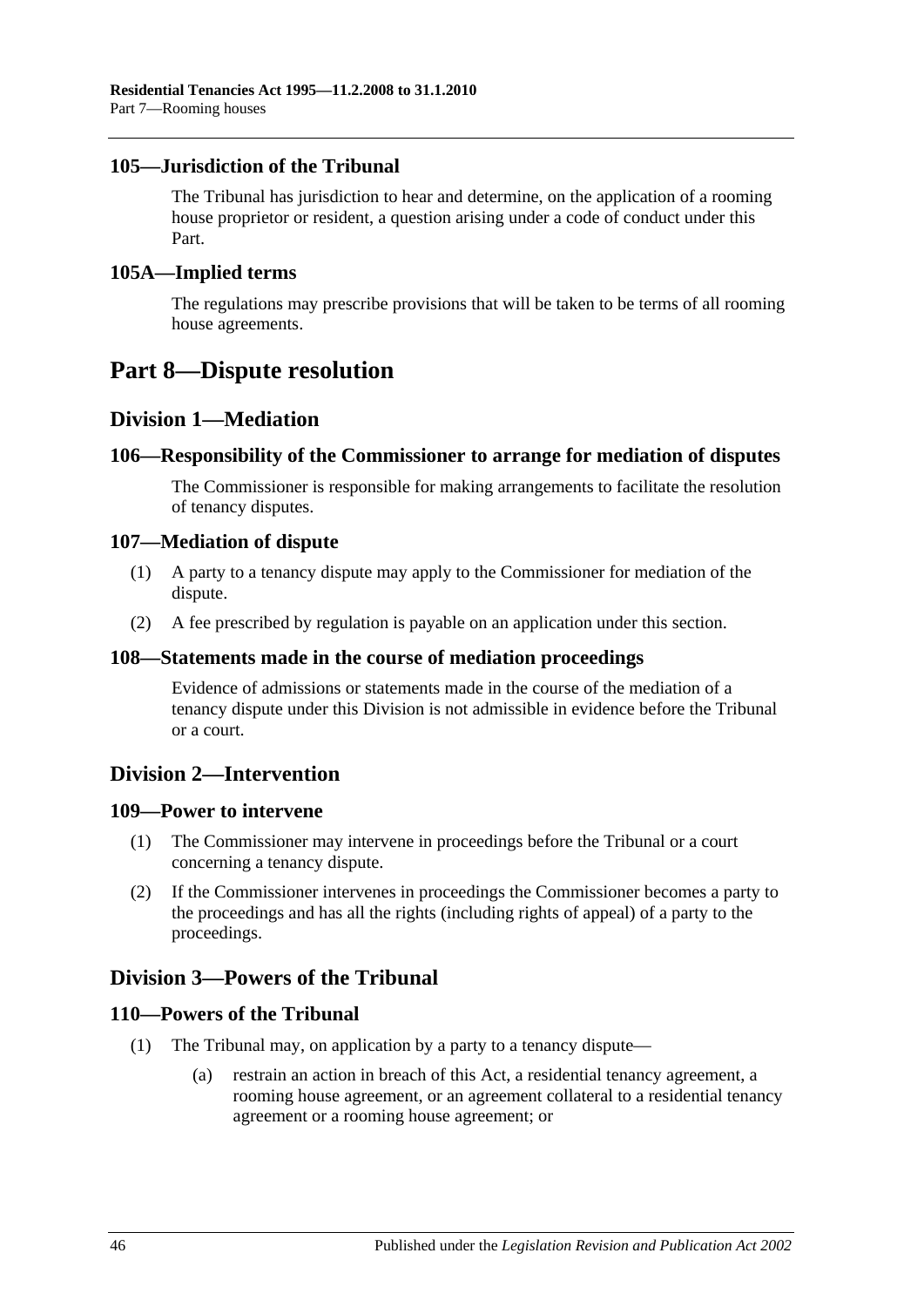- (b) require a person to comply with an obligation under this Act, a residential tenancy agreement, a rooming house agreement or an agreement collateral to a residential tenancy agreement or a rooming house agreement; or
- (c) order a person to make a payment (which may include compensation) under this Act, a residential tenancy agreement, a rooming house agreement or a collateral agreement or for breach of this Act, a residential tenancy agreement, a rooming house agreement, or a collateral agreement; or
- (d) relieve a party to a residential tenancy agreement, a rooming house agreement or a collateral agreement from the obligation to comply with a provision of the agreement; or
- (e) terminate a residential tenancy or declare that a residential tenancy has, or has not, been validly terminated; or
- (f) reinstate rights under a residential tenancy agreement that have been forfeited or have otherwise terminated; or
- (g) require payment of rent into the Fund until conditions stipulated by the Tribunal have been complied with; or
- (h) require that rent paid into the Fund be paid out and applied as directed by the Tribunal; or
- (i) require that security paid into the Fund be paid out and applied as directed by the Tribunal; or
- (j) require a tenant or a rooming house resident to give up the possession of premises to the landlord or rooming house proprietor; or
- (k) make orders to give effect to rights and liabilities arising from the assignment of a residential tenancy agreement; or
- (l) exercise any other power conferred on the Tribunal under this Act; or
- (m) do anything else necessary or desirable to resolve a tenancy dispute.
- (2) The Tribunal does not have jurisdiction to award compensation for damages arising from personal injury.

## <span id="page-46-0"></span>**111—Conditional and alternative orders**

- (1) The Tribunal may make orders on conditions the Tribunal considers appropriate.
- (2) The Tribunal may make orders in the alternative so that a particular order takes effect, or does not take effect, according to whether stipulated conditions are complied with.

## <span id="page-46-1"></span>**112—Restraining orders**

(1) If the Tribunal is satisfied, on application by a landlord, that there is a risk that the tenant or a person permitted on the premises by the tenant may cause serious damage to property or personal injury, the Tribunal may make an order (a *restraining order*) restraining the tenant and other persons on the premises from engaging in conduct of a kind described in the order.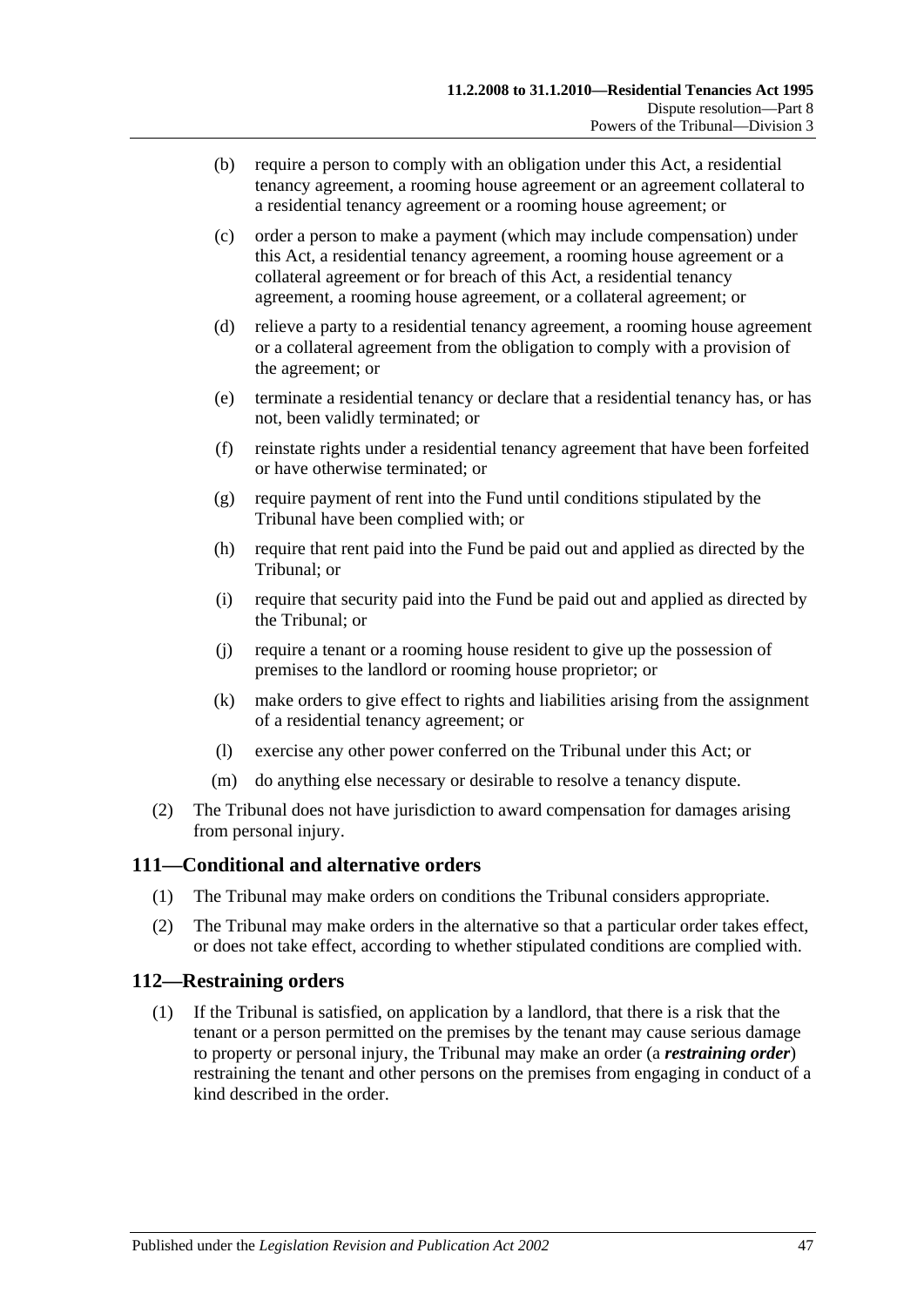- (2) An application for a restraining order may be made without notice to the persons against whom the order is sought but, if the order is made without giving them a reasonable opportunity to respond to the allegations against them, the Tribunal must allow them a reasonable opportunity to satisfy it that the order should not continue in operation.
- (3) A person must not contravene a restraining order. Maximum penalty: Imprisonment for 1 year.

## <span id="page-47-0"></span>**Division 4—Representation**

## <span id="page-47-1"></span>**113—Representation in proceedings before the Tribunal**

- (1) A party to a tenancy dispute may only be represented in proceedings before the Tribunal, at a pre-trial conference or in proceedings for the mediation of the dispute under this Act as allowed by this section.
- (2) A party to a tenancy dispute may be represented by a lawyer if—
	- (a) all parties to the proceedings agree to the representation and the Tribunal is satisfied that it will not unfairly disadvantage a party who does not have a professional representative; or
	- (b) the Tribunal is satisfied that the party is unable to present the party's case properly without assistance; or
	- (c) another party to the dispute is a lawyer, or is represented by a professional representative; or
	- (d) the Commissioner has intervened in, or is a party to, the proceedings.
- (3) A party to a tenancy dispute may be represented by a person who is not a lawyer if—
	- (a) the party is a body corporate and the representative is an officer or employee of the body corporate; or
	- (b) the party is a landlord and the representative is an agent, or an officer or employee of an agent, appointed by the landlord to manage the premises on the landlord's behalf; or
	- (c) all parties to the proceedings agree to the representation and the Tribunal is satisfied that it will not unfairly disadvantage an unrepresented party; or
	- (d) the Tribunal is satisfied that the party is unable to present the party's case properly without assistance.
- (4) In this section—

#### *professional representative* means—

- (a) a lawyer, a law clerk, or a person who holds or has held legal qualifications under the law of the State or another place; or
- (b) a land agent, or an officer or employee of a land agent.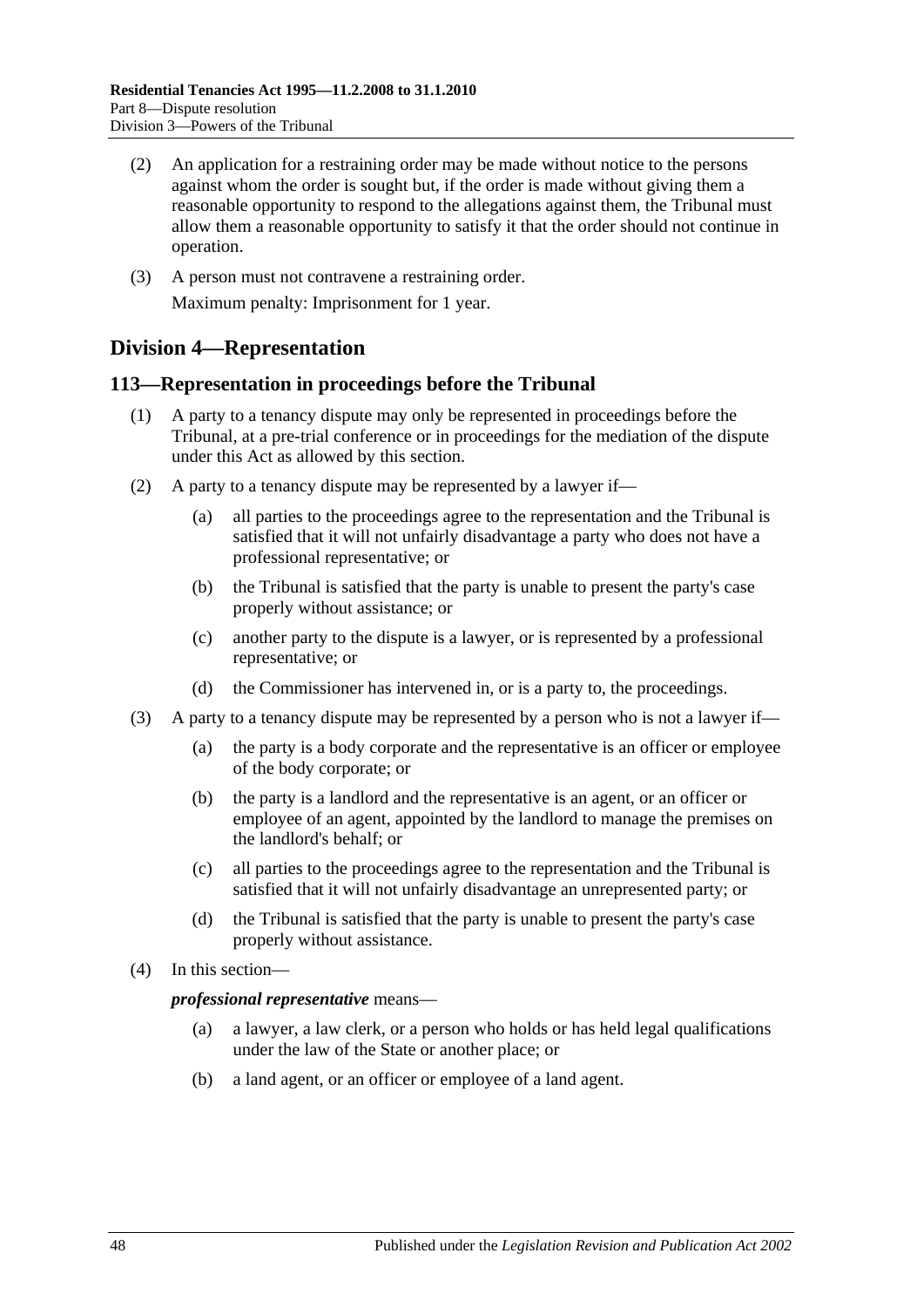### <span id="page-48-0"></span>**114—Remuneration of representative**

A person must not ask for or receive a fee for representing a party to a tenancy dispute in proceedings before the Tribunal, at a pre-trial conference or in proceedings for the mediation of the dispute under this Act unless—

- (a) the representative is a lawyer or a law clerk employed by a lawyer; or
- (b) the representative is an officer or employee of a body corporate who represented the body corporate in the proceedings; or
- (c) the representative is an agent, or an officer or employee of an agent, who represented a landlord in the proceedings whose premises the agent had been appointed to manage on behalf of the landlord.

Maximum penalty: \$15 000.

## <span id="page-48-1"></span>**Part 9—Miscellaneous**

#### <span id="page-48-2"></span>**115—Contract to avoid Act**

- (1) An agreement or arrangement that is inconsistent with this Act or purports to exclude, modify or restrict the operation of this Act, is (unless the inconsistency, exclusion, modification or restriction is expressly permitted under this Act) to that extent void.
- (2) A purported waiver of a right under this Act is void.
- (3) A person who enters into an agreement or arrangement to defeat, evade or prevent the operation of this Act (directly or indirectly) is guilty of an offence.

Maximum penalty: \$8 000.

#### <span id="page-48-3"></span>**116—Overpayment of rent**

An overpayment of rent under a residential tenancy agreement is not recoverable unless the overpayment was made within six months before the proceedings for recovery of the overpayment were commenced.

#### <span id="page-48-4"></span>**117—Notice by landlord not waived by acceptance of rent**

A demand for, any proceeding for the recovery of, or acceptance of, rent by a landlord after the landlord has notice of a breach of the agreement by the tenant or has given the tenant notice of termination under this Act does not operate as a waiver of that breach or that notice.

#### <span id="page-48-5"></span>**118—Exemptions**

The Minister may, by order published in the Gazette—

- (a) exempt agreements, or premises, of a specified class from the provisions, or specified provisions, of this Act; or
- (b) modify specified provisions of this Act in their application to a specified class of agreements or a specified class of premises; or
- (c) vary or revoke an order previously made by the Minister under this section.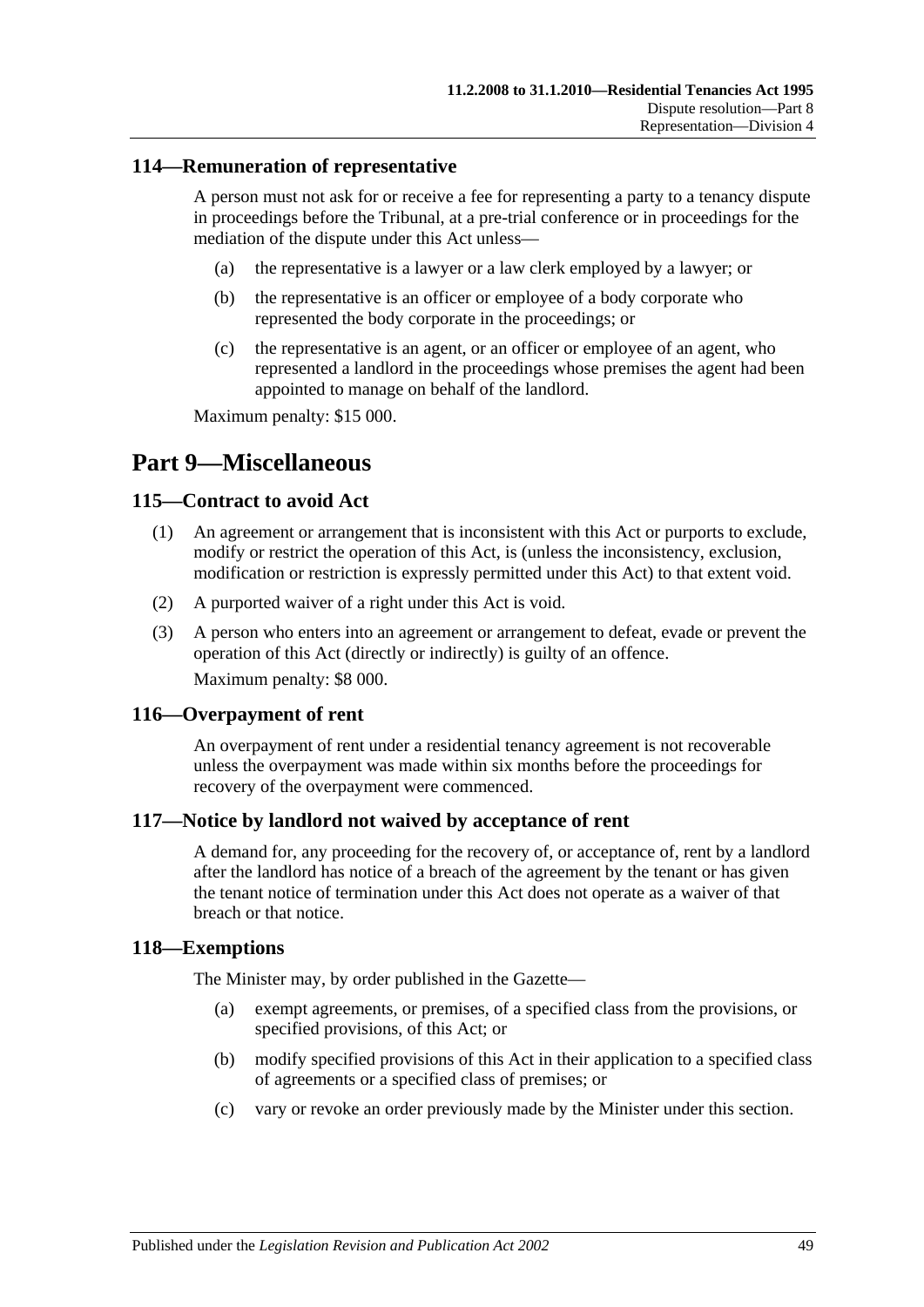### <span id="page-49-0"></span>**119—Tribunal may exempt agreement or premises from provision of Act**

- (1) The Tribunal may, on application by an interested person, if the Tribunal considers it necessary or desirable in the circumstances, order that a provision of this Act will not apply in relation to an agreement or prospective agreement or to particular premises, or will apply in a modified manner (and the order will have effect accordingly).
- (2) An order may be made on conditions that the Tribunal considers appropriate.
- (3) A person must not contravene a condition to an order. Maximum penalty: \$500

#### <span id="page-49-1"></span>**120—Service**

- (1) A notice or document required or authorised to be given to a person under this Act may be—
	- (a) given to the person, or an agent of the person, personally; or
	- (b) sent by post addressed to the person, or an agent of the person, at the last known place of residence, employment or business of the person or agent; or
	- (c) left in a letterbox or other place where it is likely to come to the attention of the person, or an agent of the person, at the last known place of residence, employment or business.
- (2) If the whereabouts of a person is unknown, the notice or document may be given by publishing it in a newspaper circulating generally throughout the State.
- (3) If two or more persons are the landlords or tenants under a residential tenancy agreement, a notice or other document is duly given if given to any one of them.

#### <span id="page-49-2"></span>**121—Regulations**

- (1) The Governor may make regulations for the purposes of this Act.
- (2) The regulations may—
	- (a) be of general or limited application; and
	- (b) provide that a matter or thing is to be determined, dispensed with or regulated by the Minister.
- (3) A regulation may impose a penalty not exceeding \$500 for breach of the regulation.
- (4) The regulations may fix expiation fees, not exceeding \$100, for alleged offences against the regulations.

## <span id="page-49-3"></span>**Schedule—Transitional provisions**

#### <span id="page-49-4"></span>**2—Definitions**

In this Division—

*former Act* means the *[Residential Tenancies Act](http://www.legislation.sa.gov.au/index.aspx?action=legref&type=act&legtitle=Residential%20Tenancies%20Act%201978) 1978*.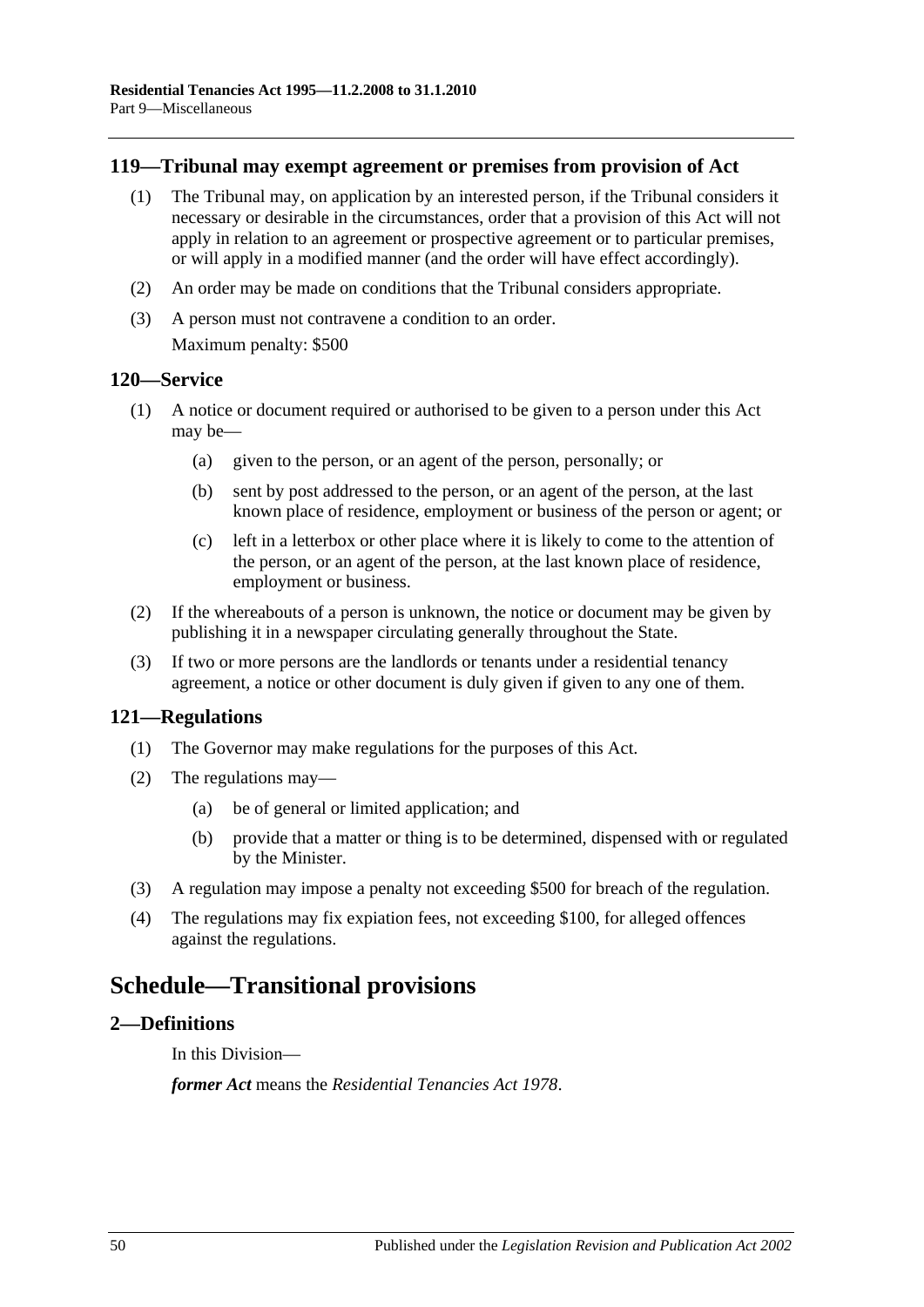### <span id="page-50-0"></span>**3—Retrospective operation**

Subject to the regulations—

- (a) this Act (other than [section](#page-31-1) 73) extends to agreements entered into before the commencement of this paragraph that have been subject to the former Act;
- (b) [section](#page-31-1) 73 extends to agreements entered into before the commencement of this paragraph that have been subject to the former Act.

## <span id="page-50-1"></span>**4—Proceedings**

An application, appeal or other proceeding commenced under the former Act but which had not been finally determined before the commencement of this clause may be continued and completed as if this Act had not been enacted.

#### <span id="page-50-2"></span>**5—Interest on money lodged in Fund under former Act**

If a tenant is entitled under this Act to interest on money lodged in the Fund under the former Act, the interest will be calculated as from the commencement of this clause.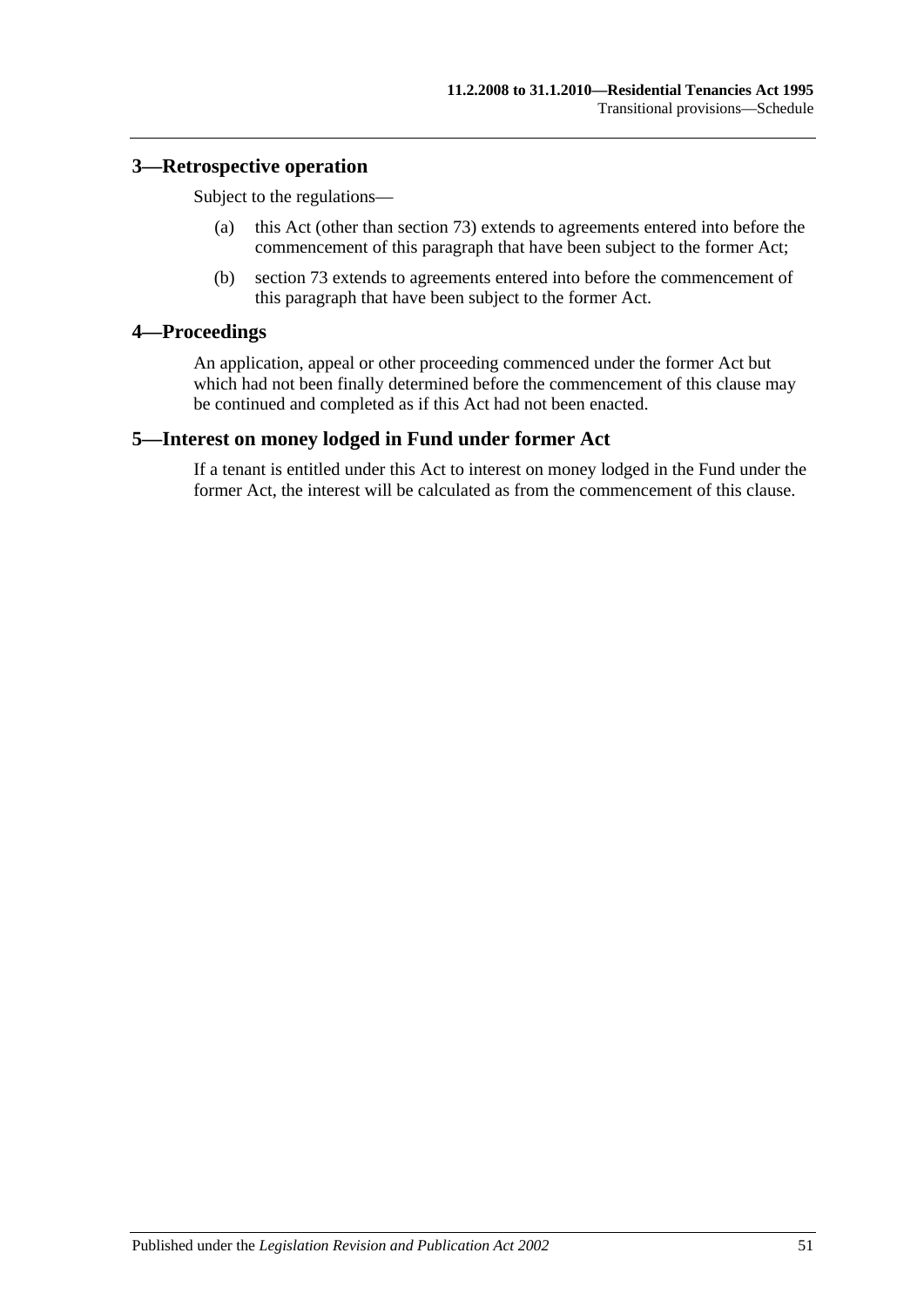# <span id="page-51-0"></span>**Legislative history**

## **Notes**

- Amendments of this version that are uncommenced are not incorporated into the text.
- Please note—References in the legislation to other legislation or instruments or to titles of bodies or offices are not automatically updated as part of the program for the revision and publication of legislation and therefore may be obsolete.
- Earlier versions of this Act (historical versions) are listed at the end of the legislative history.
- For further information relating to the Act and subordinate legislation made under the Act see the Index of South Australian Statutes or www.legislation.sa.gov.au.

## **Legislation repealed by principal Act**

The *Residential Tenancies Act 1995* repealed the following:

*Residential Tenancies Act 1978 Residential Tenancies (Housing Trust) Amendment Act 1993*

## **Legislation amended by principal Act**

The *Residential Tenancies Act 1995* amended the following:

*Retirement Villages Act 1987*

## **Principal Act and amendments**

| New entries appear in bold. |  |  |
|-----------------------------|--|--|
|                             |  |  |

| Year    | N <sub>0</sub> | Title                                                                              | Assent    | Commencement                                                                                                                                                                                                                                                                                                                                                                                                                                                                                                                                                             |
|---------|----------------|------------------------------------------------------------------------------------|-----------|--------------------------------------------------------------------------------------------------------------------------------------------------------------------------------------------------------------------------------------------------------------------------------------------------------------------------------------------------------------------------------------------------------------------------------------------------------------------------------------------------------------------------------------------------------------------------|
| 1995    | 63             | <b>Residential Tenancies Act 1995</b>                                              | 10.8.1995 | 24.8.1995 (Gazette 24.8.1995 p499)<br>except ss 4, 5(1) & (2)(c), $6-23$ , 24(1)(a)<br>& (c) & (2)–(5), 25–62, 63(1)–(6),<br>$64-72, 74-100, 101(a), (b), (d)-(f),$<br>102, 106—120 and Sch (cl 1(1), 3(a), 4 &<br>6—30.11.1995 (Gazette 23.11.1995<br>$p1412$ ) and except<br>s $63(7)$ — $(10)$ —5.2.1996 (Gazette<br>25.1.1996 $p808$ ) and except ss $5(2)(a)$ ,<br>(b), (d)—(h) and $24(1)(b)$ —1.7.1996<br>( <i>Gazette 27.6.1996 p3107</i> ) and except<br>ss 63(11) & (12), 101(c), 103—105 and<br>Sch (cl 5)—10.8.1997 (s 7(5) Acts<br>Interpretation Act 1915) |
| 1996 34 |                | <b>Statutes Amendment and Repeal</b><br>(Common Expiation Scheme) Act 1996         | 2.5.1996  | Sch (cl 29)—3.2.1997 ( <i>Gazette</i><br>19.12.1996 p1923)                                                                                                                                                                                                                                                                                                                                                                                                                                                                                                               |
| 1998    | 21             | <b>Statutes Amendment (Consumer)</b><br>Affairs) Act 1998 as amended by<br>22/1998 | 2.4.1998  | Pt 9 (ss $24 - 26$ ) - 28.5.1998 (Gazette<br>28.5.1998 p2292)                                                                                                                                                                                                                                                                                                                                                                                                                                                                                                            |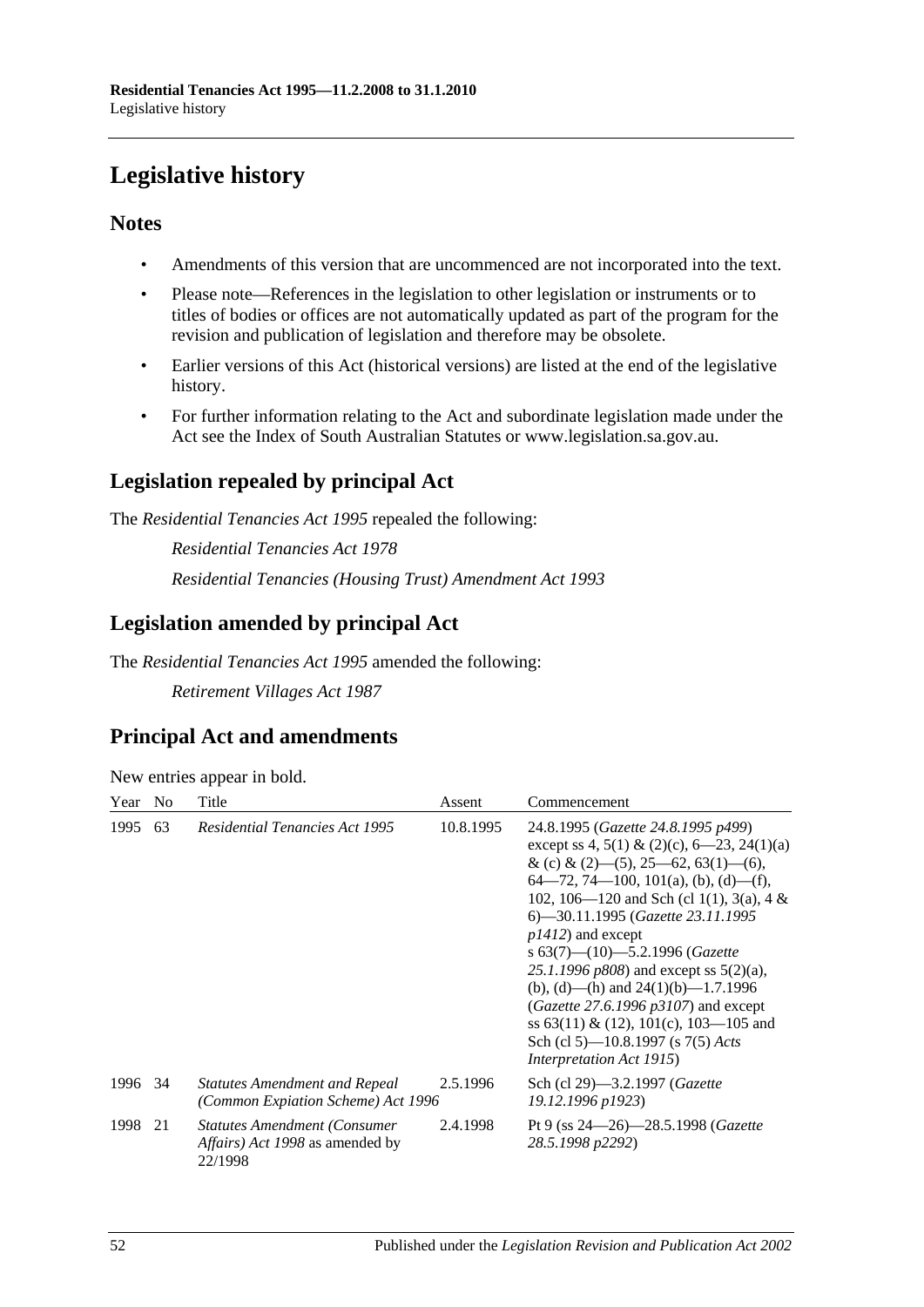| 1998 | 22 | <b>Statutes Amendment (Consumer</b><br>Affairs) Amendment Act 1998             | 2.4.1998   | 2.4.1998                                                                                                                                                                                                                                                        |
|------|----|--------------------------------------------------------------------------------|------------|-----------------------------------------------------------------------------------------------------------------------------------------------------------------------------------------------------------------------------------------------------------------|
| 1999 | 33 | <b>Financial Sector Reform (South</b><br>Australia) Act 1999                   | 17.6.1999  | Sch (item $45$ )—1.7.1999 being the date<br>specified under s 3(16) of the <i>Financial</i><br>Sector Reform (Amendments and<br>Transitional Provisions) Act (No. 1) 1999<br>of the Commonwealth as the transfer date<br>for the purposes of that Act: $s$ 2(2) |
| 1999 | 55 | Residential Tenancies (Miscellaneous) 12.8.1999<br>Amendment Act 1999          |            | 3.10.1999 (Gazette 30.9.1999 p1341)                                                                                                                                                                                                                             |
| 2001 | 59 | Retirement Villages (Miscellaneous)<br>Amendment Act 2001                      | 22.11.2001 | s 19-1.7.2002 (Gazette 15.1.2002 p186)                                                                                                                                                                                                                          |
| 2003 | 44 | <b>Statute Law Revision Act 2003</b>                                           | 23.10.2003 | Sch 1-24.11.2003 (Gazette 13.11.2003)<br><i>p4048</i> )                                                                                                                                                                                                         |
| 2006 | 44 | <b>Statutes Amendment (Justice</b><br>Portfolio) Act 2006                      | 14.12.2006 | Pt 25 (s 49)-18.1.2007 ( <i>Gazette</i><br>18.1.2007 p234)                                                                                                                                                                                                      |
| 2007 | 19 | <b>Residential Parks Act 2007</b>                                              | 14.6.2007  | Sch 2 (cl 1)-5.11.2007 ( <i>Gazette</i><br>25.10.2007 p4044)                                                                                                                                                                                                    |
| 2007 | 20 | <b>Statutes Amendment (Affordable</b><br>Housing) Act 2007                     | 14.6.2007  | Pt 5 (ss 92 & 93)-11.2.2008 (Gazette<br>$17.1.2008\ p264$                                                                                                                                                                                                       |
| 2009 | 84 | <b>Statutes Amendment (Public Sector</b><br>Consequential Amendments) Act 2009 | 10.12.2009 | Pt 131 (s 299)-1.2.2010 (Gazette<br>28.1.2010 p320)                                                                                                                                                                                                             |

## **Provisions amended**

New entries appear in bold.

| Entries that relate to provisions that have been deleted appear in italics. |  |  |  |
|-----------------------------------------------------------------------------|--|--|--|
|-----------------------------------------------------------------------------|--|--|--|

| Provision       | How varied                                                     | Commencement |
|-----------------|----------------------------------------------------------------|--------------|
| Long title      | amended by 44/2003 s 3(1) (Sch 1)                              | 24.11.2003   |
| Pt1             |                                                                |              |
| s <sub>2</sub>  | deleted by $44/2003$ s $3(1)$ (Sch 1)                          | 24.11.2003   |
| s <sub>3</sub>  |                                                                |              |
| s(3(1))         |                                                                |              |
|                 | financial institution deleted by $33/1999$ Sch (item $45(a)$ ) | 1.7.1999     |
| $s \; 3(4)$     | inserted by $55/1999$ s 3                                      | 3.10.1999    |
| s <sub>5</sub>  |                                                                |              |
| s 5(1)          | amended by 19/2007 Sch 2 cl 1                                  | 5.11.2007    |
| s 5(1a)         | inserted by 20/2007 s 92(1)                                    | 11.2.2008    |
| $s\,5(2)$       | amended by 55/1999 s 4                                         | 3.10.1999    |
|                 | amended by 20/2007 s $92(2)$ —(5)                              | 11.2.2008    |
| $Pt\,3$         |                                                                |              |
| s <sub>24</sub> |                                                                |              |
| $s\,24(1)$      | amended by 20/2007 s 93                                        | 11.2.2008    |
| s 36            |                                                                |              |
| $s \, 36(1)$    | amended by $21/1998$ s $24(a)$                                 | 28.5.1998    |
| $s \; 36(2)$    | amended by 59/2001 s 19                                        | 1.7.2002     |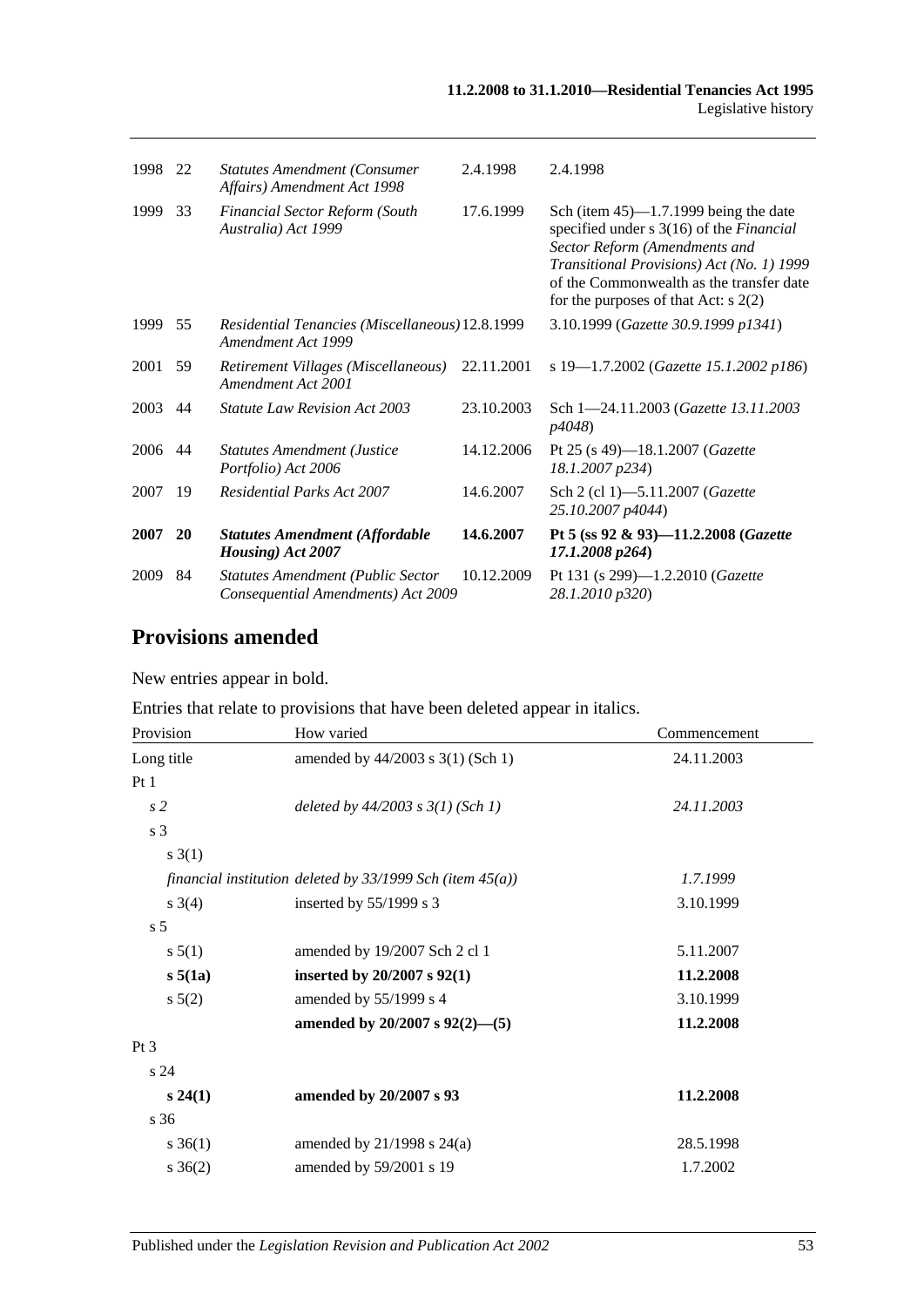#### **Residential Tenancies Act 1995—11.2.2008 to 31.1.2010** Legislative history

| $s \; 36(3)$        | inserted by $21/1998$ s $24(b)$                                                     | 28.5.1998  |
|---------------------|-------------------------------------------------------------------------------------|------------|
| Pt 4                |                                                                                     |            |
| s 48                |                                                                                     |            |
|                     | s 48(1), (2) and (4) amended by 34/1996 s 4 (Sch cl 29)                             | 3.2.1997   |
| s 49                | amended by 34/1996 s 4 (Sch cl 29)                                                  | 3.2.1997   |
| s 58                |                                                                                     |            |
| s 58(1)             | amended by 34/1996 s 4 (Sch cl 29)                                                  | 3.2.1997   |
| s 58(2)             | amended by $33/1999$ Sch (item $45(b)$ )                                            | 1.7.1999   |
| s 62                |                                                                                     |            |
| s $62(1)$ and $(2)$ | amended by 34/1996 s 4 (Sch cl 29)                                                  | 3.2.1997   |
| s 63                |                                                                                     |            |
| s 63(7)             | amended by 44/2003 s 3(1) (Sch 1)                                                   | 24.11.2003 |
| $s\,63(13)$         | s 63 footnotes 1 and 2 redesignated as s 63(13)<br>by $44/2003$ s $3(1)$ (Sch 1)    | 24.11.2003 |
| s 74                |                                                                                     |            |
| s $74(2a)$ (2c)     | s 74(2) dot points redesignated as s 74(2a)—(2c)<br>by $44/2003$ s $3(1)$ (Sch 1)   | 24.11.2003 |
| Pt 5                |                                                                                     |            |
| s 80                |                                                                                     |            |
| s $80(6)$ and $(7)$ | s $80(5)$ dot points redesignated as s $80(6)$ and (7)<br>by 44/2003 s 3(1) (Sch 1) | 24.11.2003 |
| s 85                |                                                                                     |            |
| s 85(3a)            | s $85(3)$ dot point redesignated as s $85(3a)$ by<br>$44/2003$ s 3(1) (Sch 1)       | 24.11.2003 |
| s 90                |                                                                                     |            |
| $s\ 90(2)$          | substituted by 55/1999 s 5                                                          | 3.10.1999  |
|                     | amended by 44/2006 s 49                                                             | 18.1.2007  |
| $s \ 90(2a)$        | inserted by 55/1999 s 5                                                             | 3.10.1999  |
| s 93                |                                                                                     |            |
| $s\,93(4a)$         | s 93(4) dot point redesignated as s 93(4a) by<br>$44/2003$ s 3(1) (Sch 1)           | 24.11.2003 |
| s 97                |                                                                                     |            |
| $s\,97(4)$          | substituted by $55/1999$ s $6(a)$                                                   | 3.10.1999  |
| $s\,97(6)$          | amended by 55/1999 s 6(b)                                                           | 3.10.1999  |
| Pt 7                |                                                                                     |            |
| s 105A              | inserted by 21/1998 s 25                                                            | 28.5.1998  |
| Pt 8                |                                                                                     |            |
| s 110               |                                                                                     |            |
| s 110(1)            | s 110 amended and redesignated as s 110(1) by<br>55/1999 s 7(a)—(c)                 | 3.10.1999  |
| s 110(2)            | inserted by $55/1999$ s $7(c)$                                                      | 3.10.1999  |
| Pt <sub>9</sub>     |                                                                                     |            |
| s 119               |                                                                                     |            |
| s 119(1)            | amended by 21/1998 s 26                                                             | 28.5.1998  |